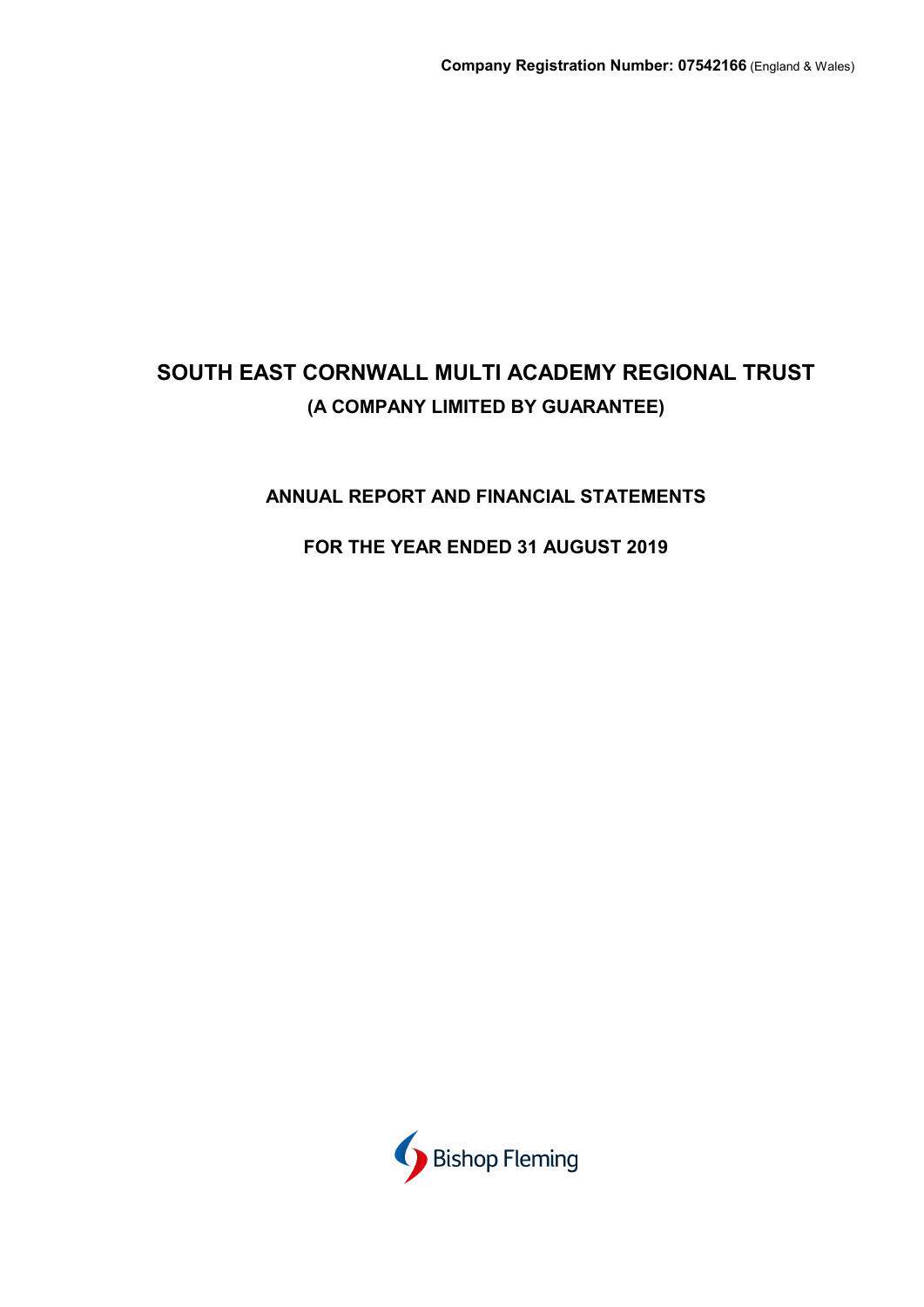# **CONTENTS**

|                                                                                | Page      |
|--------------------------------------------------------------------------------|-----------|
| Reference and administrative details                                           | $1 - 2$   |
| <b>Trustees' report</b>                                                        | $3 - 16$  |
| <b>Governance statement</b>                                                    | $17 - 23$ |
| Statement on regularity, propriety and compliance                              | 24        |
| <b>Statement of Trustees' responsibilities</b>                                 | 25        |
| Independent auditors' report on the financial statements                       | $26 - 28$ |
| Independent reporting accountant's report on regularity                        | $29 - 30$ |
| Statement of financial activities incorporating income and expenditure account | $31 - 32$ |
| <b>Balance sheet</b>                                                           | 33        |
| <b>Statement of cash flows</b>                                                 | 34        |
| Notes to the financial statements                                              | $35 - 64$ |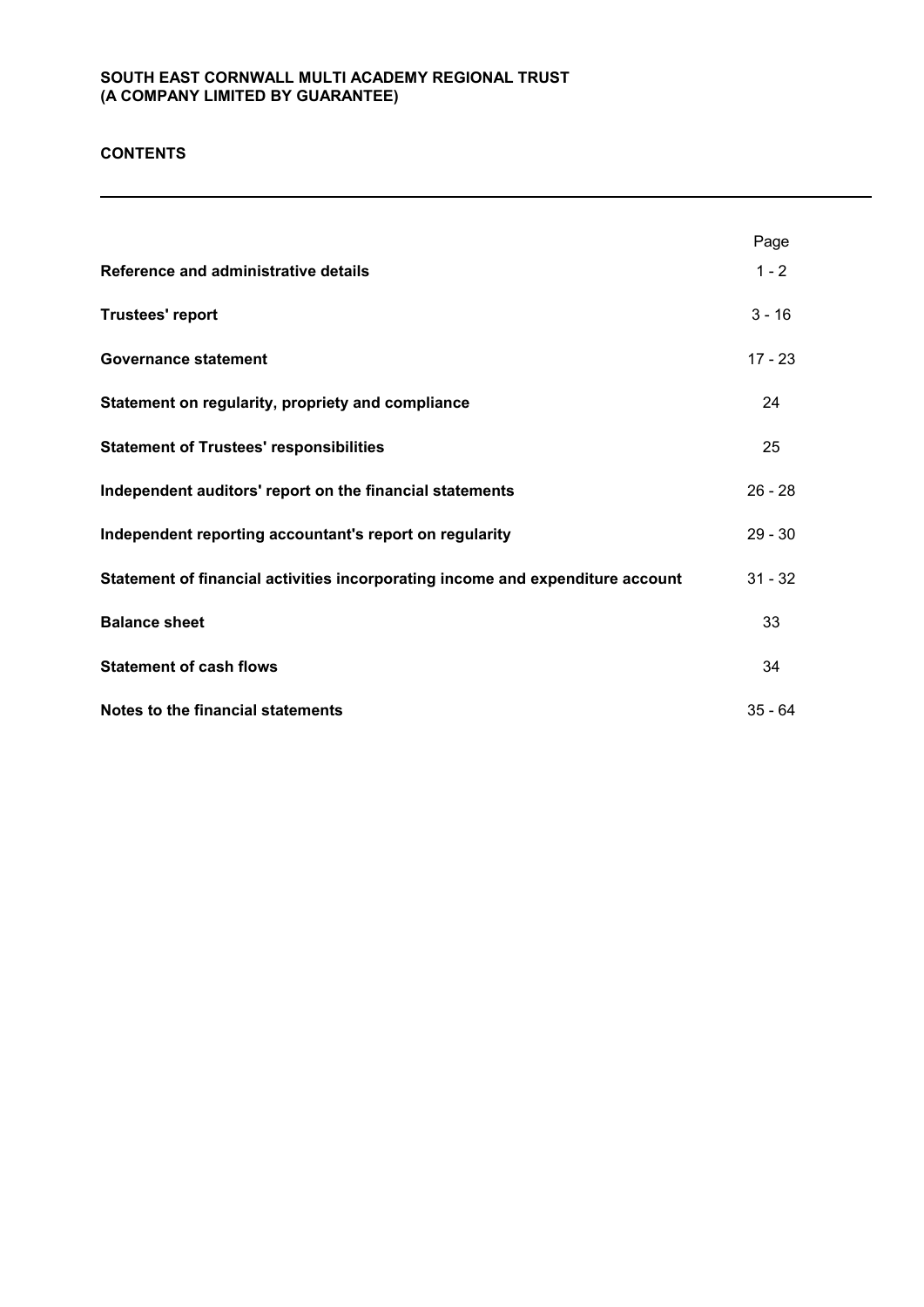# **REFERENCE AND ADMINISTRATIVE DETAILS**

| <b>Members</b>                      | <b>B</b> Chalkley<br>R Newton Chance<br>J Carter<br><b>K</b> Martin                                                                                                                                                                                                                                                                                                                                                                                                                       |
|-------------------------------------|-------------------------------------------------------------------------------------------------------------------------------------------------------------------------------------------------------------------------------------------------------------------------------------------------------------------------------------------------------------------------------------------------------------------------------------------------------------------------------------------|
| <b>Trustees</b>                     | K Waghorn (resigned 31 August 2019)1,5<br><b>B</b> Cook1,2,3,4<br>C Stevens (appointed 10 November 2018)1<br>K George (resigned 31 August 2019)1,2,3,5<br>D Buckley, Chief Executive Officer & Accounting Officer1,2,3,5,6,7<br>H Casson (appointed 2 October 2018)1,7<br>J Crisp (appointed 6 November 2018)1,6<br>J Kitson <sub>1,2,3</sub><br>S Brownlow1,4,7<br>K Johnson (resigned 4 October 2018)1,5<br>R Newton Chance, Chair1,2,3,4,5<br>C Marshall (appointed 11 September 2019) |
|                                     | <sup>1</sup> Trust Board<br><sup>2</sup> Resources Committee<br><sup>3</sup> Audit & Finance Committee<br><sup>4</sup> Remuneration Committee<br><sup>5</sup> Admissions Committee<br><sup>6</sup> Learning Committee<br><sup>7</sup> People Committee                                                                                                                                                                                                                                    |
| <b>Company registered</b><br>number | 07542166                                                                                                                                                                                                                                                                                                                                                                                                                                                                                  |
| <b>Company name</b>                 | South East Cornwall Multi Academy Regional Trust                                                                                                                                                                                                                                                                                                                                                                                                                                          |
| office                              | Principal and Registered Liskeard School and Community College<br>Luxstowe<br>Liskeard<br>Cornwall<br><b>PL14 3EA</b>                                                                                                                                                                                                                                                                                                                                                                     |
| <b>Accounting Officer</b>           | D Buckley                                                                                                                                                                                                                                                                                                                                                                                                                                                                                 |
| <b>Senior Management</b><br>Team    | D Buckley, Chief Executive Officer<br>J Lumbard, Chief Financial Officer<br>T Gray, Dobwalls Headteacher<br>E Best, Landulph Headteacher (res. 31.12.18)<br>K Ball, Landulph Headteacher (app. 01.01.19)<br>A Lingard, Liskeard Headteacher<br>S Yalden, Looe Headteacher<br>K Littledyke, Saltash.net Headteacher<br>V Lovell, Trewidland Headteacher                                                                                                                                    |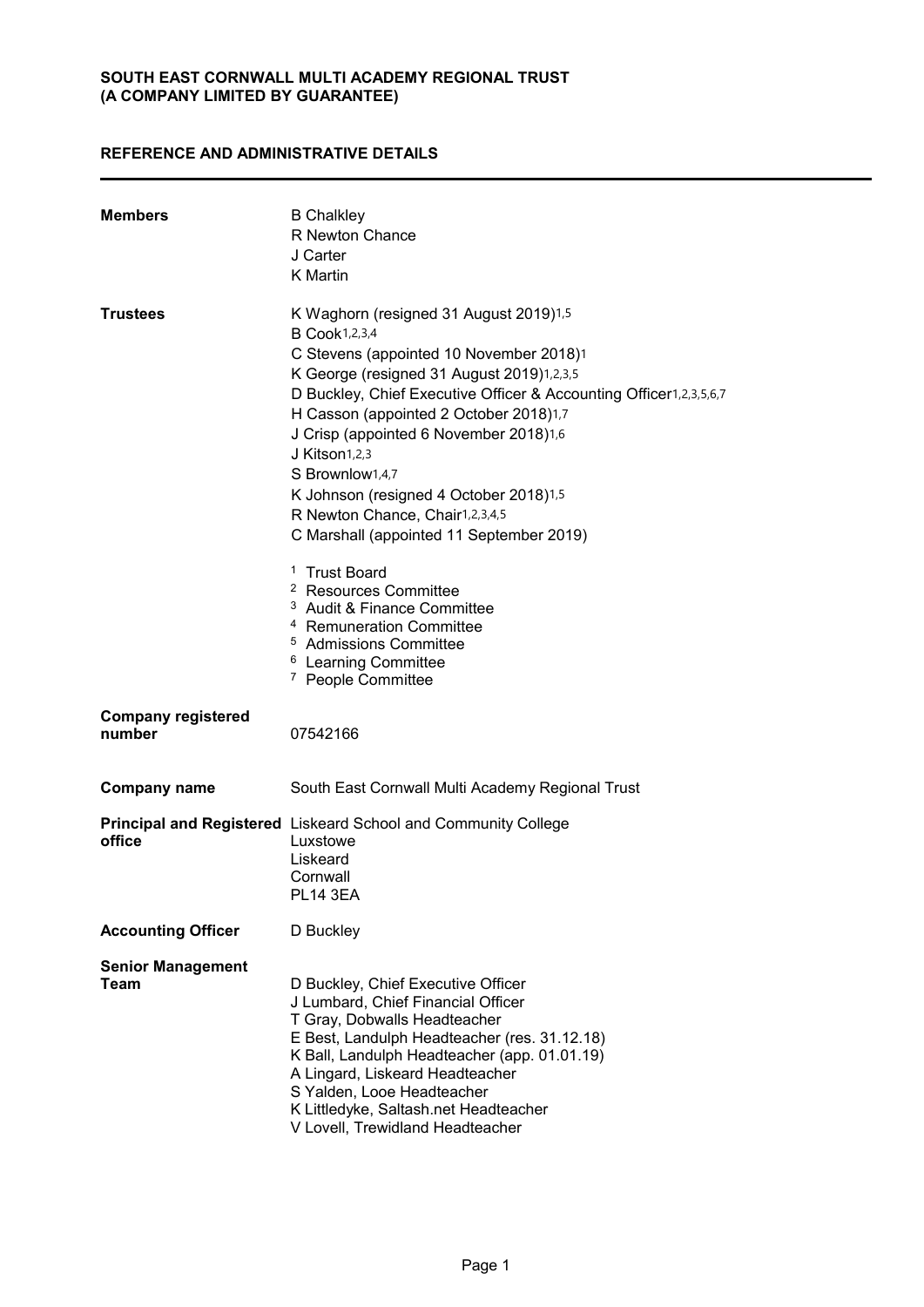### **REFERENCE AND ADMINISTRATIVE DETAILS (CONTINUED) FOR THE YEAR ENDED 31 AUGUST 2019**

| Independent auditors | Bishop Fleming LLP<br><b>Chartered Accountants</b><br><b>Statutory Auditors</b><br>Salt Quay House<br>4 North East Quay<br>Sutton Harbour<br>Plymouth<br>PL4 0BN |
|----------------------|------------------------------------------------------------------------------------------------------------------------------------------------------------------|
| <b>Bankers</b>       | Lloyds Bank plc<br>3 - 9 Raleigh Street<br>Plymouth<br>Devon<br><b>PL1 1EU</b>                                                                                   |
| <b>Solicitors</b>    | Wolferstans Solicitors<br>60-66 North Hill<br>Plymouth<br>Devon<br><b>PL4 8EP</b>                                                                                |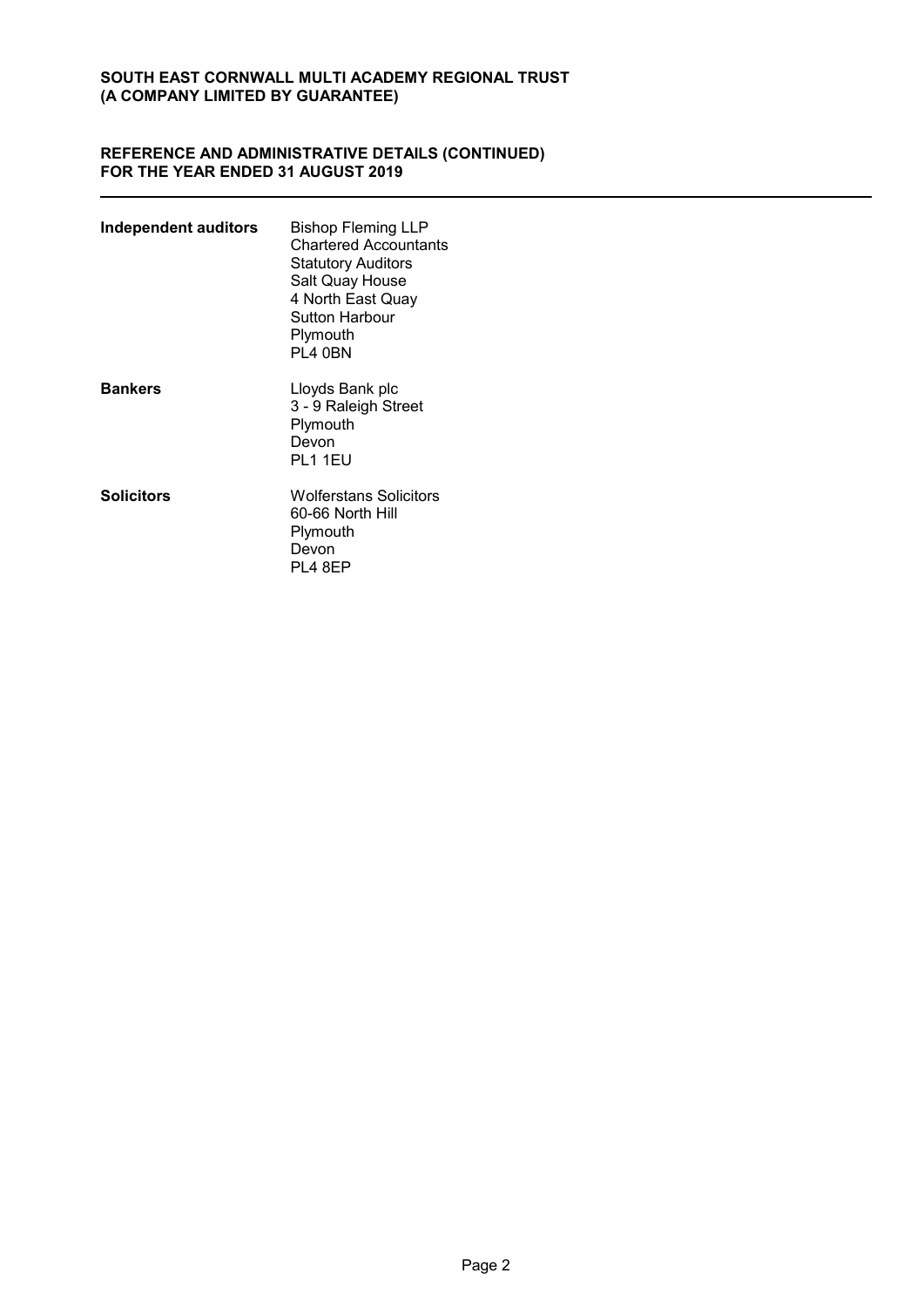#### **TRUSTEES' REPORT FOR THE YEAR ENDED 31 AUGUST 2019**

The Trustees present their annual report together with the financial statements and auditors' report of the charitable company for the year ended 31 August 2019. The annual report serves the purpose of both a Trustees' report, and a Directors' report under company law.

The Trust operates 3 primary and 3 secondary academies in the South East Cornwall area. Its academies have a combined pupil capacity of 3,957 and had a roll of 3,084 in the school census on 1 October 2019.

#### **STRUCTURE, GOVERNANCE AND MANAGEMENT**

#### **Constitution**

The Academy Trust is a company limited by guarantee and an exempt charity. The charitable company's Memorandum and Articles of Association are the primary governing documents of the Academy Trust.

The Trustees of South East Cornwall Multi Academy Regional Trust are also the directors of the charitable company for the purposes of company law.

Details of the Trustees who served throughout the year, except as noted, are included in the Reference and Administrative Details on pages 1 to 2.

#### **Members' liability**

Each member of the charitable company undertakes to contribute to the assets of the Company in the event of it being wound up while he/she is a member, or within one year after he/she ceases to be a member, such amount as may be required, not exceeding £10, for the debts and liabilities contracted before they ceased to be a member.

#### **Trade union facility time Relevant union officials**

| Number of employees who were relevant union officials during the year |  |
|-----------------------------------------------------------------------|--|
| Full-time equivalent employee number                                  |  |

#### **Percentage of time spent on facility time**

| <b>Percentage of time</b>                                                                            |   | Number of<br>employees |      |
|------------------------------------------------------------------------------------------------------|---|------------------------|------|
| 0%<br>1%-50%<br>51%-99%<br>100%                                                                      |   | 7                      |      |
| Percentage of pay bill spent on facility time                                                        | £ |                        |      |
| Total cost of facility time<br>Total pay bill<br>Percentage of total pay bill spent on facility time |   | 1,669<br>14,119,029    | $\%$ |
| Paid trade union activities                                                                          |   |                        |      |
| Time spent on paid trade union activities as a percentage of total paid<br>facility time hours       |   | 100                    | $\%$ |

#### **Trustees' Indemnities**

Trustees benefit from indemnity insurance purchased at the Academy Trust's expense to cover the liability of the Trustees which by virtue of any rule of law would otherwise attach to them in respect of any negligence, default or breach of trust or breach of duty of which they may be guilty in relation to the Academy Trust, provided that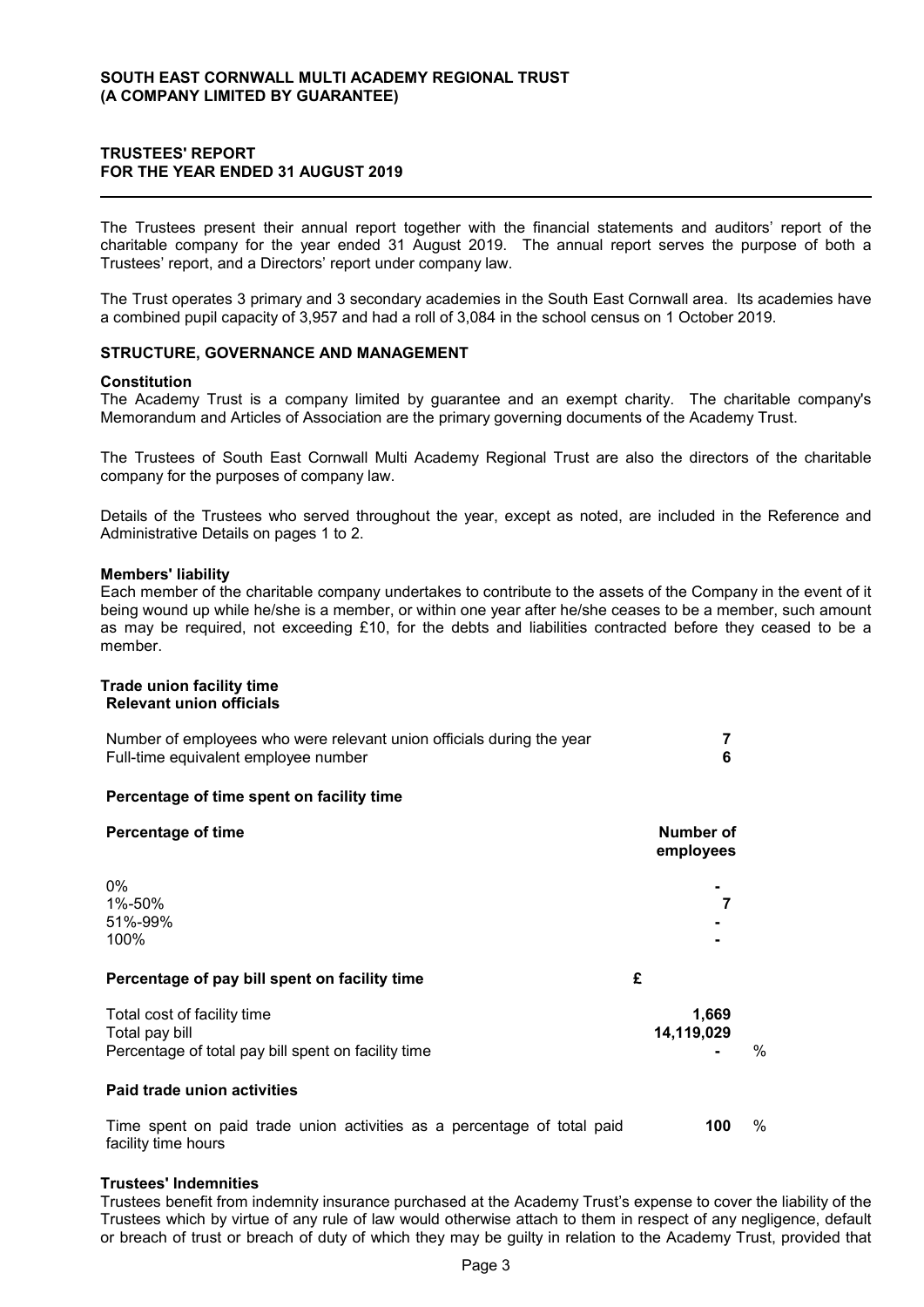any such insurance shall not extend to any claim arising from any act or omission which the Trustees knew to be a breach of trust or breach of duty or which was committed by the Trustees in reckless disregard to whether it was a breach of trust or breach of duty or not and provided also that any such insurance shall not extend to the costs of any unsuccessful defence to a criminal prosecution brought against the Trustees in their capacity as Directors of the Academy Trust. The limit of this indemnity is £1,000,000.

# **TRUSTEES**

#### **Method of Recruitment and Appointment or Election of Trustees**

Nominations for co-opted Trustees will be requested by a specified date. These nominations must be made in writing and include the reasons why the nominee wishes to become a Trustee and the attributes they can bring to the Trust Board. Depending on the role, these nominations will be considered by the Trustees and/or Members of South East Cornwall Multi Academy Trust (SMART) who will decide the successful candidate. The appointment is subject to the issue of a satisfactory enhanced DBS check, completed application forms and skills audit and a successful interview.

When appointing new Trustees and depending on the role, the Trust Board and/or Members, will give consideration to the skills and experience mix of existing Trustees in order to ensure that the Trust Board has the necessary skills to contribute fully to the MAT's development. The Board will also have regard to gender balance and the need to represent a range of backgrounds and experience.

The Trust also recruits via specialist agencies both for Directors and Members. The same process is applied irrespectively.

#### **Policies and Procedures Adopted for the Induction and Training of Trustees**

The Trust Board believe it is essential that all new Trustees receive a comprehensive induction package covering a broad range of issues and topics. There is a commitment to ensure that new Trustees are given the necessary information and support to fulfil their role with confidence. The process is seen as an investment, leading to more effective governance and retention of Trustees.

In order to achieve this, new Trustees will:

- Be sent an email by the Chair of the Trust Board welcoming the new Trustee
- Be sent an email by the Clerk to the Trust Board with the dates of future meetings and location details
- Meet with the Chair of Trustees who will give the new Trustee the relevant documents and other information as required
- Be contacted by the CEO of SMART to arrange a meeting where they will cover the background, the schools and the current issues facing SMART
- Visit each of the schools in our Trust and meet with the Head teacher
- Be encouraged to undertake further governance and other CPD

#### **Organisational Structure**

SMART comprises three secondary schools – **Liskeard School and Community College, Looe Community Academy and Saltash.net community school** and three primary schools – **Dobwalls Community Primary, Landulph School and Trewidland Community Primary School.** 

The Trustees of SMART are responsible for setting policies to be used within the Trust, adopting and monitoring an annual plan and budget, and determining the key strategic direction of the Trust. Each school also has its own Local Governing Committee responsible for the scrutiny of policies and practices with their responsibilities set out in a scheme of delegation. Governors of the Local Governing Committee at each of the schools are linked to a Trustee on the Trust Board dependant on their skills which are relevant to the particular Trustee's portfolio. The Trust Board normally meets at least once each term to undertake business and receive reports from other Committees and the Local Governing Committee of each school.

The current organisation structure consists of the Members, Trustees, and a MAT Senior Leadership Team comprised of the Chief Executive Officer and the Headteachers of each of the schools. The Headteachers and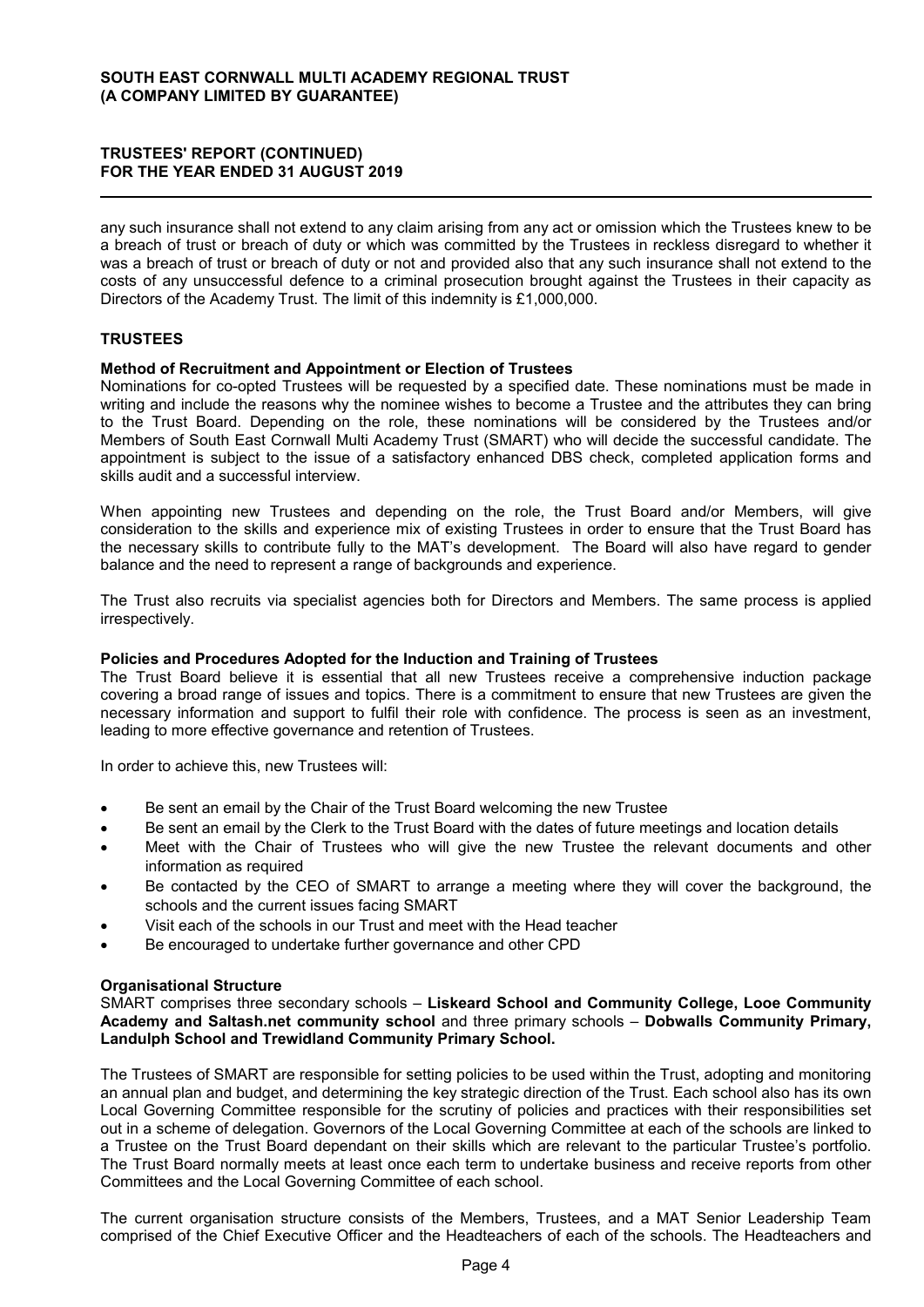their Senior Leadership Teams control the Academies within those powers delegated to them, implementing the policies laid down by the Trustees and reporting back to them and their LGCs through a termly Head Teacher's Report. They are also responsible for the authorisation of spending within agreed budgets as set out within the Trust's scheme of delegation.

Also reporting to the Chief Executive Officer, is a Central Business Unit team, which includes the Chief Financial Officer.

The Chief Executive Officer is the Accounting Officer.

#### **Arrangements for Setting Pay and Remuneration of Key Management Personnel**

The Trustees consider that the Chief Executive Officer, the Chief Financial Officer, the Headteachers and the Senior Leadership Teams comprise the key leadership personnel in charge of directing and controlling, running and operating the Trust on a day to day basis. All Trustees give their time freely and no Trustee received remuneration in the year for their role as Trustee.

Details of Trustees' expenses and related party transactions are disclosed in the notes to the accounts.

The pay of personnel is reviewed annually in accordance with the Trust's Pay Policy. This is presented to the Trust Board via its Remuneration Committee for approval.

### **Connected Organisations, including Related Party Relationships**

SMART has no connected organisations or related party relationships so is therefore not exposed to any impact this may have on the operating policies of the Trust.

# **OBJECTIVES AND ACTIVITIES**

#### **Objects and Aims**

As set out in the Memorandum and Articles of Association, the object of SMART is specifically restricted to the following: to advance for the public benefit education in the United Kingdom, in particular but without prejudice to the generality of the foregoing by establishing, maintaining, carrying on, managing and developing schools offering a broad and balanced curriculum.

Held at the core of the Multi Academy Trust (MAT), its vision provides an agreed statement of what it wants to achieve together. It allows the Trust to set the defined direction of its development at the level of the individual school as well as more widely across the MAT.

#### **SMART Learners**

- Every child and adult constantly striving for excellence in all areas of learning.
- Positive recognition of achievement in all its forms and at all levels ensuring every learner feels both supported and challenged.
- Creating strong partnerships with peers and parents to maximise the progress of all learners.

#### **SMART Leaders**

- Every child and adult having opportunities to demonstrate and develop their leadership.
- Schools, governors, staff and children being empowered to be active in developing their own character and owning their own futures.
- Headteachers and Governors earning autonomy for their school and actively engaging in system leadership regionally, nationally and internationally.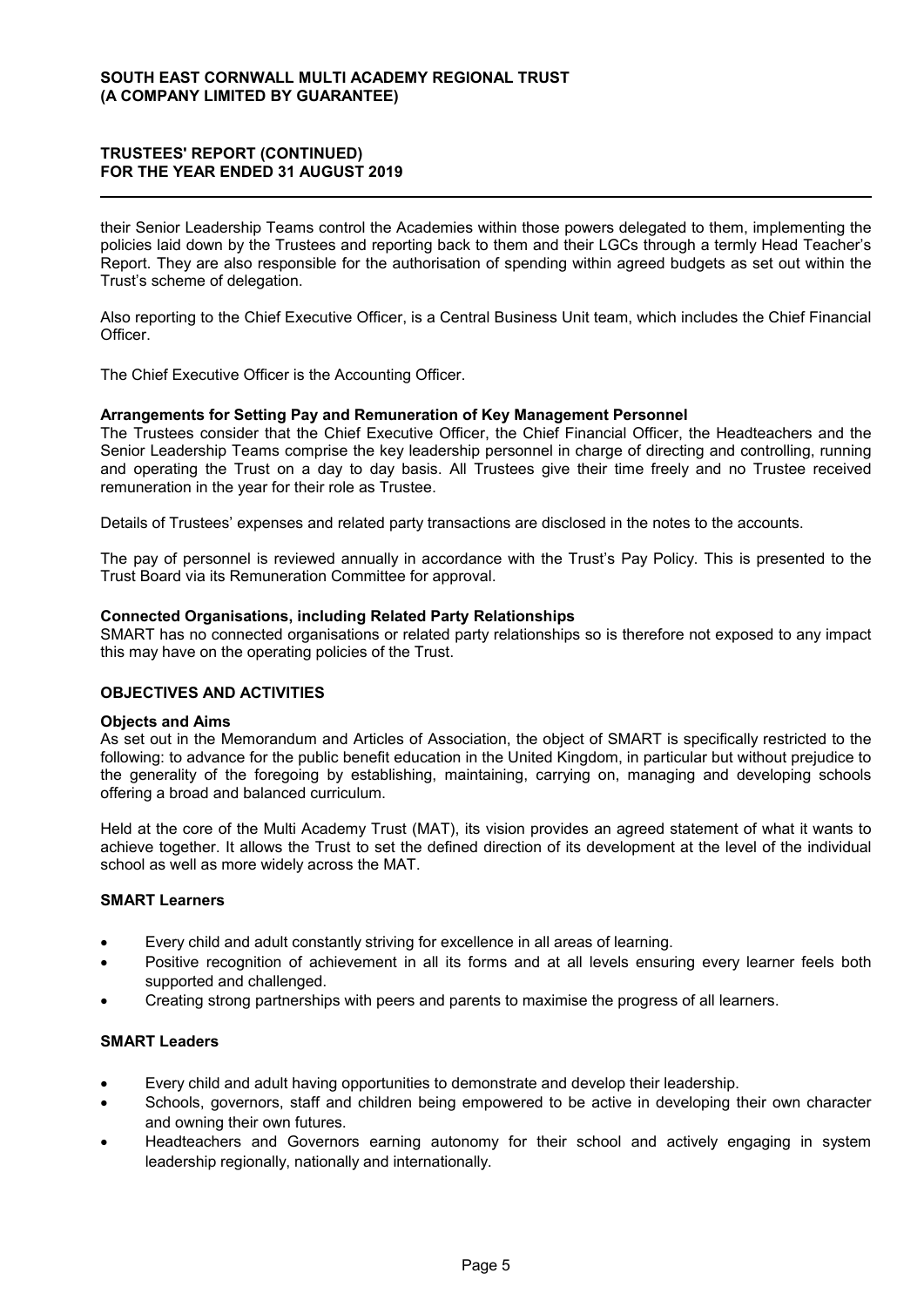# **SMART Communities**

- One Trust, working together to focus on the needs of all learners at all phases across South East **Cornwall**
- Inclusive local schools with all children and adults making positive contributions as good citizens to strengthen local communities.
- All children and adults feeling safe within a caring and nurturing community in which mutual respect and kindness are non-negotiable.

### **Objectives, Strategies and Activities**

The main strategic objectives and activities of the Trust are underpinned by it's EQUIP principles (Expect the best, Question deeply, Understand our goals, Inspire a love of learning and Praise achievement) which are applied to all of its work from classroom practice to Trust Board meetings.

At present these are:

- To remove disadvantage so all children make good progress and evaluated intervention is applied.
- To challenge the most able by questioning deeply for understanding and having the highest aspiration for achievement.
- To personalise learning for all by integrating academic and wellbeing skills in a broad, balanced curriculum.
- To develop leaders at all levels by distributed leadership for all adults and talent management for succession.
- To support excellent governance so all governors, directors and clerks are provided with high quality training.
- To inspire improved teaching by a critical friends peer review to enhance and share best practice for system leadership.
- To grow the MAT sustainably by building capacity ahead of growth.
- For schools to act as community hubs by all children being active citizens and parents are engaged in deep partnership.
- To grow partner networks by establishing training school alliances, MAT MoUs and global connections.
- To ensure that financial stability and risk management underpins all of our work.

#### **Public Benefit**

The Trustees confirm that they have complied with the duty in Section 17(5) of the Charities Act 2011 to have due regard to the Charity Commission's general guidance on public benefit in exercising their powers or duties. They have referred to this guidance when reviewing the Academy Trust's aims and objectives and in planning its future activities.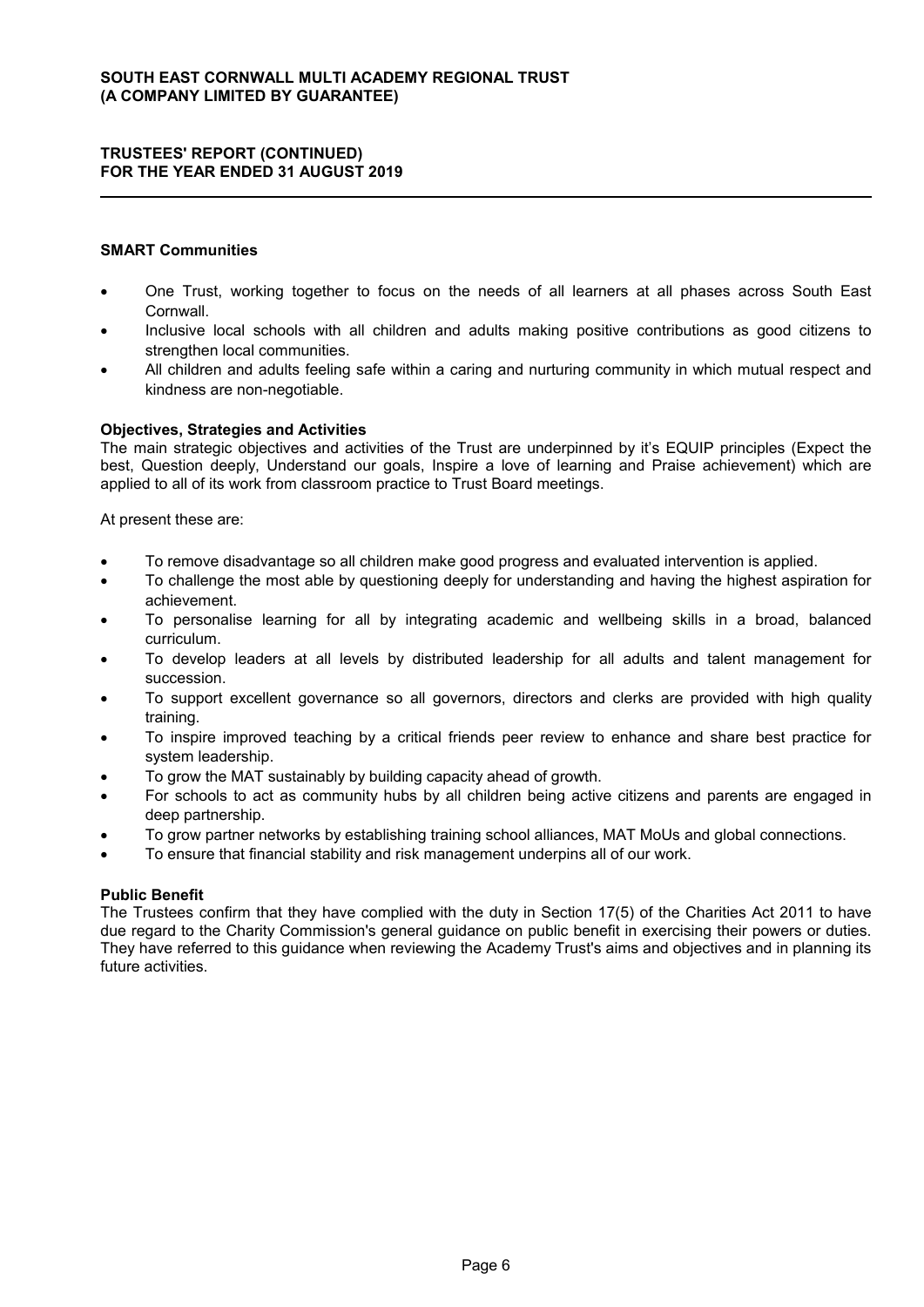# **STRATEGIC REPORT**

### **Achievements and Performance**

Dobwalls Community Primary School

| <b>Academic Headline</b><br>KS1 | <b>Expected</b><br>standards | <b>Greater Depth</b> | <b>Academic Results</b><br>KS <sub>2</sub> | Results 2019 | <b>Greater Depth</b> |
|---------------------------------|------------------------------|----------------------|--------------------------------------------|--------------|----------------------|
| <b>Cohort size</b>              | 30                           |                      | <b>Cohort size</b>                         | 24           |                      |
| <b>Phonics Year 1</b>           | 89%*                         |                      | <b>Maths</b>                               | 58%          | 13%                  |
| <b>Phonics Year 2</b>           | 97%                          |                      | Writing                                    | 63%          | 17%                  |
| <b>Maths</b>                    | 73%                          | 20%                  | Reading                                    | 67%          | 17%                  |
| Writing                         | 57%                          | 7%                   | <b>Combined score</b>                      | 58%          | 13%                  |
| Reading                         | 78%                          | 27%                  | <b>Combined scaled</b>                     | 101          |                      |
| <b>Combined score</b>           |                              | 7%                   | <b>Progress Maths*</b>                     | $-2.7$       |                      |
| * $Y1$ cohort size = 28         |                              |                      | <b>Progress Writing*</b>                   | $-0.8$       |                      |
|                                 |                              |                      | <b>Progress Reading*</b>                   | $-2.6$       |                      |

\*Validated data not yet available. Where possible, current unvalidated estimates have been provided.

Changes in pupil numbers: The number of pupils has increased from 183 to 198 Student attendance for last year was: 95.7%

External visits or audits:

- Peer review
- NLE visit

Sporting achievements include:

- KS1 Cricket Festival
- Participation in inter-school sports

Performing arts achievements include:

- Songfest at Plymouth Pavilions
- String quartet visit and work with Y6 cohort and whole school assemblies

Academic achievements include:

- Well above average phonics pass rate for the second year running 89% (national 82% 2018)
- KS1 cohort was in line with national measures for reading and maths.
- Y5 cohort, moderated at KS1, is exceeding the KS1 benchmark in reading and maths at NARE.
- Y4 cohort is exceeding the KS1 benchmark in reading, maths and writing for NARE and GD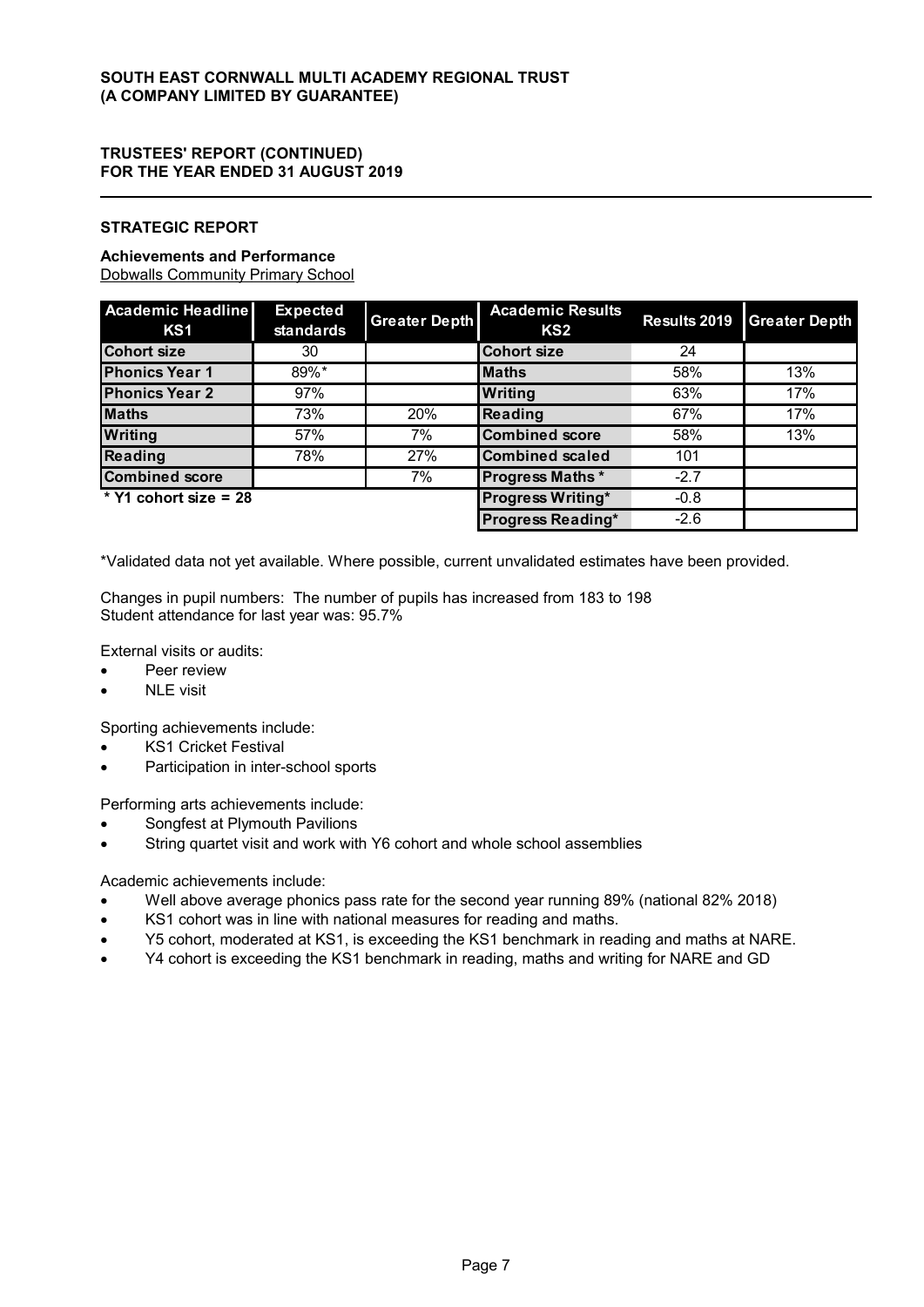# Landulph School

| <b>Academic</b><br><b>Headline KS1</b> | <b>Expected</b><br>standards | <b>Greater</b><br><b>Depth</b> | <b>Academic</b><br><b>Results KS2</b> | <b>Results</b><br>2019 | <b>Greater</b><br><b>Depth</b> |
|----------------------------------------|------------------------------|--------------------------------|---------------------------------------|------------------------|--------------------------------|
| <b>Cohort size</b>                     | Y1(12) Y2 phonics(7) Y2(7)   |                                | <b>Cohort size</b>                    | 8                      |                                |
| <b>Phonics Year 1</b>                  | 83%                          | N/A                            | <b>Maths</b>                          | 75%                    | 38%                            |
| <b>Phonics Year 2</b>                  | 86%                          | N/A                            | Writing                               | 100%                   | 25%                            |
| <b>Maths</b>                           | 71%                          | 14%                            | Reading                               | 88%                    | 38%                            |
| Writing                                | 71%                          | 14%                            | <b>Combined</b><br>score              | 75%                    | 13%                            |
| <b>Reading</b>                         | 71%                          | 29%                            | <b>Combined</b><br>scaled             | 108                    |                                |
| <b>Combined</b><br>score               | 71%                          | 14%                            | <b>Progress</b><br>Maths *            | 1.0                    |                                |
|                                        |                              |                                | <b>Progress</b><br>Writing*           | 2.5                    |                                |
|                                        |                              |                                | <b>Progress</b><br>Reading*           | 3.4                    |                                |

\*Validated data not yet available. Where possible, current unvalidated estimates have been provided.

Changes in pupil numbers: The number of pupils remained stable at 75

Student attendance for last year was: 96.66%

External visits or audits:

- MAT Peer review
- Regional Early Years External Moderation meeting

Sporting achievements include:

- Cornwall Primary Schools East Harriers Cross Country League Y3/4 Girls came third overall
- Cornwall School Games Cross Country Final 3 children represented East Harriers
- Tug of War Small Schools Championships (9 schools)
- Joint 2nd Place Small Schools Athletics Championships (9 schools)

Performing arts achievements include:

- Christmas Show The Wriggly Nativity
- Harvest Festival
- Talent Show
- School Choir performance at local festival
- Individuals performing at the local Music, Speech and Drama Festival

Academic achievements include:

- In line or above national figures in EYFS, KS1 and KS2
- Overall progress in writing increased to 2.5 (KS2)
- Overall progress in reading increased to 3.4 (KS2)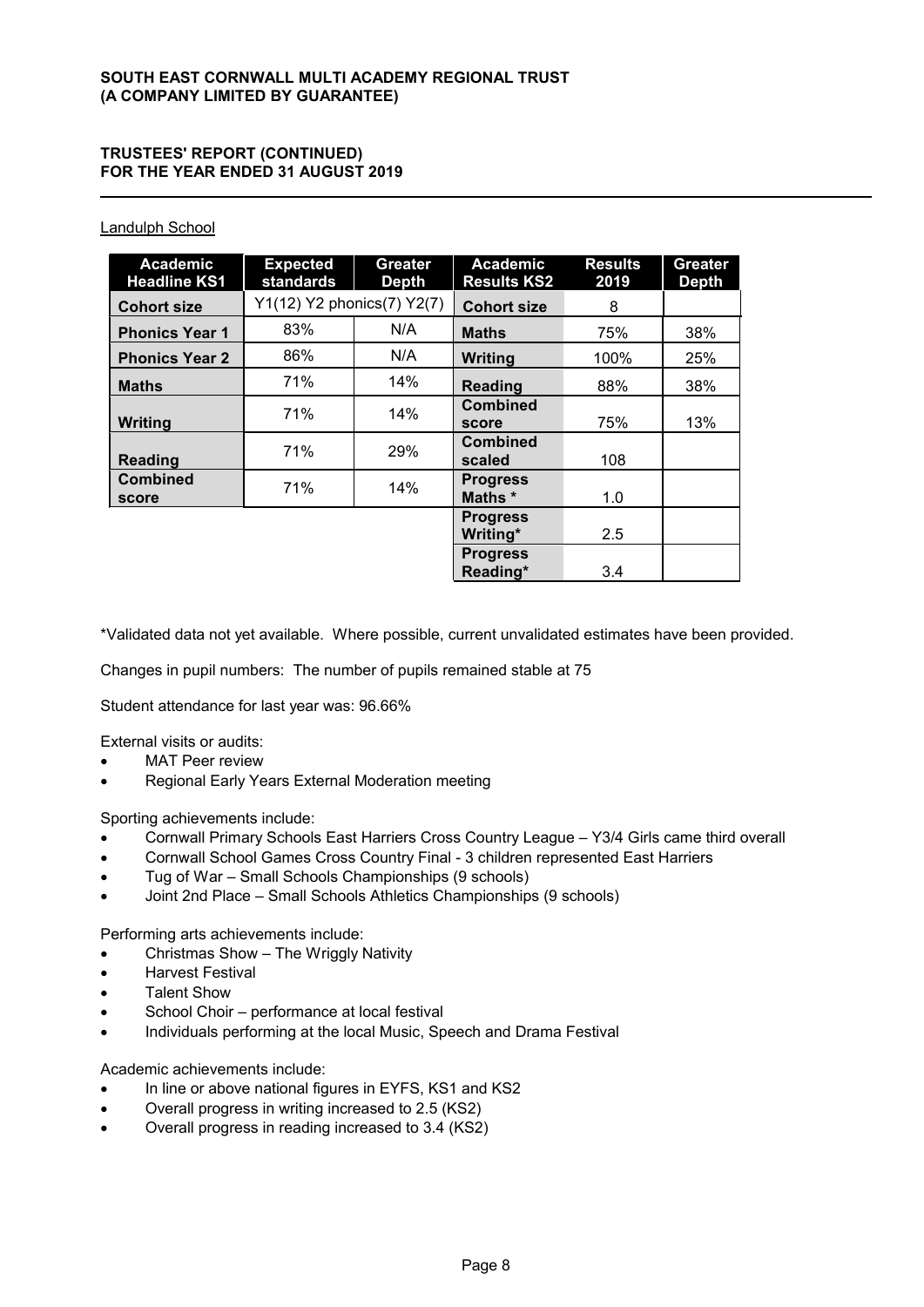| <b>Academic</b><br><b>Headlines</b><br>KS4 | <b>Results</b><br>2019 | <b>More</b><br><b>Able</b> | <b>Pupil</b><br>Premium | <b>Non</b><br><b>Pupil</b><br>Premium | <b>Academic</b><br><b>Headlines KS5</b> | <b>Results</b><br>2019       |
|--------------------------------------------|------------------------|----------------------------|-------------------------|---------------------------------------|-----------------------------------------|------------------------------|
| Year 11<br>cohort                          | 175                    | 64                         | 72                      | 103                                   | <b>Number in</b><br>cohort              | 51                           |
| <b>Attainment</b><br>8                     | 40.35                  | 54.72                      | 35.96                   | 43.42                                 | <b>ALPS (Progress</b><br>QI)            | $\mathcal{P}$                |
| <b>Combined</b><br>score EM<br>$4+$        | 54.9%                  | 85.9%                      | 45.8%                   | 61.2%                                 | <b>APS</b> score                        | $\overline{2}$               |
| <b>Combined</b><br>score<br>$EM5+$         | 24.6%                  | 57.8%                      | 22.2%                   | 26.2%                                 | Av Grade per<br>entry                   | $C+$                         |
| Yr11 APS<br>on entry<br><b>Y7</b>          | 4.70                   | 5.28                       | 4.62                    | 4.75                                  | Av Grade Yr13<br>on entry               | 6.00<br>45.98 (QCA)          |
| Year 11<br>Maths 4+                        | 59.4%                  | 92.2%                      | 51.4%                   | 65%                                   | 16-18 %age<br><b>Retention</b>          | 100% (Y13)<br>94% (Y12 & 13) |
| Year 11<br><b>English</b><br>$4+$          | 70.9%                  | 93.8%                      | 61.1%                   | 77.7%                                 | <b>Number</b><br>courses offered        | 30                           |
| Year 11<br>Science 4+                      | 58.8%                  | 95.2%                      | 48.5%                   | 65.7%                                 |                                         |                              |
| <b>EBACC</b><br>aps                        | 3.39                   | 4.81                       | 2.96                    | 3.69                                  |                                         |                              |

Liskeard School and Community College

\*Validated data is not yet available for Progress 8. \*Estimated from available data

Changes in pupil numbers: The number of pupils has increased from 1026 to 1059.

Student attendance for last year was: 94.9% (up to Easter), 95.1% (full academic year).

External visits or audits:

- SMART Peer Review (Feb 2019)
- SEND Audit (March 2019)

Sporting achievements include:

- Girls' Cricket Indoor and Outdoor County Champions and Regional Finalists
- Indoor Rowing County Champions
- Projectability County Champions in various activities and Regional Finalists in Boccia

Performing arts achievements include:

- Students reaching the regional finals in the national 'Articulate' competition. Essentially an oracy/ debating/ presentation competition to articulate their thoughts and research into a work of art to a large audience.
- Jessica Hynes visit to work with our students in the Drama department a few days after winning the BAFTA.
- The School's 40th anniversary concert staged at the start of the school year.

Academic achievements include:

- Great KS5 results ALPS grade 2 (top 10% in the country), 100% pass rate on all courses
- 2 students accepted into Oxford University, 40% making it to Russell Group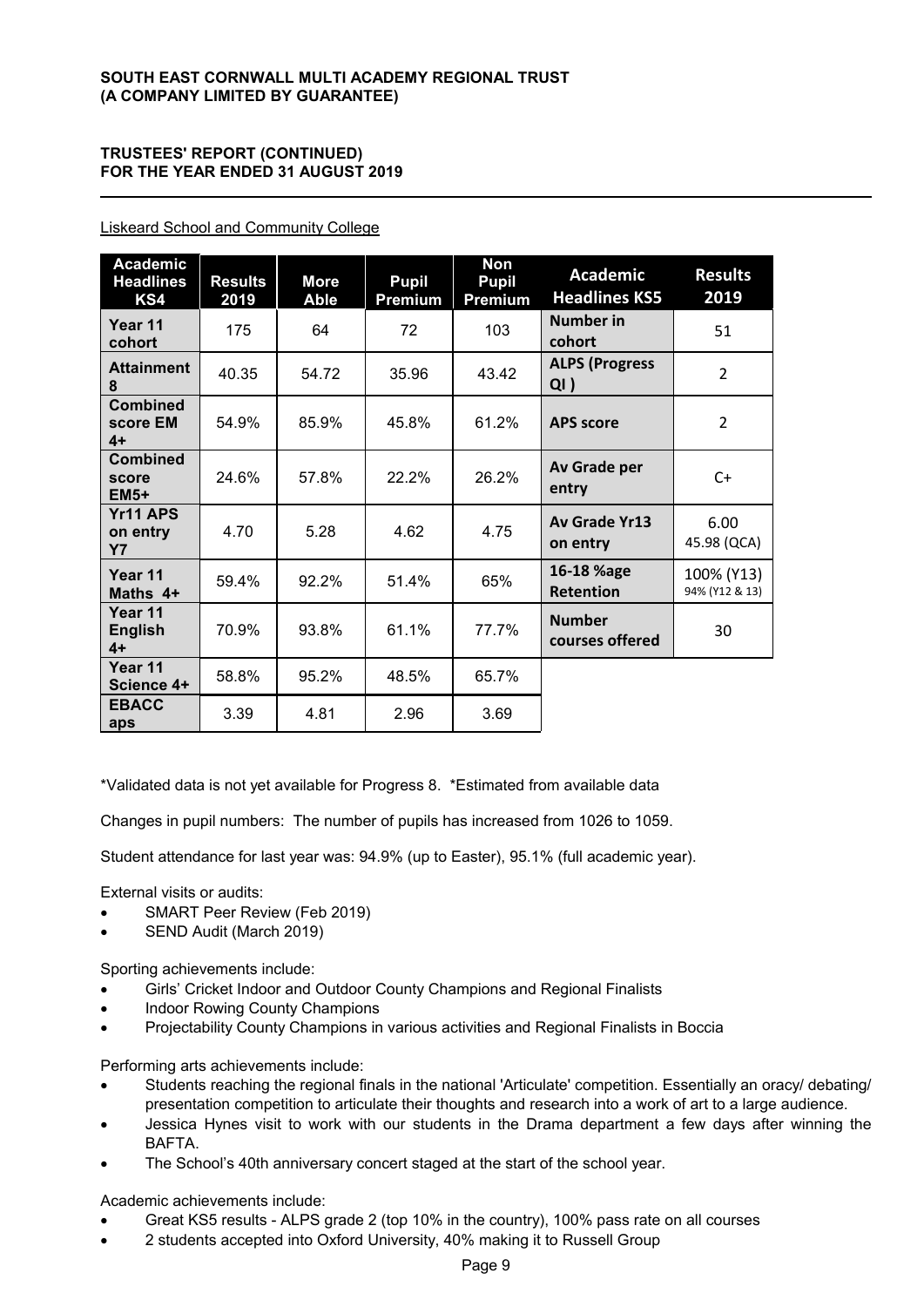# Exceptional GCSE outcomes in Art & Photography

# Looe Community Academy

| <b>Academic</b><br><b>Headlines</b><br>KS4 | <b>Results</b><br>2019 | <b>More</b><br><b>Able</b> | <b>Pupil</b><br>Premium | Non<br><b>Pupil</b><br><b>Premium</b> | <b>Academic</b><br><b>Headlines</b><br>KS5 | <b>Results</b><br>2019 |
|--------------------------------------------|------------------------|----------------------------|-------------------------|---------------------------------------|--------------------------------------------|------------------------|
| Year 11<br>cohort                          | 102                    | 40                         | 32                      | 70                                    | <b>Number in</b><br>cohort                 | N/a                    |
| <b>Attainment</b><br>8                     | 46.5                   | 56.9                       | 40.8                    | 49.2                                  | <b>ALPS</b><br>(Progress QI)               | N/a                    |
| <b>Combined</b><br>score EM 4+             | 69.9%                  | 92.5%                      | 59.4%                   | 74.3%                                 | <b>APS score</b>                           | N/a                    |
| <b>Combined</b><br>score EM5+              | 40.0%                  | 60%                        | 28.1%                   | 45.7%                                 | Av Grade per<br>entry                      | N/a                    |
| Yr11 APS on<br>entry Y7                    | 4.66                   | 5.25                       | 4.6                     | 4.68                                  | <b>Av Grade</b><br>Yr13 on entry           | N/a                    |
| Year 11<br>Maths 4+                        | 72.6%                  | 97.5%                      | 59.3%                   | 78.6%                                 | 16-18 %age<br><b>Retention</b>             | N/a                    |
| Year 11<br>English 4+                      | 79.4%                  | 92.5%                      | 68.8%                   | 84.3%                                 | <b>Number</b><br>courses<br>offered        | N/a                    |
| Year 11<br>Science 4+<br>(x2)              | 67.65%                 | 95.0%                      | 53.1%                   | 74.3%                                 |                                            |                        |
| <b>EBACC aps</b>                           | 4.25                   | 5.37                       | 3.67                    | 4.51                                  |                                            |                        |

\*Validated data is not yet available for Progress 8. \*Estimated from available data

Changes in pupil numbers: The number of pupils has decreased from 483 to 472.

Student attendance for last year was: 92.3%. Persistent absence was 13.72% down from 15.69% last year.

External visits or audits:

- Ofsted inspection. January 2019. Outcome of Good.
- Peer review by MAT Senior Leadership Team across SMART.

Sporting achievements include:

- Regular Primary PE Multi sport Festivals held on site which pupils from local feeder primaries attended.
- Primary School Futsal, dodgeball, handball, tennis, basketball, netball & athletics competitions.
- Attendance at County Cup matches in football & rugby.
- Girls rugby coaching club.
- English Schools National Cup matches.
- County Football trials with students representing the county team.
- Two students representing Plymouth Argyle F.C.
- Cross County League meetings participation.
- County netball competitions.
- County Trials for a number of girls / one student represented the county team.
- Arena Girls football league participation.
- One girl accepted for Chelsea & Plymouth Argyle WFC.
- Participation in Cornwall School Games.
- Participation in County Athletics competitions.
- Participation in Super 8's Athletics event.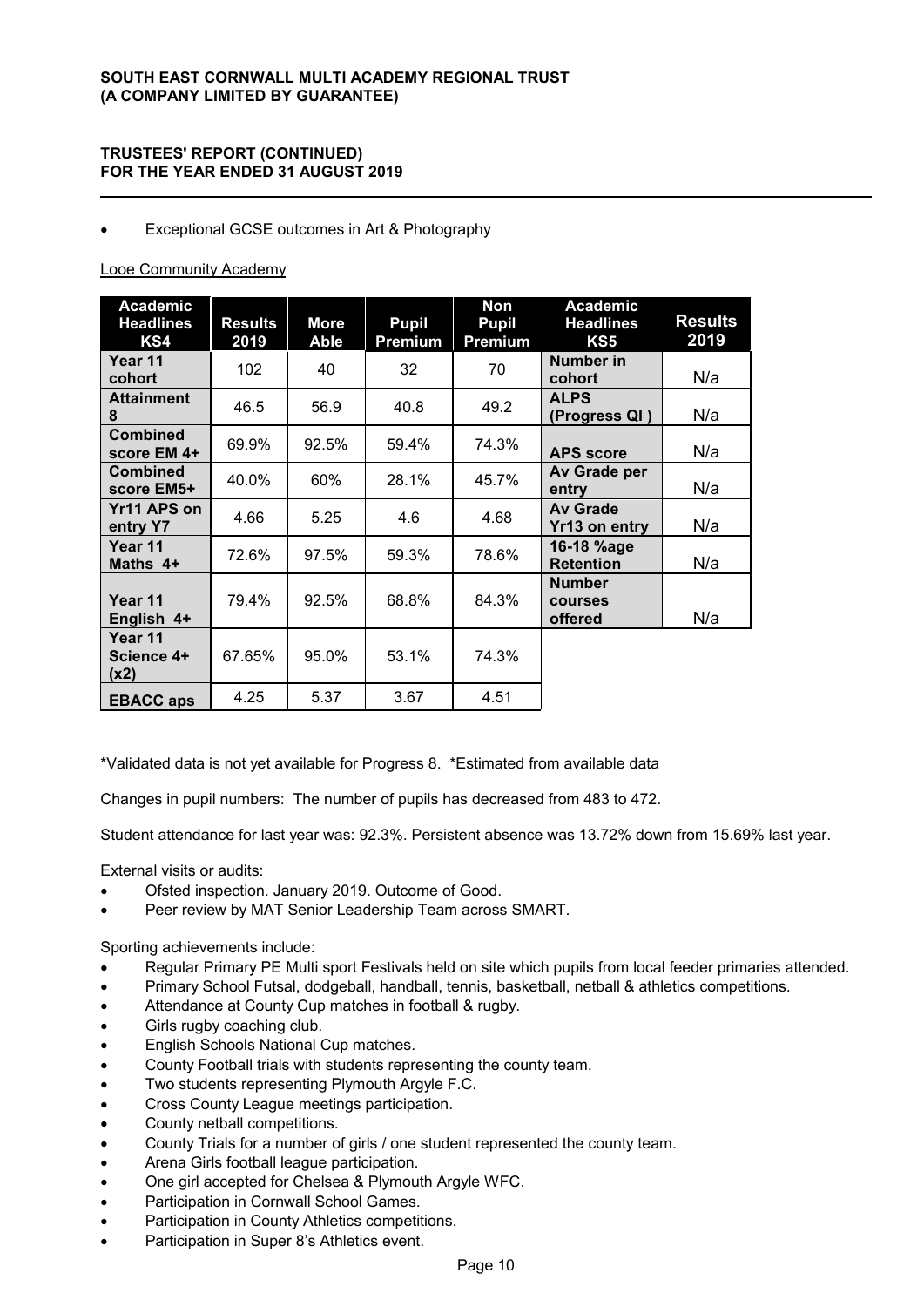- Projectability festivals participation throughout the year for performers with mental, physical and sensory impairments to be able to participate in competitive sports.
- Non-participants rugby tournament entry.
- One student representing Cornwall rugby / GB GIG Rowing
- Three students part of Caradon Swimmers.

Performing arts achievements include:

- 2019 GCSE Art, Textiles and Resistant Materials exhibition
- 2019 Marine Art exhibition of KS3 art work at The Old Sardine Factory in Looe
- 2018 Christmas concert evening involving pupils from all years including nearly all of year 7
- 2019 Performing Arts Primary festival afternoon with Year 6 students taking part in Music, Dance and Drama workshops led by KS4 students
- 2019 school production involving all year groups of Alice & The Looking Glass
- 2018-19 Dance performances throughout the year with the Plymouth Raiders basketball team
- Music performances at Polperro Festival 2019
- Music performances at Looe Live 2018

Academic achievements include:

- 38% of students achieved at least 1 grade 7.
- 10% of students achieved at least 1 grade 9.
- The percentage achieving a grade 4 in English and Maths has risen by 9%.
- 69% of students achieved a grade 4 in English and Maths.
- 40% of students achieved a grade 5 in English and Maths.

| <b>Academic</b><br><b>Headlines</b><br>KS4 | <b>Results</b><br>2019 | <b>More</b><br><b>Able</b> | <b>Pupil</b><br>Premium | <b>Non Pupil</b><br>Premium | <b>Academic</b><br><b>Headlines KS5</b> | <b>Result</b><br>s 2019 |
|--------------------------------------------|------------------------|----------------------------|-------------------------|-----------------------------|-----------------------------------------|-------------------------|
| Year 11<br>cohort                          | 196                    | 79                         | 56                      | 140                         | Number in<br>cohort                     | 89                      |
| <b>Attainment</b><br>8                     | 42.34                  | 56.3                       | 34.2                    | 45.5                        | <b>ALPS</b><br>(Progress QI)            | 5                       |
| <b>Combined</b><br>score EM<br>$4+$        | 62.8%                  | 98.7%                      | 44.6%                   | 70%                         | <b>APS</b> score                        | 32.59                   |
| <b>Combined</b><br>score<br>$EM5+$         | 35.2%                  | 68.4%                      | 19.6%                   | 41.4%                       | Av Grade per<br>entry                   | $C+$                    |
| Yr11 APS<br>on entry<br><b>Y7</b>          | 4.78                   | 5.33                       | 4.53                    | 4.87                        | Av Grade Yr13<br>on entry               | 32.59                   |
| Year 11<br>Maths 4+                        | 65.3%                  | 98.7%                      | 46.4%                   | 72.9%                       | 16-18 %age<br><b>Retention</b>          | 86%                     |
| Year 11<br><b>English</b><br>$4+$          | 76%                    | 100%                       | 60.7%                   | 8.1%                        | <b>Number</b><br>courses<br>offered     |                         |
| Year 11<br>Science 4+                      | 61.4%                  | 92.4%                      | 41.5%                   | 69.1%                       |                                         |                         |
| <b>EBACC</b><br>aps                        | 3.58                   | 3.1                        | 2.8                     | 3.9                         |                                         |                         |

# Saltash.net Community School

\*Validated data is not yet available for Progress 8. \*Estimated from available data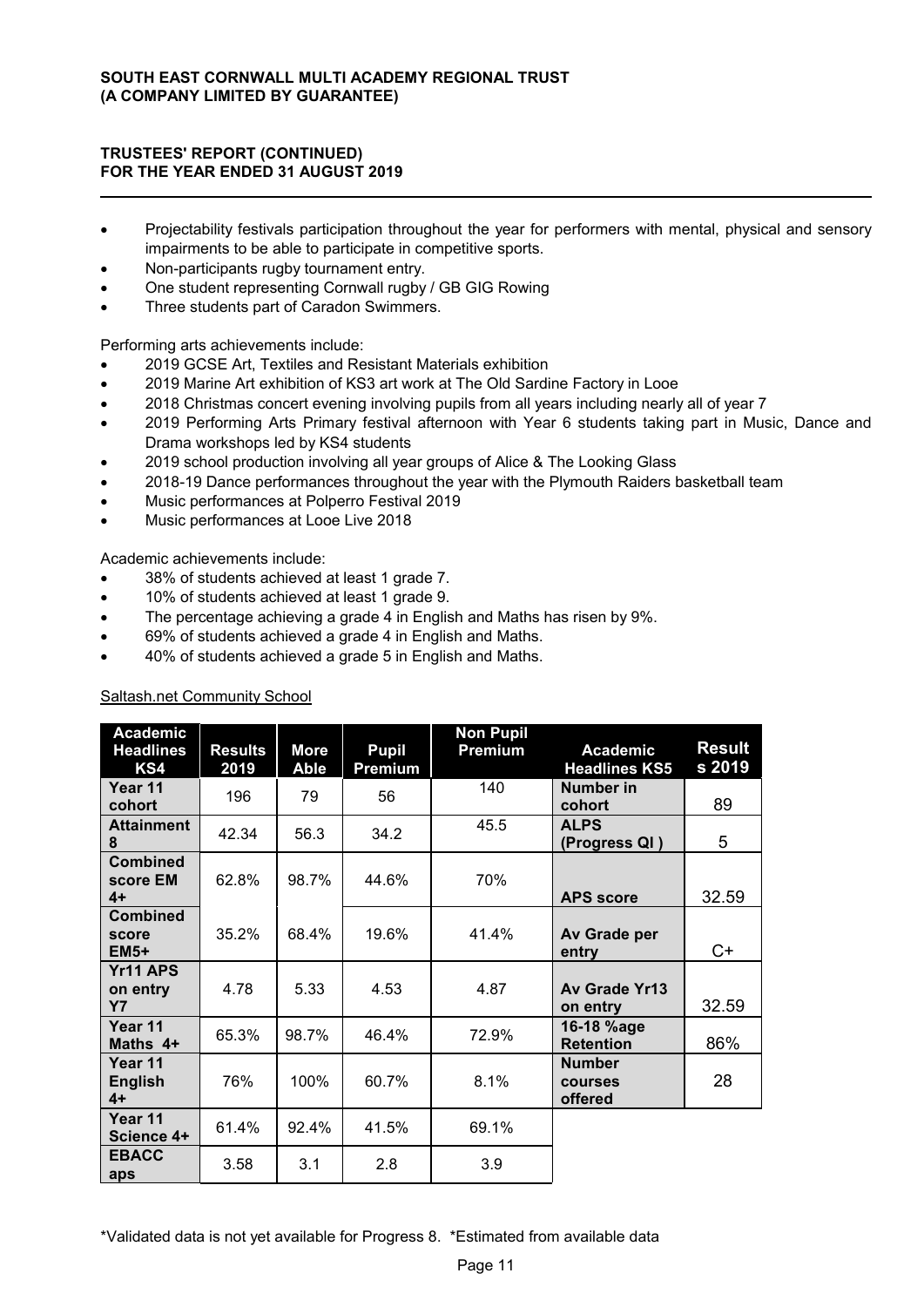Changes in pupil numbers: The number of pupils has decreased from 1290 to 1276.

Student attendance for last year was: 94.6%

External visits or audits:

- Ofsted October 2018 (Section 8)
- Ofsted May 2019 (Section 5)

Sporting achievements include :

- Football: Year 8 Boys East Cornwall Champions; Year 10 Boys County Champions; U16 Girls County **Champions**
- Netball: Year 10 Girls Caradon League winners
- Cross Country: Year 7, 8 and 9 Girls Cross Country League Champions

Performing arts achievements include:

- Whole school production of 'Grease' involving over 90 students. Sold out every night!
- 'Hubs' project with Theatre Royal providing free after school dance and drama club every Wednesday. End of term 'show back' performances every term.
- 'Reactor' drama project for Year 9. Performance at Theatre Royal.

Academic achievements include:

- Alps grade 2 for English Language and English Literature
- English Language, Double Science, PE and Art GCSEs performing above National
- A continued upward trend for both progress and attainment measures

Trewidland Primary School

| <b>Academic</b><br><b>Headline KS1</b> | <b>Expected</b><br>standards                                           | Greater<br><b>Depth</b> | <b>Academic</b><br><b>Results KS2</b> | <b>Results</b><br>2019                   | <b>Greater</b><br><b>Depth</b> |
|----------------------------------------|------------------------------------------------------------------------|-------------------------|---------------------------------------|------------------------------------------|--------------------------------|
| <b>Cohort size</b>                     | 7                                                                      |                         | <b>Cohort size</b>                    | 5                                        |                                |
| <b>Phonics Year</b>                    | No pupils in<br>Υ1                                                     |                         | <b>Maths</b>                          | 60%                                      | 40%                            |
| <b>Phonics Year</b>                    | 100% met<br>standard in<br>previous<br>Year so no<br><b>Y2 Phonics</b> |                         |                                       |                                          |                                |
| $\mathbf{2}$                           | screening                                                              |                         | <b>Writing</b>                        | 60%                                      | 20%                            |
| <b>Maths</b>                           | 85.7%                                                                  | 42.9%                   | <b>Reading</b>                        | 60%                                      | 20%                            |
| <b>Writing</b>                         | 85.7%                                                                  |                         | <b>Combined score</b>                 | RWM=60%                                  |                                |
| Reading                                | 100%                                                                   | 57.1%                   | <b>Combined</b><br>scaled             | $R = 102.0$<br>$M = 102.6$<br>$W = 60\%$ |                                |
| <b>Combined</b><br>score               |                                                                        |                         | <b>Progress Maths</b><br>$\star$      | $-4.1$                                   |                                |
|                                        |                                                                        |                         | <b>Progress</b><br>Writing*           | $-6.6$                                   |                                |
|                                        |                                                                        |                         | <b>Progress</b><br>Reading*           | $-5.4$                                   |                                |

\*Validated data not yet available. Where possible, current unvalidated estimates have been provided.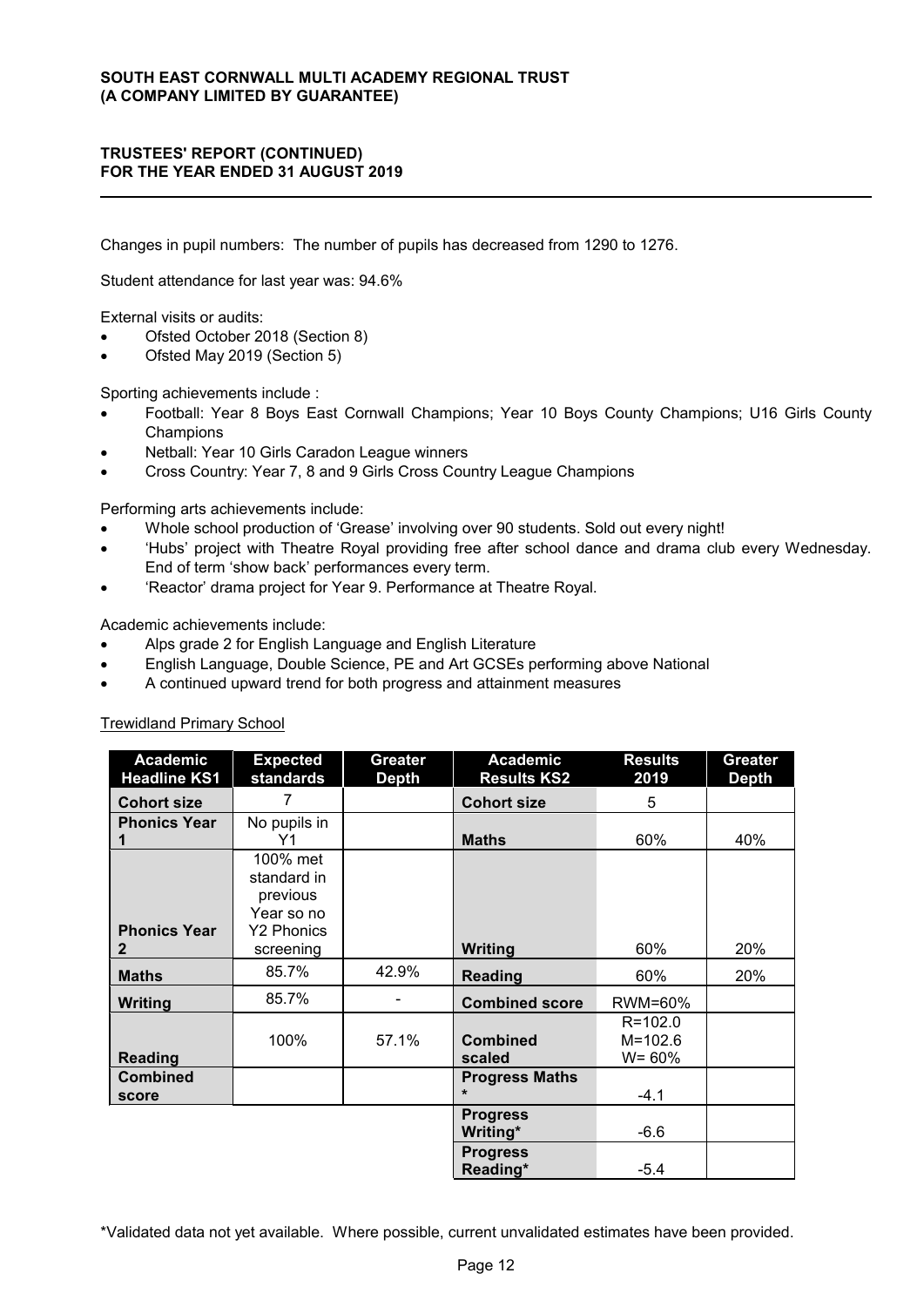Changes in pupil numbers: The number of pupils has decreased from 28 to 19

Student attendance for last year was: 94.85% External visits or audits:

- Peer Review 16 July 2019
- EYFS Moderation visit

Sporting achievements include:

- Cross Country league
- BHF Swimmathon
- Bikeability Y3-Y6
- Y6 100% swimming 25 m unaided
- Sports Day
- EYFS Fundamental skills cluster schools event

Performing arts achievements include:

- Jo Cox Event
- The Bee Performance –musical telling the story of the environmental importance of bees
- World Music Day
- Lights Up
- Hey Ewe Christmas performance
- Djembe Drums

Academic achievements include:

- KS2 80% achieved Grammar Spelling and Punctuation
- KS1 100% achieved expected standard in Reading
- KS1 57% achieved greater Depth in Reading
- KS1 85.7% achieved expected standard in Maths

#### **Going Concern**

After making appropriate enquiries, the Board of Trustees has a reasonable expectation that the Academy Trust has adequate resources to continue in operational existence for the foreseeable future. For this reason it continues to adopt the going concern basis in preparing the financial statements. Further details regarding the adoption of the going concern basis can be found in the Going concern policy.

#### **FINANCIAL REVIEW**

#### **Financial Review**

Most of the Trust's income is obtained from the DfE via the ESFA in the form of recurrent grants, the use of which is restricted to particular purposes. The grants received from the DfE during the year ended 31 August 2019 and the associated expenditure are shown as Restricted Funds in the Statement of Financial Activities.

SMART also receives grants for fixed assets from the DfE which are shown in the Statement of Financial Activities as restricted income in the Fixed Asset Fund. The Restricted Fixed Asset Fund balance is reduced by annual depreciation charges over the useful life of the assets concerned, as defined in the SMART's accounting policies.

During the year ended 31 August 2019 total expenditure of £19,424,235 was funded by recurrent grant funding from the DfE, together with other incoming resources totalling £19,339,421. During the year expenditure exceeded income by £84,814. This excludes the restricted fixed asset funds. The Trust received revenue income of £18,203,875 and incurred revenue expenditure, including fixed assets purchased with revenue funds, of £17,898,720. The excess of revenue income over expenditure, and the movement of funds, for the year was £305,155.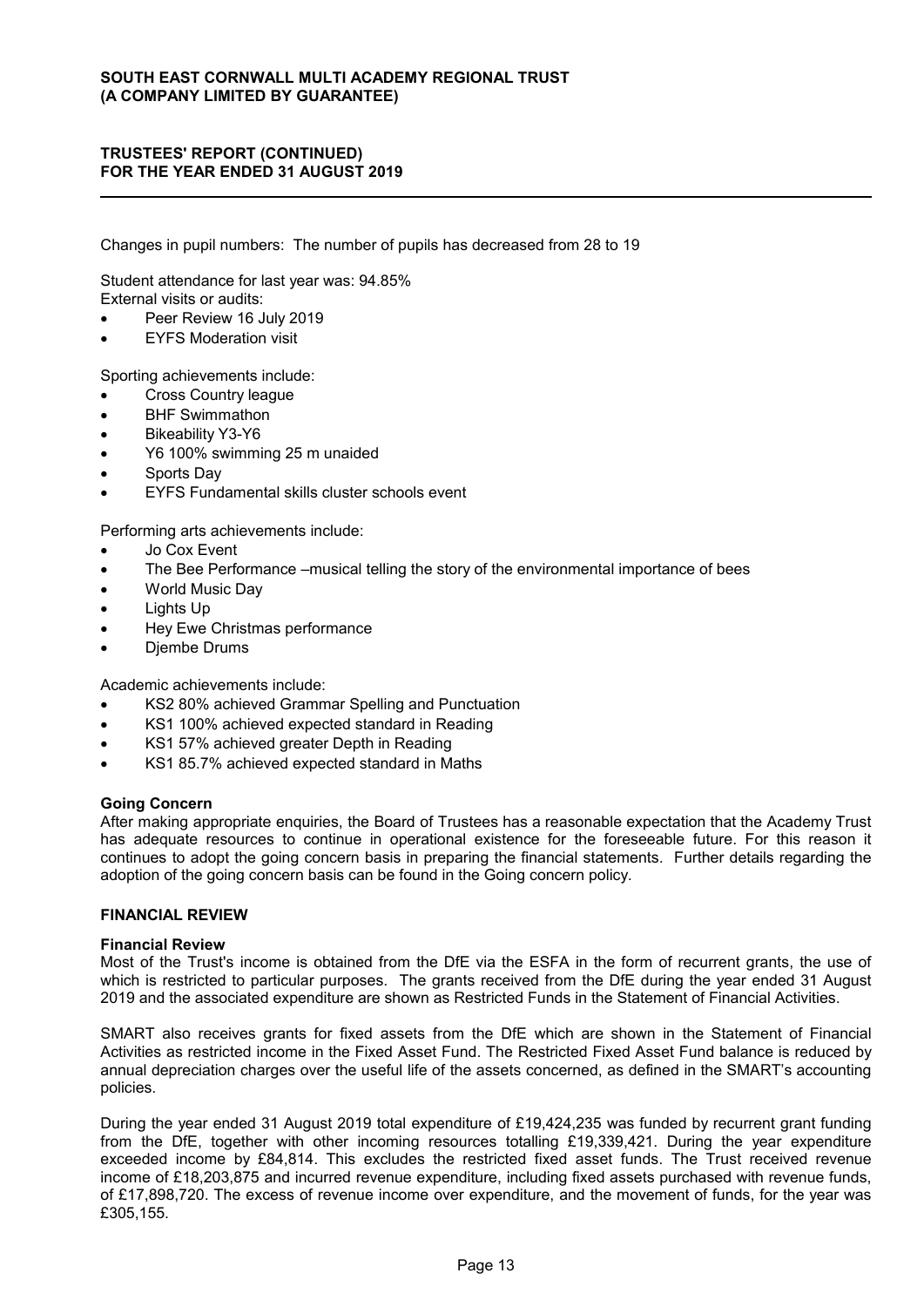At 31 August 2019 the net book value of fixed assets was £33,294,572 and movements in tangible fixed assets are shown in note 15 to the financial statements. The assets were used exclusively for providing education and the associated support services to the students within SMART.

The Local Government Pension Scheme as at 31st August 2019 held a deficit of £6,287,000, the breakdown of which is detailed within note 25 to the financial statements.

Key financial policies adopted or reviewed during the year include the Finance Regulations policy and procedures and the Financial Scheme of Delegation.

Parliament has agreed, at the request of the Secretary of State for Education, to guarantee that, in the event of charitable company closure, outstanding LGPS liabilities would be met by the Department for Education. The guarantee came in force on 18th July 2013.

#### **Reserves Policy**

The policy of SMART is to carry forward a prudent level of reserves designed to enable capital investment and maintenance, to fund development planning and to be prepared for any other unforeseen contingencies.

The target is is to maintain a level of reserves at 8% of GAG and unrestricted income especially if there is an intention to expand the Trust. It is noted that larger MATs hold a level of reserve of between 8% and 12%. The target reserves are therefore around £1,280,000. Current free reserves (GAG and unrestricted funds) are £866,538.

The main financial risk to SMART is that of managing its short-term cash flow effectively. To mitigate this risk it has been agreed by the Trust Board that an appropriate reserves balance would be up to a maximum of 8% of income. Where there is a requirement for additional reserves in order to invest in assets or fund improvement/ expansion projects, as per development planning, then this will be agreed by the Resources Committee as part of the budget approval process.

SMART has confidence that it will meet the required pension contributions from its projected income without significantly impacting on its planned level of charitable activity, it continues to calculate its 'free' or general unrestricted reserves without setting aside designated reserves to cover the pension liability.

The defined benefit pension scheme reserve has a negative balance. The effect of the deficit position of the pension scheme is that SMART is paying higher employers' pension contributions over a period of years. The higher employers' pension contributions will be met from the SMART's budgeted annual income. Whilst the deficit will not be immediately eliminated, there should be no actual cash flow deficit on the fund, nor any direct impact on the free reserves of the SMART.

#### **Investment Policy**

SMART will, where possible, use its income in the financial and academic years it is acquired; with the exception of that designated as Reserves. Investment therefore means placing that income in a low risk environment so funds are available when needed and maximising returns by making use of appropriate savings and other investment accounts. To expedite this, the Chief Financial Officer is authorised to move funds among the various SMART accounts.

Any monies identified for a future purpose with an identified date will be invested appropriately.

The risk, advantages and disadvantages of having all SMART funding within one bank will be monitored annually by the Resources Trustees. The Chief Financial Officer will also ensure that the chosen bank is of a minimum of an A rating unless there is a compelling reason for it not to be. Other forms of investment for SMART funds will be regularly reviewed and adopted if approved by the Trust Board.

# **Principal Risks And Uncertainties**

The Board of Trustees has reviewed the major risks to which SMART is exposed, in particular, those relating to teaching, provision of facilities and other operational areas of the Trust, and its finances. They have ensured that the management structure, systems and controls are in place to manage those risks, as well as insurance to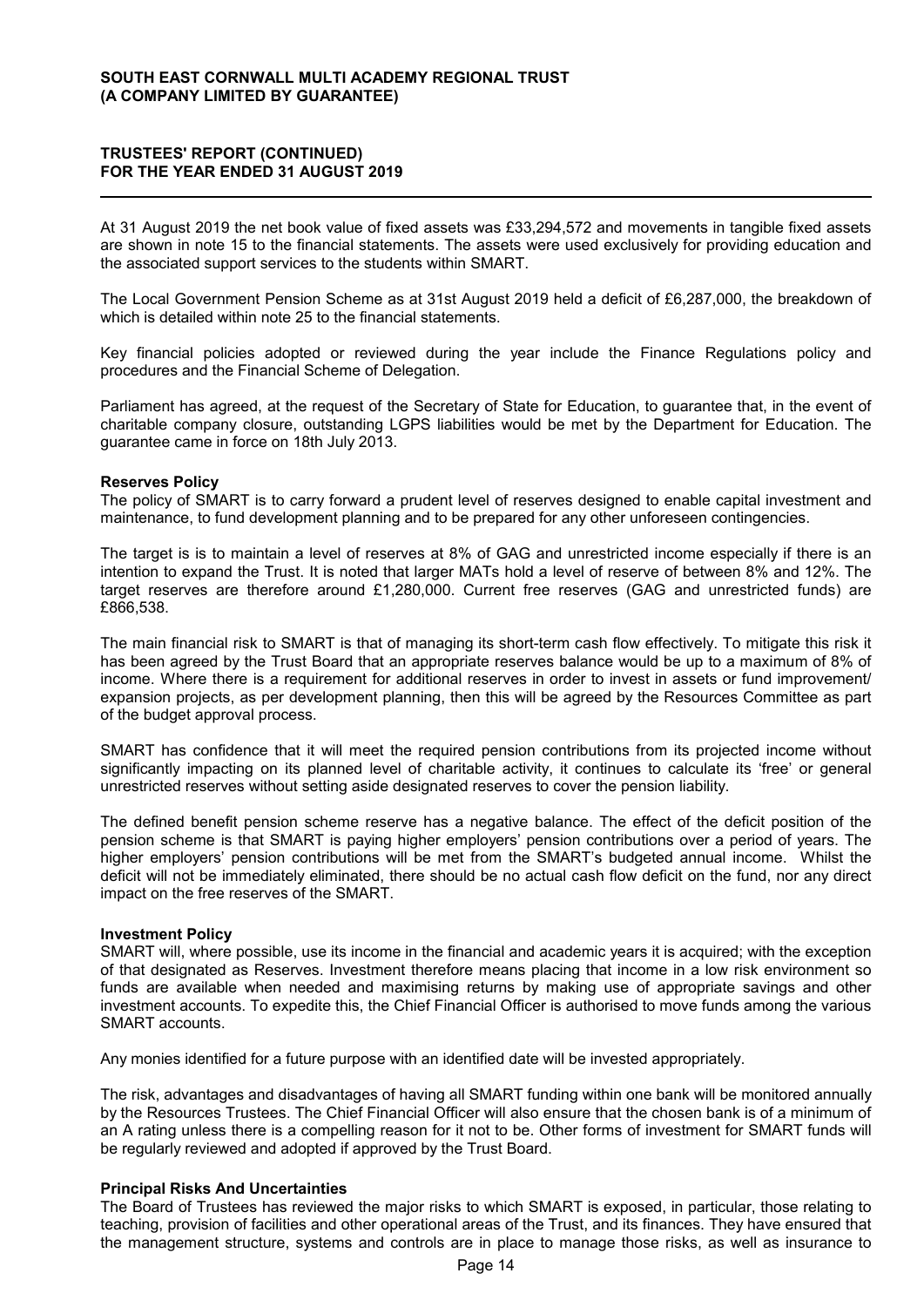cover financial and governance arrangements where necessary. The Trustees ensure a regular review of risks through the reporting provided by the Headteachers to the Local Governing Committees and then to the Trust Board.

The principal risks and uncertainties facing SMART are identified as follows:

- The Trust recognises the risk that may exist if one person has significant control and access of finance systems. To mitigate this risk a scheme of delegation and appropriate system checks are in place.
- The Trust accepts that there could be risk from the pooling of the membership of the Local Government Pension Scheme in which it participates. To mitigate this risk, the Trust monitors the most up to date information available from the Cornwall Pensions representatives.
- The Trust has considerable reliance on continued Government funding through the ESFA and there is no assurance that Government policy or practice will remain the same or that public funding will continue at the same levels or on the same basis.
- The continuing success of the Trust is dependent on continuing to attract applicants in sufficient numbers by maintaining the highest educational standards. To mitigate this risk, the Trust ensures that student success and achievement are closely monitored and reviewed. Where entry is below the planned numbers, swift action is taken to adjust staffing and courses.

### **FUNDRAISING**

The Trust does not work with, or have oversight of, any commercial participators and/ or professional fundraisers.

# **PLANS FOR FUTURE PERIODS**

Key plans for the future include:

- To continue the successful reduction in the attendance and progress gap for disadvantaged pupils. The most notable successes in this regard in the previous year were Saltash Community School and Looe school reductions in the difference in P8 key measure at KS4 with more improvement made by disadvantaged groups.
- To continuously improve the pedagogical skills of all teachers. To build on the agreed learning models developed with senior and middle leaders last year and through these, focus a higher proportion of training and meeting time on the development of pedagogy. This is in line with the change in the OFSTED framework
- To continue to challenge the most able to ensure that the top 20% of attainment in secondary Y11 achieve P8 positive. That primary progress is positive for pupils in NARE and all primary years. ALPS for top three bands (A\*-B)/ ALPS overall. To build on the above average ALPS score achieved overall in the MAT this year which represents further progress from the position the year before.
- To personalise learning by ensuring that teaching proactively builds knowledge, skills and conceptual understanding and that slower development in any area is routinely highlighted for intervention or support. This has been most successful this year in the maintenance of high success rates in phonics and the agreement of a common skills framework.
- To build on the moderated assessment of leadership capacity conducted this year and use this to continue to develop leaders at all levels by all staff being supported in achieving their expected leadership levels. To particularly build on the middle leadership training programmes developed last year and implemented throughout the coming year.
- To support excellent governance by continuing to trial new structures for link governance that act on the feedback from 360 reviews and feedback.
- To inspire excellence by ensuring 100% of staff achieve an overall pass in appraisal.
- To grow sustainably by ensuring there is capacity in place.
- To grow partner networks by increasing the number of events which can add opportunities to other schools, play an active role in networking organisations such as CASH and continuing to share exemplar solutions with other institutions locally, nationally and internationally.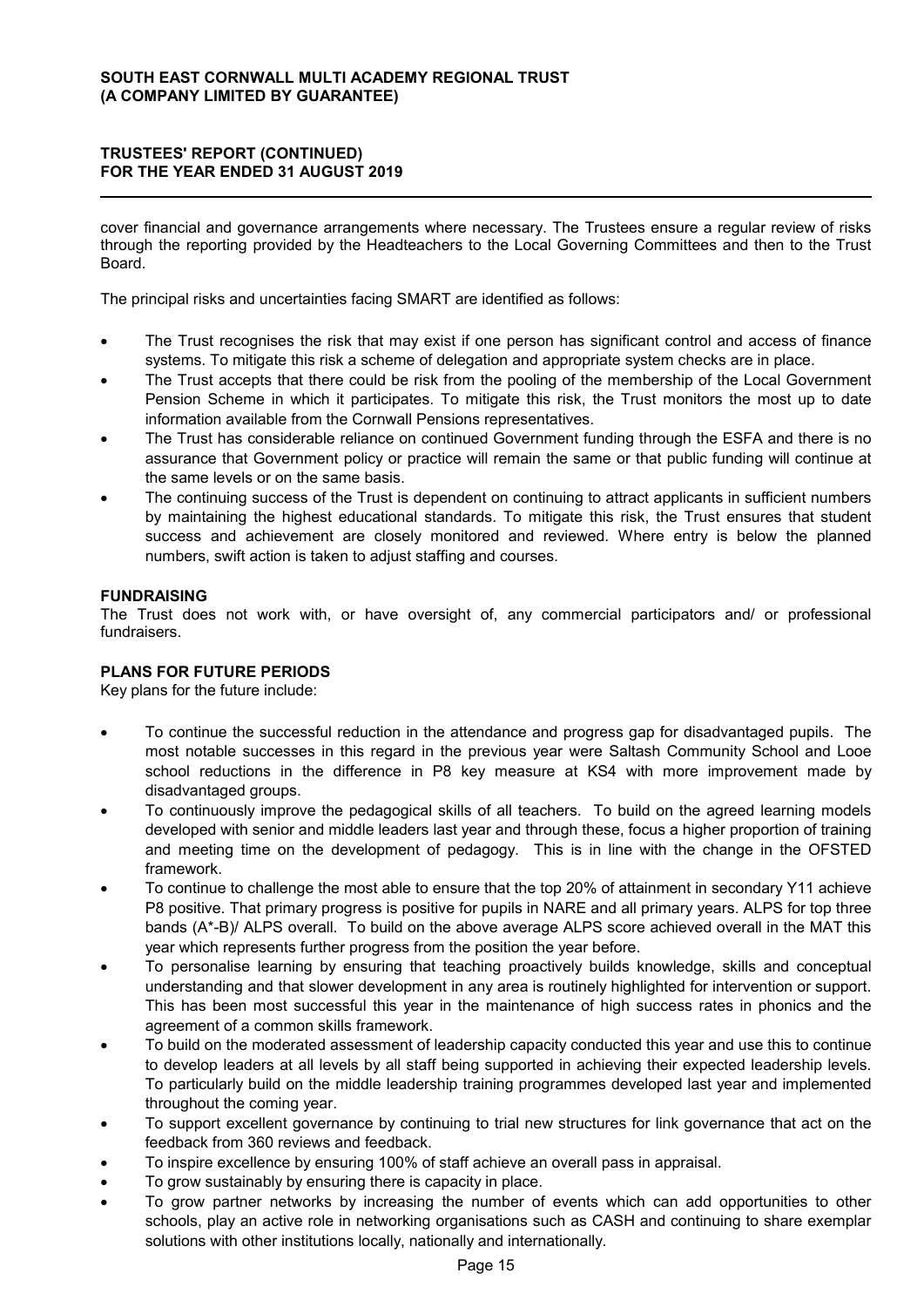### **FUNDS HELD AS CUSTODIAN TRUSTEE ON BEHALF OF OTHERS**

SMART and its Trustees do not act as the Custodian Trustees of any other Charity.

#### **EMPLOYEE INVOLVEMENT AND EMPLOYMENT OF THE DISABLED**

The Trust has long established fair employment practices in the recruitment, selection, retention and training of disabled staff.

During employment the Trust seeks to work with employees, taking into account their personal circumstances, to ensure appropriate training, development and advanced employment opportunities are available to them to reach their full potential.

### **Disclosure of information to auditors**

Each of the persons who are Trustees at the time when this Trustees' Report is approved has confirmed that:

- so far as that Trustee is aware, there is no relevant audit information of which the charity's auditors are unaware, and
- that Trustee has taken all the steps that ought to have been taken as a Trustee in order to be aware of any relevant audit information and to establish that the charity's auditors are aware of that information.

# **Auditors**

The auditors, Bishop Fleming LLP, have indicated their willingness to continue in office. The designated Trustees will propose a motion reappointing the auditors at a meeting of the Trustees.

The Trustees' Report, incorporating a strategic report, was approved by order of the Board of Trustees, as the company directors, on 5 December 2019 and signed on its behalf by:

**R Newton-Chance (Chair of Trustees)**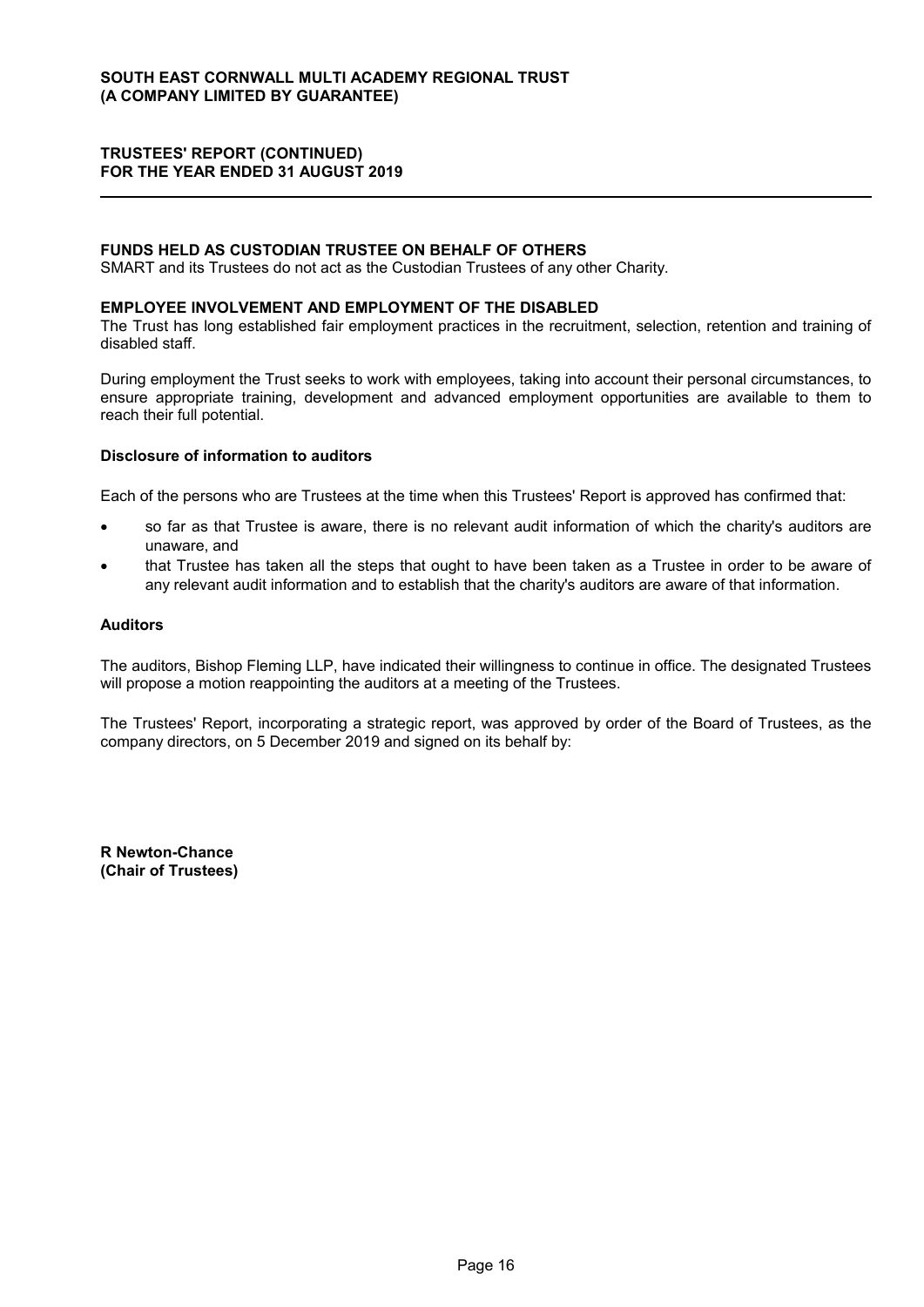### **GOVERNANCE STATEMENT**

#### **SCOPE OF RESPONSIBILITY**

As Trustees, we acknowledge we have overall responsibility for ensuring that South East Cornwall Multi Academy Regional Trust has an effective and appropriate system of control, financial and otherwise. However, such a system is designed to manage rather than eliminate the risk of failure to achieve business objectives, and can provide only reasonable and not absolute assurance against material misstatement or loss.

The Board of Trustees has delegated the day-to-day responsibility to the Chief Executive Officer, as Accounting Officer, for ensuring financial controls conform with the requirements of both propriety and good financial management and in accordance with the requirements and responsibilities assigned to it in the funding agreement between South East Cornwall Multi Academy Regional Trust and the Secretary of State for Education. They are also responsible for reporting to the Board of Trustees any material weaknesses or breakdowns in internal control.

#### **GOVERNANCE**

The information on governance included here supplements that described in the Trustees' Report and in the Statement of Trustees' responsibilities. The Board of Trustees has formally met 4 times during the year. Whilst the full board meets less than 6 times a year, all of the Trustees are involved in more meetings throughout the year depending on committees that they are members of. These committees have delegated decision making powers in line with the Trust scheme of delegation. Additionally throughout the year all Trustees, including the Chair, are provided with a set of monthly management accounts. For these reasons it is considered that the Trust meets the Academies Financial Handbook requirements for achieving sufficient financial oversight.

Attendance during the year at meetings of the Board of Trustees was as follows:

| Trustee                                                    | <b>Meetings attended</b> | Out of a possible |
|------------------------------------------------------------|--------------------------|-------------------|
| D Buckley, Chief Executive Officer & Accounting<br>Officer | 4                        | 4                 |
| R Newton Chance, Chair                                     | 4                        | 4                 |
| K Waghorn                                                  |                          |                   |
| <b>B</b> Cook                                              |                          |                   |
| C Stevens                                                  | 2                        |                   |
| K George                                                   | 3                        |                   |
| H Casson                                                   |                          |                   |
| J Crisp                                                    |                          | 3                 |
| J Kitson                                                   |                          |                   |
| S Brownlow                                                 |                          |                   |
| K Johnson                                                  |                          |                   |
| C Marshall                                                 |                          |                   |

#### **Trust Board Annual Review 2019**

We have agreed that an annual review of the effectiveness of the Trust Board be conducted with Members and that the review should focus on the following questions from the SMART Scheme of Delegation.

- 1. Does the Trust Board reflect the ethos and values of SMART and is the performance of the Trust in line with its stated ethos, vision and values?
- 2. Is the Trust Board effectively fulfilling its core governance functions?
- 3. Is there a clear vision for the Trust and is progress being made against the strategic aims being pursued to realise this vision?
- 4. Are senior leaders being held to account for the performance of the Trust?
- 5. Is financial oversight sound? Are there significant financial risks facing SMART in terms of overall viability, the viability of individual schools, or other financial risks of which the Members should be aware?
- 6. Are there significant risks to standards and outcomes for children facing SMART overall, or within individual schools (including but not exclusively schools at risk of an Ofsted RI or Category judgement)? Is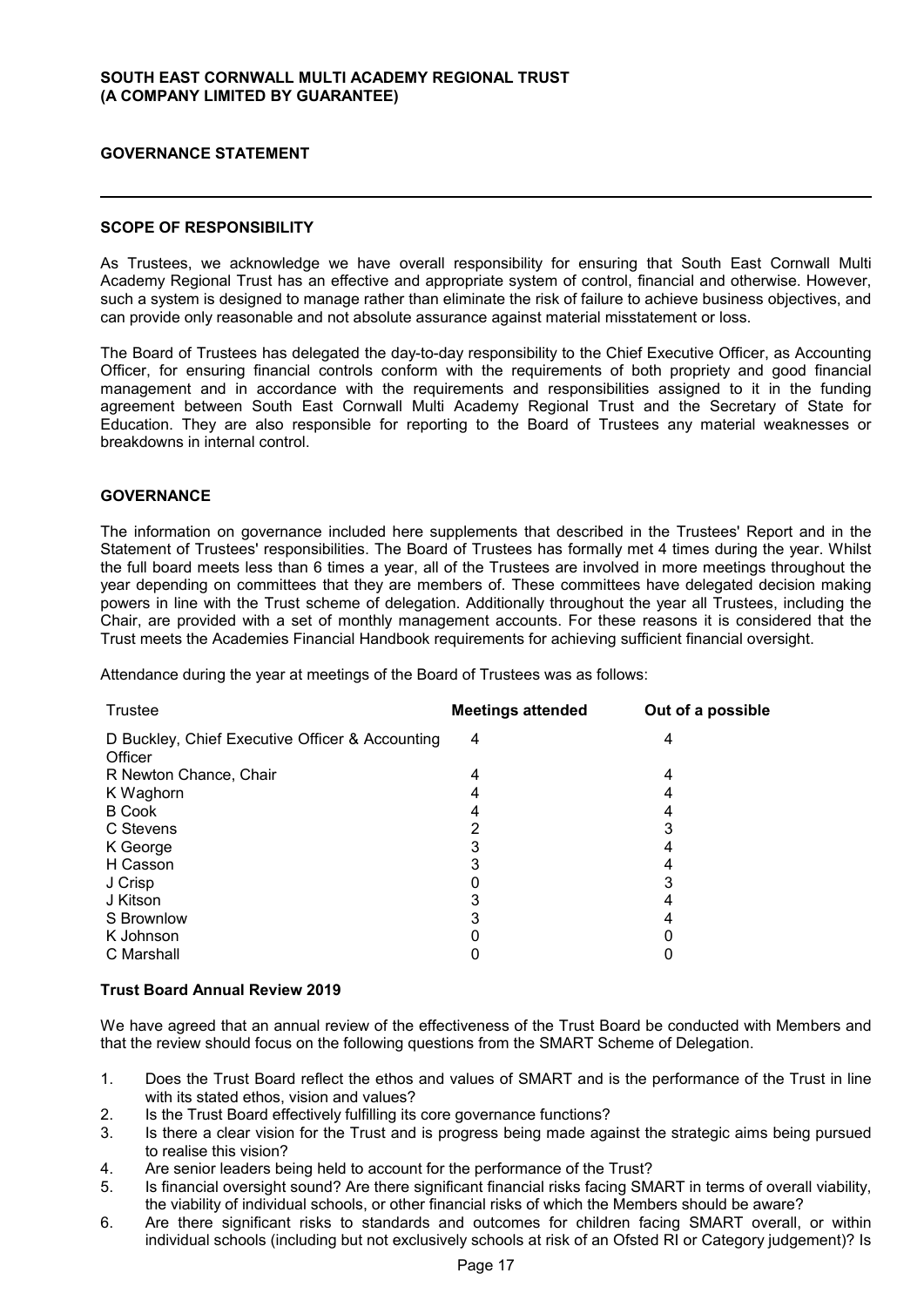### **GOVERNANCE (CONTINUED)**

the Board confident in the Trust's capacity to meet these risks and can demonstrate that to Members?

- 7. Does the Board operate a robust and effective compliance system which assures Members that the Board is meeting its financial, statutory and legal obligations?
- 8. Does the Board have the capacity in terms of numbers and skills to meet current and future challenges i.e. are the right people around the table and are there any skills gaps?
- 9. How well does the Trust Board know the schools in SMART and whether the needs of the schools are being met? What evidence is there for this from current performance?
- 10. Has the Trust Board reviewed its own performance and have Members been informed of the outcome?
- 11. Are there robust plans for the future?
- 12. Are there significant reputational risks to the Trust and how engaged are stakeholders and is this reflected in the reputation of SMART?

In answering these questions, the sources of information available to us will be:

- Original Articles of Association and subsequent agreed changes
- The SMART original development plan and subsequent changes
- SMART Strategic Plan and updates
- Trust Board Minutes
- Relevant sub committee minutes e.g. Resources, Learning, People etc
- Annual Report and Accounts from audit
- Non-identifiable aggregated Trust Board Skills Audit
- Any documents on the review of the Trust Board's activities and capability
- In this instance, a survey conducted amongst various related groupings

### **Committees of the Trust Board**

The **Learning Committee** is a committee of the main Board of Trustees. The Learning Committee exists to support the Board of the Multi-Academy Trust in its delivery of the policies and services as determined by the Trust, the Leadership Group and relevant legislation.

The purpose of the Learning Committee is to monitor the effectiveness of teaching and learning across the Trust's schools in the context of a broad and balanced curriculum

Attendance at meetings in the year was as follows:

| <b>Trustee</b>  | <b>Meetings attended</b> | Out of a possible |
|-----------------|--------------------------|-------------------|
| J Crisp Chair   |                          |                   |
| H Casson        |                          |                   |
| R Newton Chance |                          |                   |

The CEO is in attendance at the Learning Committee meetings.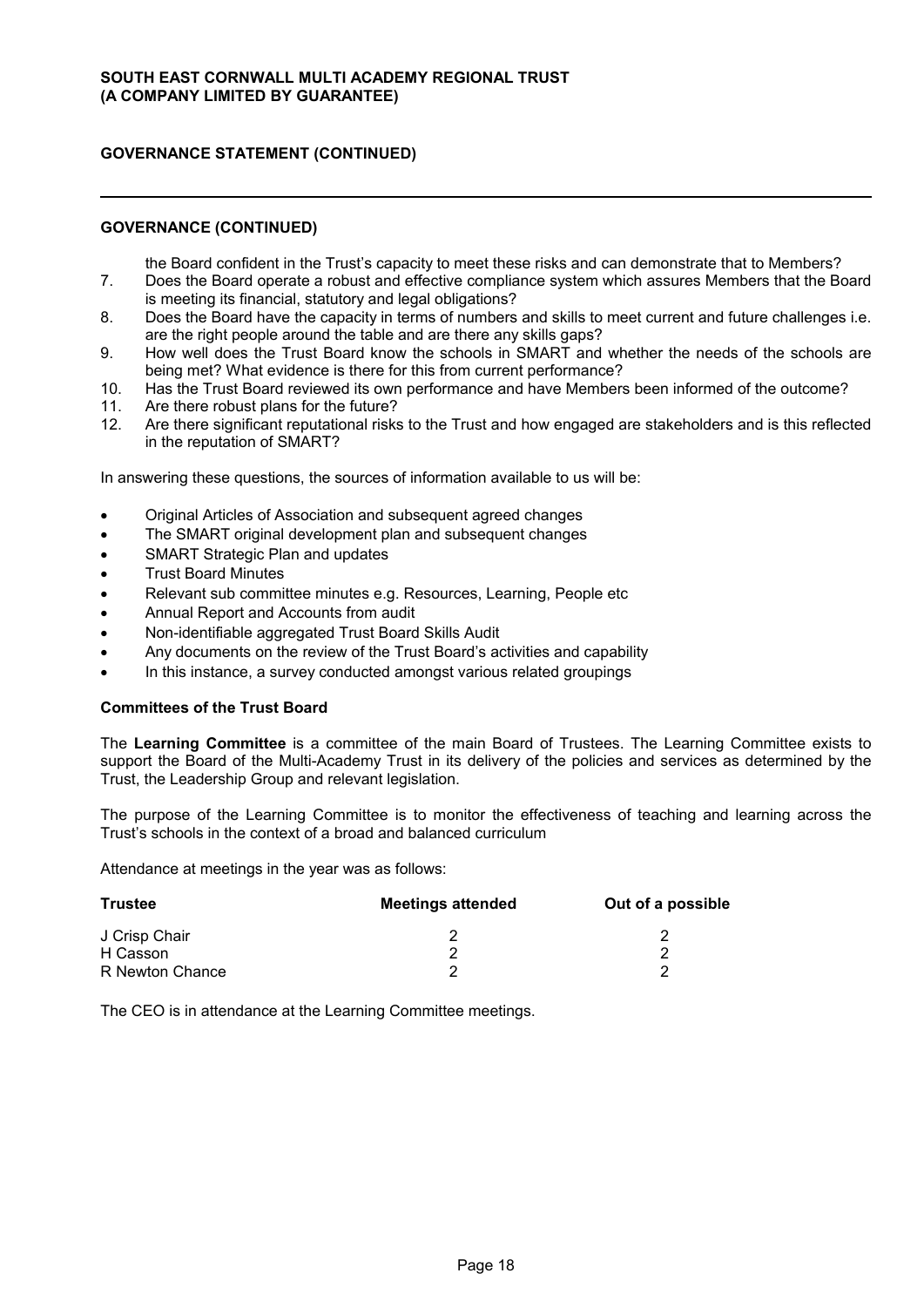#### **GOVERNANCE (CONTINUED)**

The **Resources Committee** is a committee of the main Board of Trustees. Its purpose is to assist the decision making of the Board of Trustees by enabling more detailed consideration to be given to the best means of fulfilling the Board of Trustees responsibility to ensure sound management of the Trust's finances and resources, including proper planning, monitoring and probity.

Attendance at meetings in the year was as follows:

| <b>Trustee</b>  | <b>Meetings attended</b> | Out of a possible |  |
|-----------------|--------------------------|-------------------|--|
| K George        | :                        | 5                 |  |
| J Kitson        | 5                        | b                 |  |
| R Newton Chance | G                        | 5                 |  |
| B Cook, Chair   | ᄃ                        | h                 |  |

The CEO and CFO are in attendance at the Resources Committee meetings.

The **People Committee** is a committee of the main Board of Trustees. The purpose of the People Committee is to focus on issues relating to the employment, development and wellbeing of staff, the safety, wellbeing of students and the Trust's relationships with its community and partners.

Attendance at meetings in the year was as follows:

| <b>Trustee</b>    | <b>Meetings attended</b> | Out of a possible |
|-------------------|--------------------------|-------------------|
| S Brownlow, Chair |                          |                   |
| K Waghorn         |                          |                   |
| H Casson          |                          |                   |
| C Stevens         |                          | ◠                 |

The CEO is in attendance at the People Committee meetings.

The **Audit Committee** is a committee of the main Board of Trustees. Its purpose is to help promote the highest standards of propriety in the use of public funds and encourage proper accountability for the use of those funds. To promote the development of internal control systems which will help satisfy the Board of Trustees that the Multi Academy Trust will achieve its objectives whilst operating in accordance with any statutory requirements. In 2019/20 there will be 3 meetings scheduled during the year.

Attendance at meetings in the year was as follows:

| Trustee         | <b>Meetings attended</b> | Out of a possible |
|-----------------|--------------------------|-------------------|
| K George        |                          |                   |
| J Kitson, Chair |                          | ◠                 |
| R Newton Chance |                          | Ω                 |
| <b>B</b> Cook   |                          | ◠                 |

The CEO and CFO are in attendance at the Audit Committee meetings.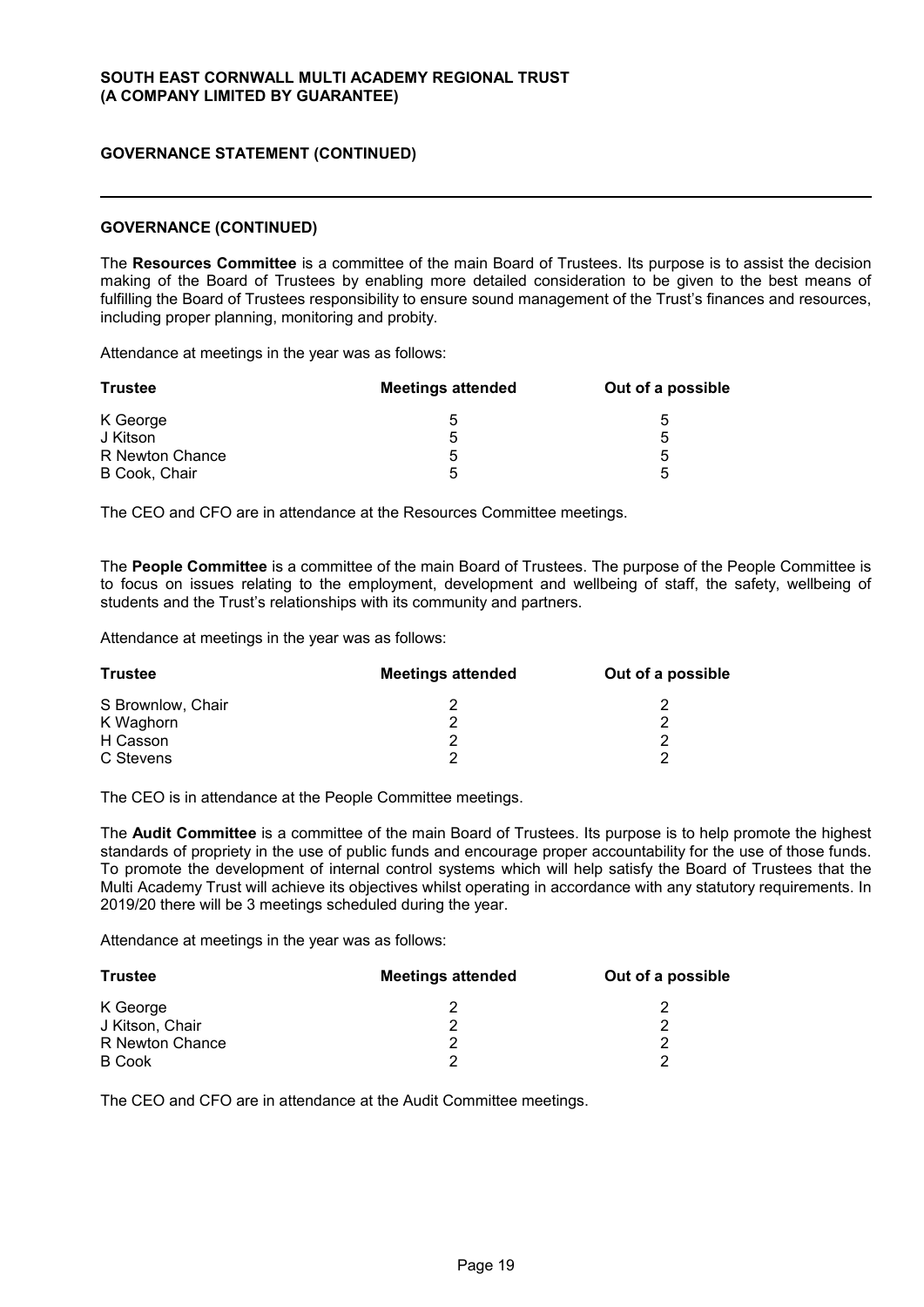#### **GOVERNANCE (CONTINUED)**

The **Remuneration Committee** is a committee of the main Board of Trustees. Its purpose is to verify that the processes for performance management and associated pay awards for all staff are fair, equitable and in line with statutory and contractual obligations.

Attendance at meetings in the year was as follows:

| <b>Trustee</b>  | <b>Meetings attended</b> | Out of a possible |
|-----------------|--------------------------|-------------------|
| S Brownlow      |                          |                   |
| R Newton Chance |                          |                   |
| <b>B</b> Cook   |                          |                   |

The CEO and CFO are in attendance at the Remuneration Committee meetings.

#### **REVIEW OF VALUE FOR MONEY**

As Accounting Officer, the Chief Executive Officer has responsibility for ensuring that the Academy Trust delivers good value in the use of public resources. The accounting officer understands that value for money refers to the educational and wider societal outcomes achieved in return for the taxpayer resources received.

The Accounting Officer considers how the Academy Trust's use of its resources has provided good value for money during each academic year, and reports to the Board of Trustees where value for money can be improved, including the use of benchmarking data where appropriate. The accounting officer for the Academy Trust has delivered improved value for money during the year by:

#### **Improving Educational Results**

Ensuring that resources are directed to where they are most needed and are most effective in meeting educational requirements. The Academy Trust has:

- Engaged with other schools within the local area to provide cost effective, quality vocational study opportunities to its students.
- Monitored performance of its staff through its Quality Assurance cycle and has deployed staff efficiently within curriculum departments.
- Identified the differing needs of students and has ensured the relevant support is provided to them by focusing both Pupil Premium and Sports funding.

The effectiveness of these strategies can be seen in the improvements to SATS, GCSE and A level results in a range of subjects in each of the academies during the summer exam season of 2019. Evidence of the other targeted groups is detailed within the Pupil Premium report published on the academies' websites. Where improvements have not occurred, each of the schools has been internally reviewed and specific, impact assessment based, short term targets have been set.

#### **Financial Governance and Oversight**

SMART's governance arrangements include regular monitoring by the Trust Board, the Resources Committee and the Audit Committee. They receive financial reports on a regular basis during the year and agree and ratify the budget on an annual basis.

#### **Better Purchasing**

Local Governors, school managers and staff follow procedures for assessing need and obtaining goods and services which provide value for money in terms of suitability, efficiency, time and cost.

- Examples of steps taken to ensure value for money when purchasing include:
- Viewing alternative purchasing options online in order to find the best value
- Securing MAT wide discounts and alignment of contracts where possible
- Catering discounts on food and equipment obtained through a buying consortium
- A tender process for major purchases and contracts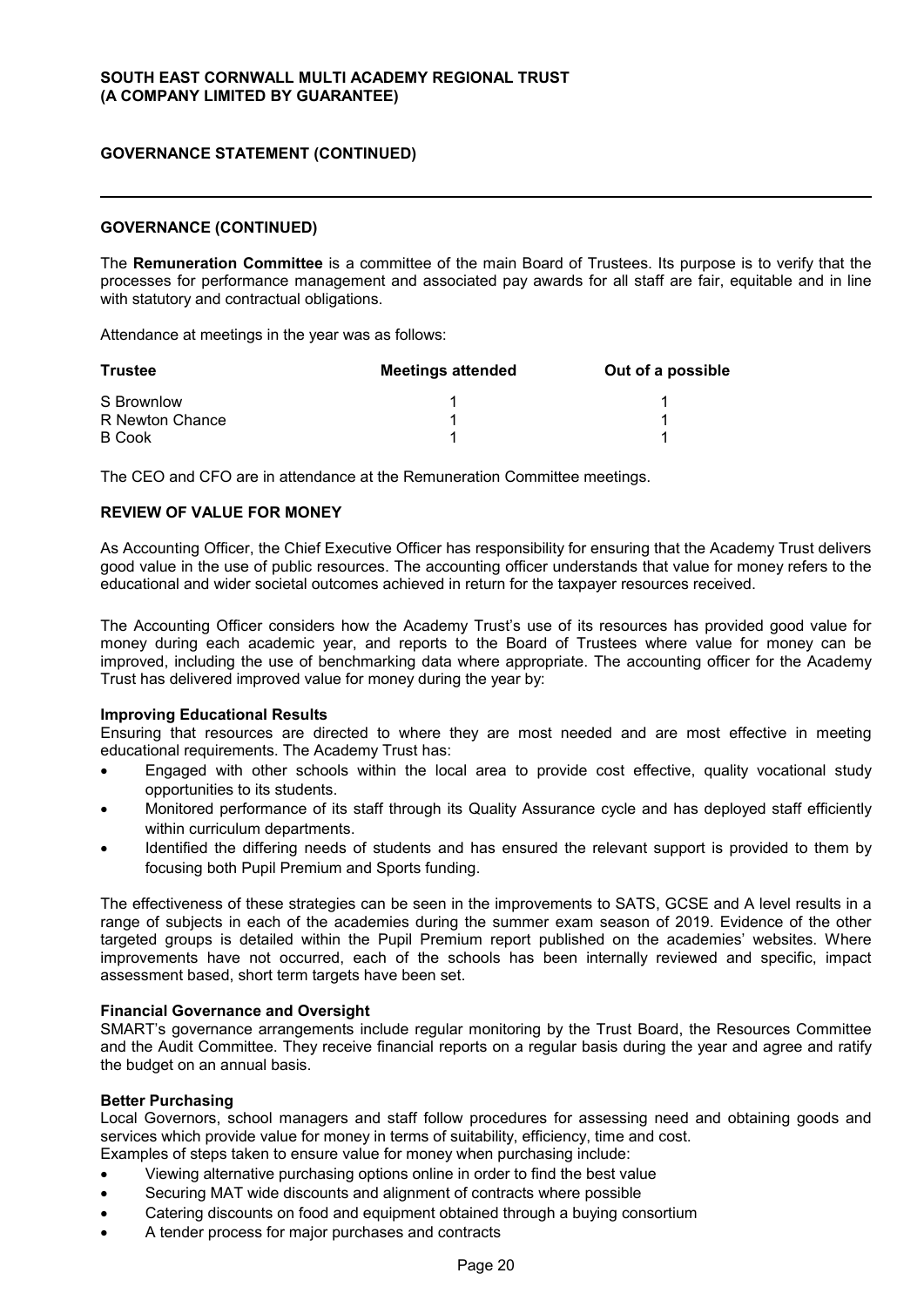# **GOVERNANCE STATEMENT (CONTINUED)**

# **REVIEW OF VALUE FOR MONEY (CONTINUED)**

During the year two major contracts were tendered for the Catering and Cleaning provision across the Trust. The tender was managed by an external specialist, the procedure was undertaken in line with the Trust's finance policy and procedure. Analysis of the shortlisted tenders was presented to Local Governors and Trustees for a final ratification of the most suitable and cost effective solution. Once in place the contracts will be monitored by the Trust's Client Manager, a member of the central team, thus saving time and money at each of the sites.

The apprenticeship levy is being used effectively to provide quality training to both entry level apprentices and middle and senior leaders. This strategy has released funding to other CPD initiatives and enabled money to be saved.

As the Trust has over 3,000 students it receives an annual allocation of capital SCA funding (School Condition Allocation). The Trust has developed a robust policy to ensure that the funding is employed effectively and consistently across the schools. Any identified works will be carried out in line with the Trust's tender policy.

#### **Better Income Generation**

Examples of steps taken to maximise income include:

- The letting of school premises and All Weather Pitches to local community groups
- The provision of Caretaking and Property Compliance services to other local schools
- Bid writing and applications for grant funding for specific projects

#### **Reviewing Controls and Managing Risks**

Regular budget reports and expenditure against that budget have been reviewed by the Local Governing Committees and the Trust Board as well as by budget holders in order to ensure that spending is within budget.

Segregation of duties in terms of authorisation, responsibility and accountability is applied across the Trust to all budget holders, SLT and finance teams. On a termly basis an internal finance audit is undertaken by the Trust's Senior Finance Officer to ensure compliance with key financial risks. Annually internal scrutiny assurance checks are undertaken by external auditors on behalf of the Trustees. These tests are defined by the Audit Committee in line with the key risks to the Trust.

The Risk Register is reviewed annually to ensure the key strategic risks are monitored and ensure mitigation procedures are in place were appropriate. Actions taken to manage risk include the purchase of an appropriate level of insurance cover and seeking professional advice from Human Resources, Accountants and Legal Services when required.

#### **THE PURPOSE OF THE SYSTEM OF INTERNAL CONTROL**

The system of internal control is designed to manage risk to a reasonable level rather than to eliminate all risk of failure to achieve policies, aims and objectives. It can, therefore, only provide reasonable and not absolute assurance of effectiveness. The system of internal control is based on an on-going process designed to identify and prioritise the risks to the achievement of Academy Trust policies, aims and objectives, to evaluate the likelihood of those risks being realised and the impact should they be realised, and to manage them efficiently, effectively and economically. The system of internal control has been in place in South East Cornwall Multi Academy Regional Trust for the year 1 September 2018 to 31 August 2019 and up to the date of approval of the annual report and financial statements.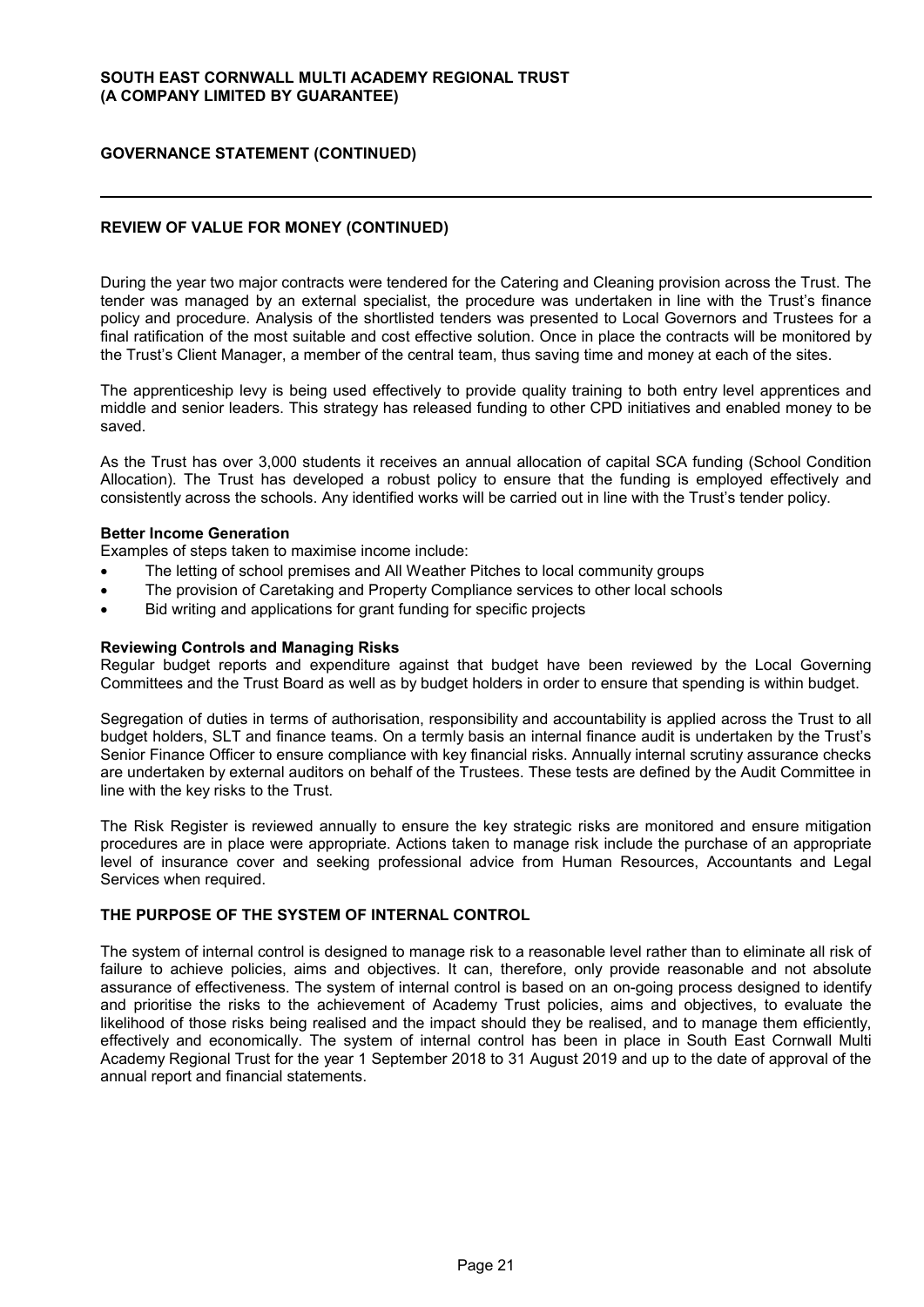### **CAPACITY TO HANDLE RISK**

The Board of Trustees has reviewed the key risks to which the Academy Trust is exposed together with the operating, financial and compliance controls that have been implemented to mitigate those risks. The Board of Trustees is of the view that there is a formal ongoing process for identifying, evaluating and managing the Academy Trust's significant risks that has been in place for the year 1 September 2018 to 31 August 2019 and up to the date of approval of the annual report and financial statements. This process is regularly reviewed by the Board of Trustees.

### **THE RISK AND CONTROL FRAMEWORK**

The Academy Trust's system of internal financial control is based on a framework of regular management information and administrative procedures including the segregation of duties and a system of delegation and accountability. In particular, it includes:

- comprehensive budgeting and monitoring systems with an annual budget and periodic financial reports which are reviewed and agreed by the Board of Trustees
- regular reviews by the Finance and General Purposes Committee of reports which indicate financial performance against the forecasts and of major purchase plans, capital works and expenditure programmes
- setting targets to measure financial and other performance
- clearly defined purchasing (asset purchase or capital investment) guidelines
- delegation of authority and segregation of duties
- identification and management of risks

The Board of Trustees has considered the need for a specific internal audit function and has decided not to appoint an internal auditor. However, the Trustees have appointed Bishop Fleming LLP, the external auditors, to perform additional checks.

In particular the checks carried out in the current period included:

- Testing of payroll systems
- Testing of accounting systems
- Testing of purchase systems
- Testing of budgets and financial monitoring
- Testing of strategic and operational review
- Testing of Accounting Officer checks and further regularity checks

Annually, a report is issued by Bishop Fleming LLP to the Board of Trustees through the Audit Committee on the operation of the systems of control and on the discharge of the Board of Trustees' financial responsibilities.

During the current period, Bishop Fleming LLP delivered their schedule of work as planned. There were no material control issues arising as a result of their work.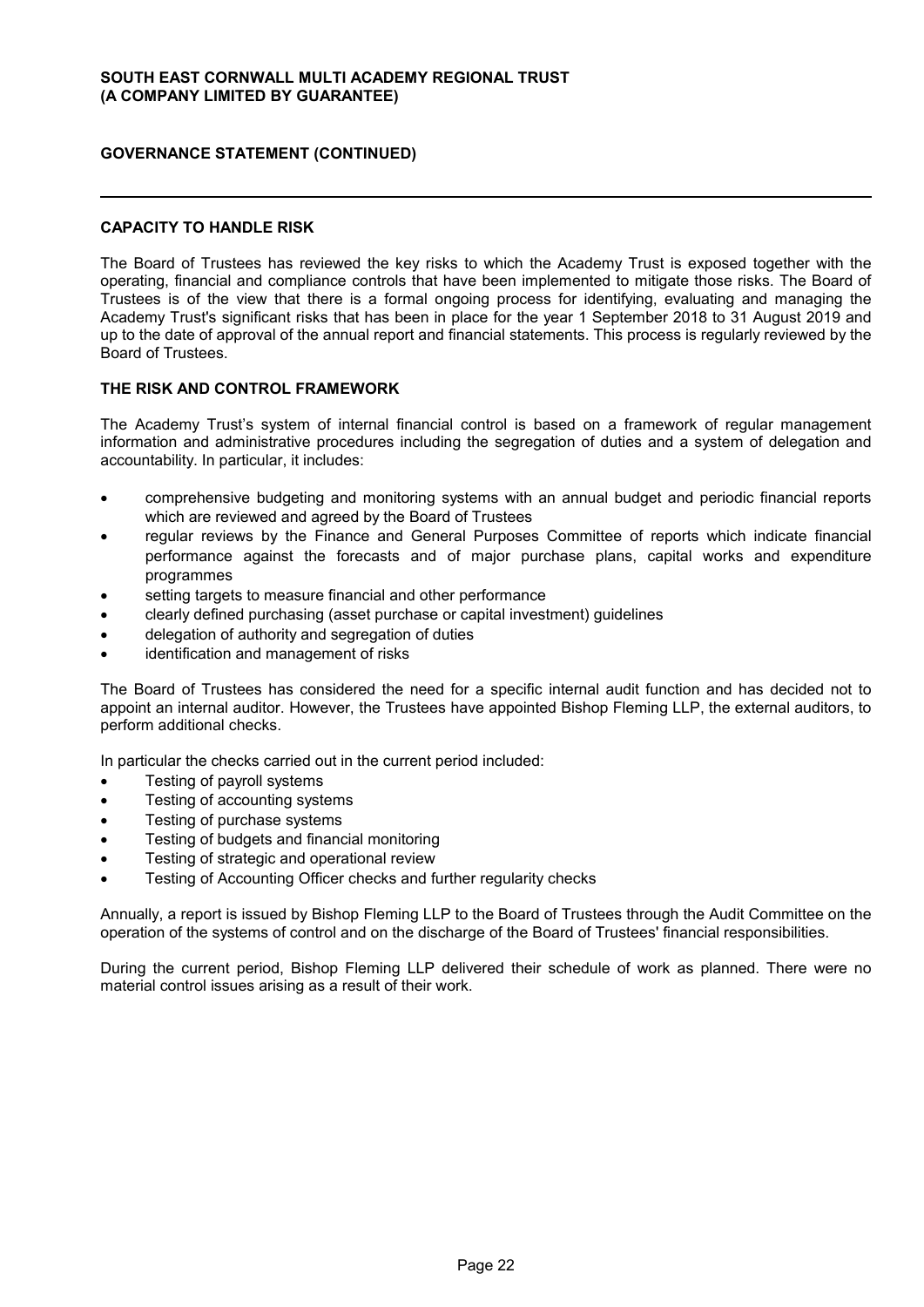### **REVIEW OF EFFECTIVENESS**

As Accounting Officer, the Chief Executive Officer has responsibility for reviewing the effectiveness of the system of internal control. During the year in question the review has been informed by:

- the work of the external auditors;
- the financial management and governance self-assessment process;
- the work of the executive managers within the Academy Trust who have responsibility for the development and maintenance of the internal control framework.

The Accounting Officer has been advised of the implications of the result of their review of the system of internal control by the Audit committee and a plan to ensure continuous improvement of the system is in place

Approved by order of the members of the Board of Trustees on 5 December 2019 and signed on their behalf by:

**R Newton-Chance** Chair of Trustees

**D Buckley** Accounting Officer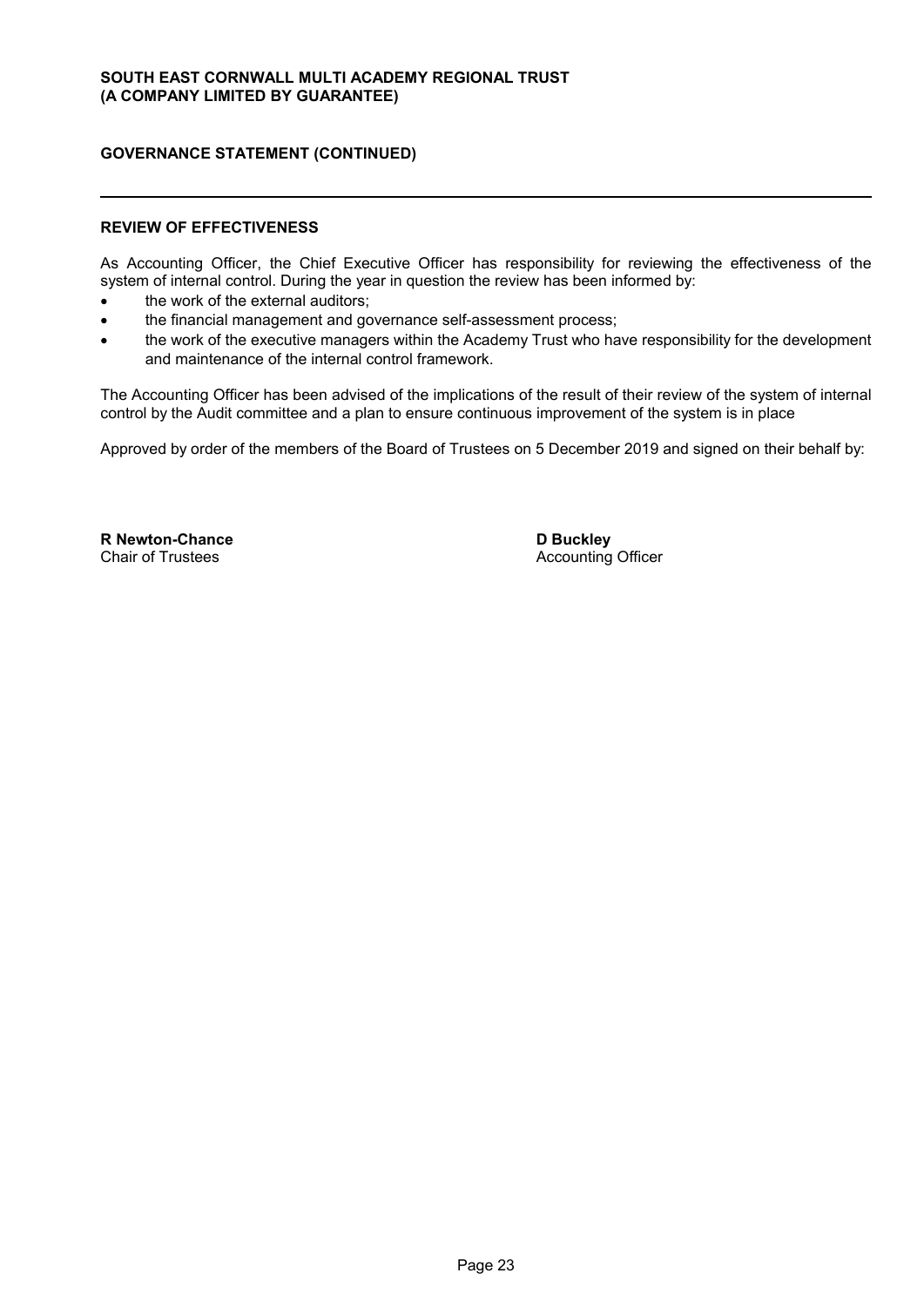# **STATEMENT ON REGULARITY, PROPRIETY AND COMPLIANCE**

As Accounting Officer of South East Cornwall Multi Academy Regional Trust I have considered my responsibility to notify the Academy Trust Board of Trustees and the Education & Skills Funding Agency (ESFA) of material irregularity, impropriety and non-compliance with terms and conditions of all funding received by the Academy Trust, under the funding agreement in place between the Academy Trust and the Secretary of State for Education. As part of my consideration I have had due regard to the requirements of the Academies Financial Handbook 2018.

I confirm that I and the Academy Trust Board of Trustees are able to identify any material irregular or improper use of all funds by the Academy Trust, or material non-compliance with the terms and conditions of funding under the Academy Trust's funding agreement and the Academies Financial Handbook 2018.

I confirm that no instances of material irregularity, impropriety or funding non-compliance have been discovered to date. If any instances are identified after the date of this statement, these will be notified to the Board of Trustees and ESFA.

**D Buckley** Accounting Officer Date: 5 December 2019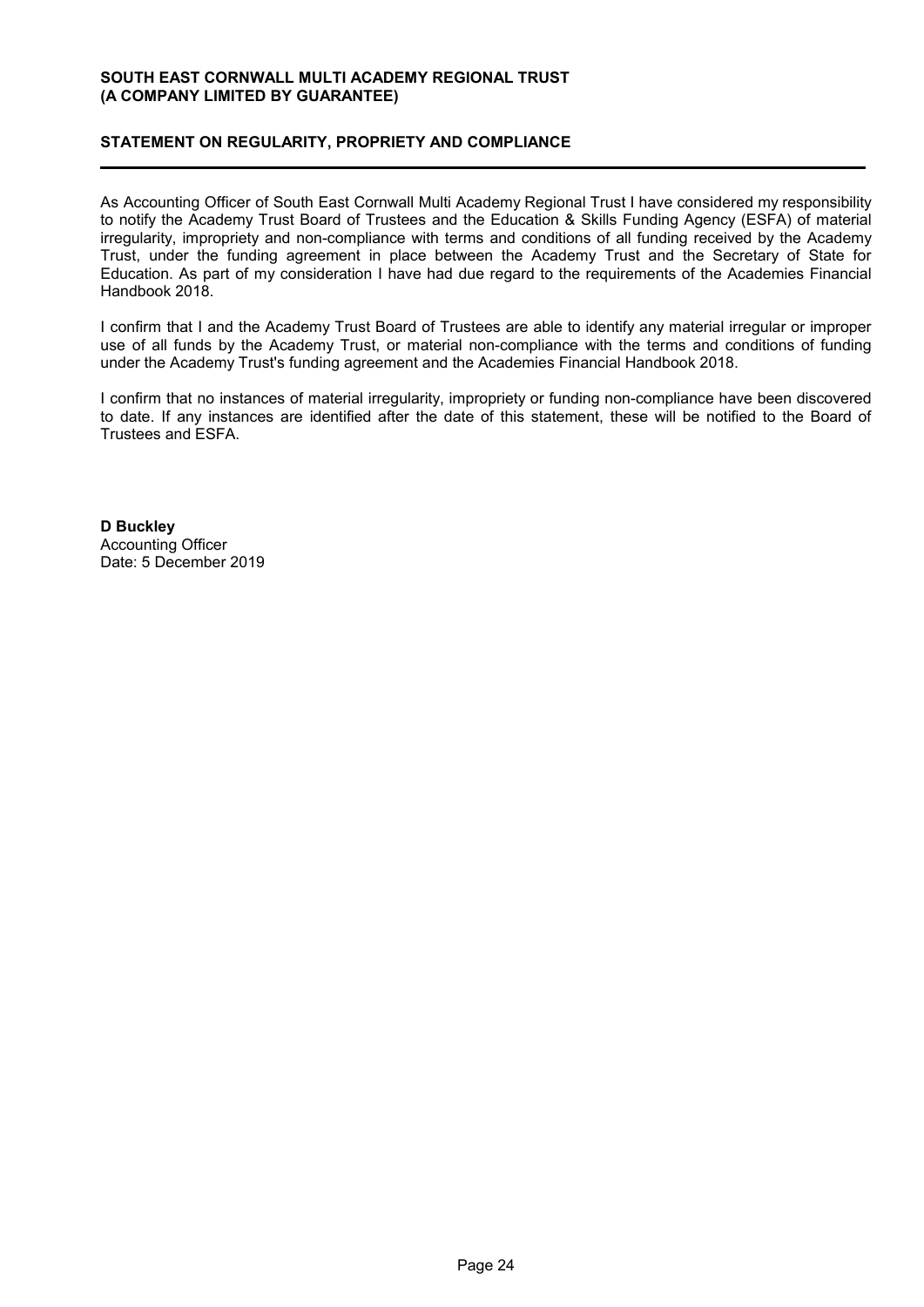# **STATEMENT OF TRUSTEES' RESPONSIBILITIES FOR THE YEAR ENDED 31 AUGUST 2019**

The Trustees (who are also the directors of the charitable company for the purposes of company law) are responsible for preparing the Trustees' Report and the financial statements in accordance with the Academies Accounts Direction published by the Education & Skills Funding Agency, United Kingdom Accounting Standards (United Kingdom Generally Accepted Accounting Practice) and applicable law and regulations.

Company law requires the Trustees to prepare financial statements for each financial year. Under company law the Trustees must not approve the financial statements unless they are satisfied that they give a true and fair view of the state of affairs of the charitable company and of its incoming resources and application of resources, including its income and expenditure, for that period. In preparing these financial statements, the Trustees are required to:

- select suitable accounting policies and then apply them consistently;
- observe the methods and principles of the Charities SORP 2015 and the Academies Accounts Direction 2018 to 2019;
- make judgements and accounting estimates that are reasonable and prudent;
- state whether applicable UK Accounting Standards have been followed, subject to any material departures disclosed and explained in the financial statements;
- prepare the financial statements on the going concern basis unless it is inappropriate to presume that the charitable company will continue in business.

The Trustees are responsible for keeping adequate accounting records that are sufficient to show and explain the charitable company's transactions and disclose with reasonable accuracy at any time the financial position of the charitable company and enable them to ensure that the financial statements comply with the Companies Act 2006. They are also responsible for safeguarding the assets of the charitable company and hence for taking reasonable steps for the prevention and detection of fraud and other irregularities.

The Trustees are responsible for ensuring that in its conduct and operation the charitable company applies financial and other controls, which conform with the requirements both of propriety and of good financial management. They are also responsible for ensuring grants received from ESFA/DfE have been applied for the purposes intended.

The Trustees are responsible for the maintenance and integrity of the corporate and financial information included on the charitable company's website. Legislation in the United Kingdom governing the preparation and dissemination of financial statements may differ from legislation in other jurisdictions.

Approved by order of the members of the Board of Trustees on 5 December 2019 and signed on its behalf by:

**R Newton-Chance** (Chair of Trustees)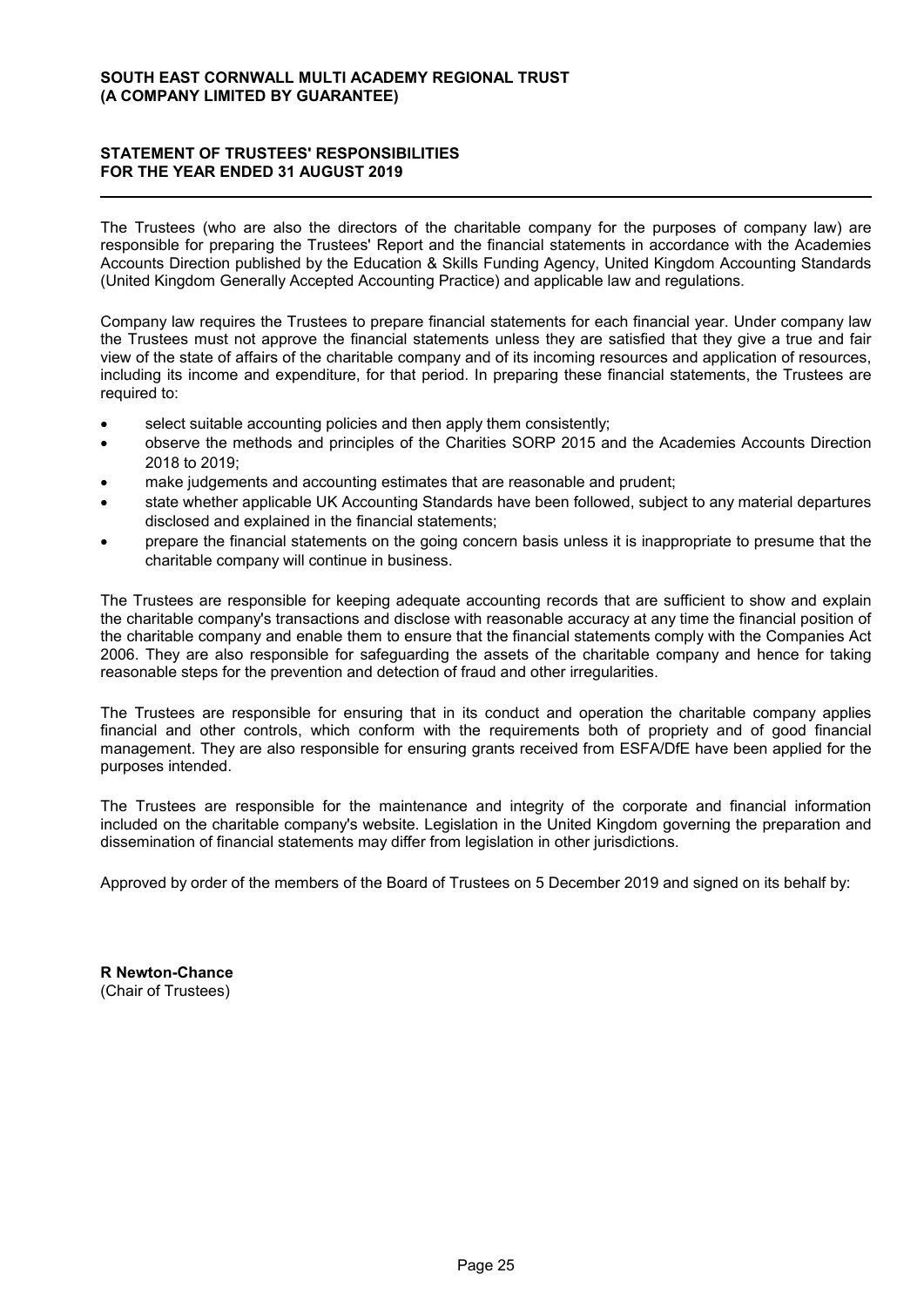# **INDEPENDENT AUDITORS' REPORT ON THE FINANCIAL STATEMENTS TO THE MEMBERS OF SOUTH EAST CORNWALL MULTI ACADEMY REGIONAL TRUST**

# **OPINION**

We have audited the financial statements of South East Cornwall Multi Academy Regional Trust (the 'Academy Trust') for the year ended 31 August 2019 which comprise the Statement of financial activities, the Balance Sheet, the Statement of cash flows and the related notes, including a summary of significant accounting policies. The financial reporting framework that has been applied in their preparation is applicable law, United Kingdom Accounting Standards (United Kingdom Generally Accepted Accounting Practice), including Financial Reporting Standard 102 'The Financial Reporting Standard applicable in the UK and Republic of Ireland', the Charities SORP 2015 and the Academies Accounts Direction 2018 to 2019 issued by the Education & Skills Funding Agency.

In our opinion the financial statements:

- give a true and fair view of the state of the Academy Trust's affairs as at 31 August 2019 and of its incoming resources and application of resources, including its income and expenditure for the year then ended;
- have been properly prepared in accordance with United Kingdom Generally Accepted Accounting Practice; and
- have been prepared in accordance with the requirements of the Companies Act 2006, the Charities SORP 2015 and the Academies Accounts Direction 2018 to 2019 issued by the Education & Skills Funding Agency.

### **BASIS FOR OPINION**

We conducted our audit in accordance with International Standards on Auditing (UK) (ISAs (UK)) and applicable law. Our responsibilities under those standards are further described in the Auditors' responsibilities for the audit of the financial statements section of our report. We are independent of the Academy Trust in accordance with the ethical requirements that are relevant to our audit of the financial statements in the United Kingdom, including the Financial Reporting Council's Ethical Standard, and we have fulfilled our other ethical responsibilities in accordance with these requirements. We believe that the audit evidence we have obtained is sufficient and appropriate to provide a basis for our opinion.

# **CONCLUSIONS RELATING TO GOING CONCERN**

We have nothing to report in respect of the following matters in relation to which the ISAs (UK) require us to report to you where:

- the Trustees' use of the going concern basis of accounting in the preparation of the financial statements is not appropriate; or
- the Trustees have not disclosed in the financial statements any identified material uncertainties that may cast significant doubt about the Academy Trust's ability to continue to adopt the going concern basis of accounting for a period of at least twelve months from the date when the financial statements are authorised for issue.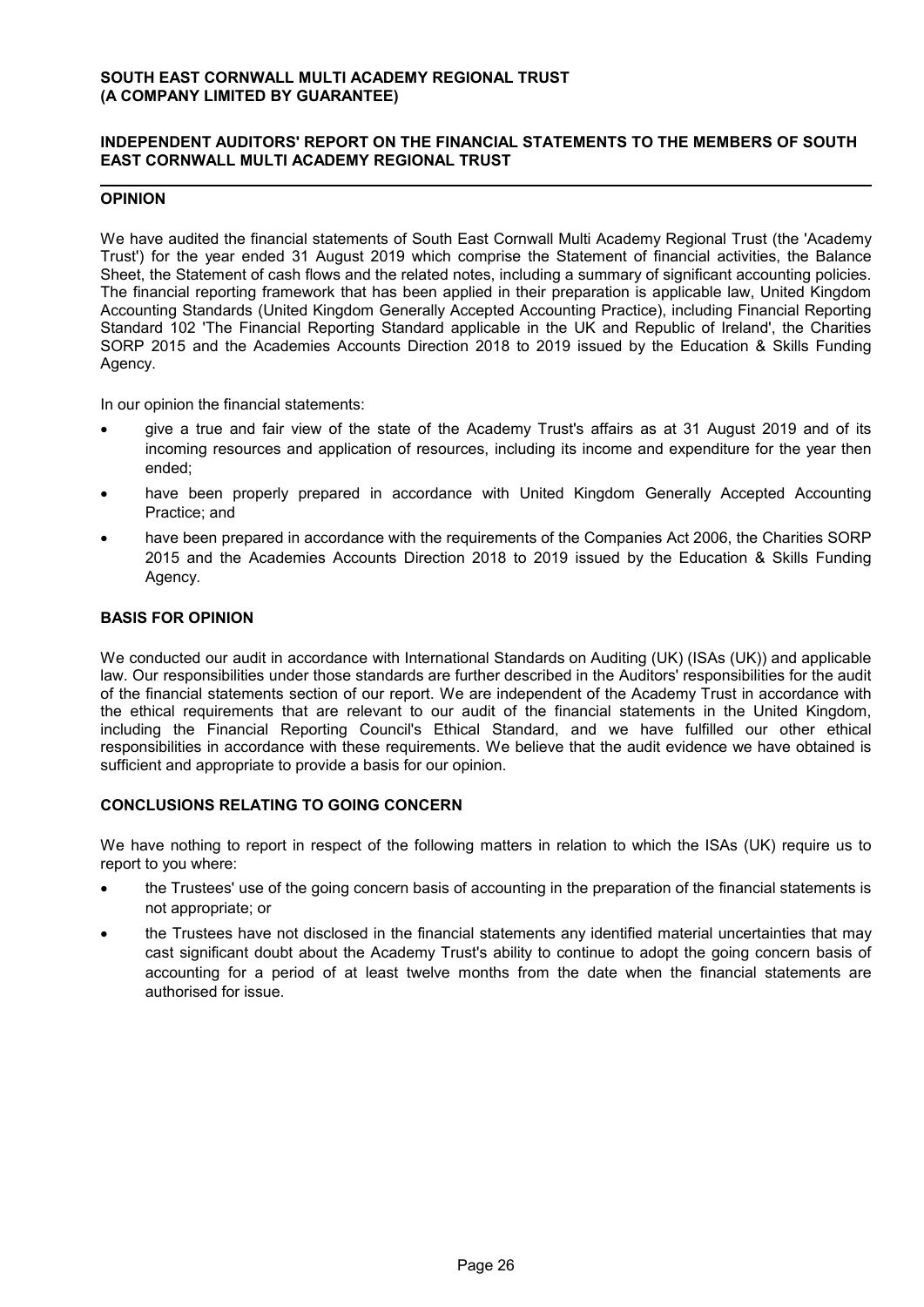# **INDEPENDENT AUDITORS' REPORT ON THE FINANCIAL STATEMENTS TO THE MEMBERS OF SOUTH EAST CORNWALL MULTI ACADEMY REGIONAL TRUST (CONTINUED)**

### **OTHER INFORMATION**

The Trustees are responsible for the other information. The other information comprises the information included in the Annual report, other than the financial statements and our Auditors' report thereon. Other information includes the Reference and administrative details, the Trustees' report including the Strategic report, and the Governance statement. Our opinion on the financial statements does not cover the other information and, except to the extent otherwise explicitly stated in our report, we do not express any form of assurance conclusion thereon.

In connection with our audit of the financial statements, our responsibility is to read the other information and, in doing so, consider whether the other information is materially inconsistent with the financial statements or our knowledge obtained in the audit or otherwise appears to be materially misstated. If we identify such material inconsistencies or apparent material misstatements, we are required to determine whether there is a material misstatement in the financial statements or a material misstatement of the other information. If, based on the work we have performed, we conclude that there is a material misstatement of this other information, we are required to report that fact.

We have nothing to report in this regard.

#### **OPINION ON OTHER MATTERS PRESCRIBED BY THE COMPANIES ACT 2006**

In our opinion, based on the work undertaken in the course of the audit:

- the information given in the Trustees' Report including the Strategic report for the financial year for which the financial statements are prepared is consistent with the financial statements.
- the Trustees' Report and the Strategic report have been prepared in accordance with applicable legal requirements.

#### **MATTERS ON WHICH WE ARE REQUIRED TO REPORT BY EXCEPTION**

In the light of our knowledge and understanding of the Academy Trust and its environment obtained in the course of the audit, we have not identified material misstatements in the Trustees' Report including the Strategic report.

We have nothing to report in respect of the following matters in relation to which the Companies Act 2006 requires us to report to you if, in our opinion:

- adequate accounting records have not been kept, or returns adequate for our audit have not been received from branches not visited by us; or
- the financial statements are not in agreement with the accounting records and returns; or
- certain disclosures of Trustees' remuneration specified by law are not made; or
- we have not received all the information and explanations we require for our audit.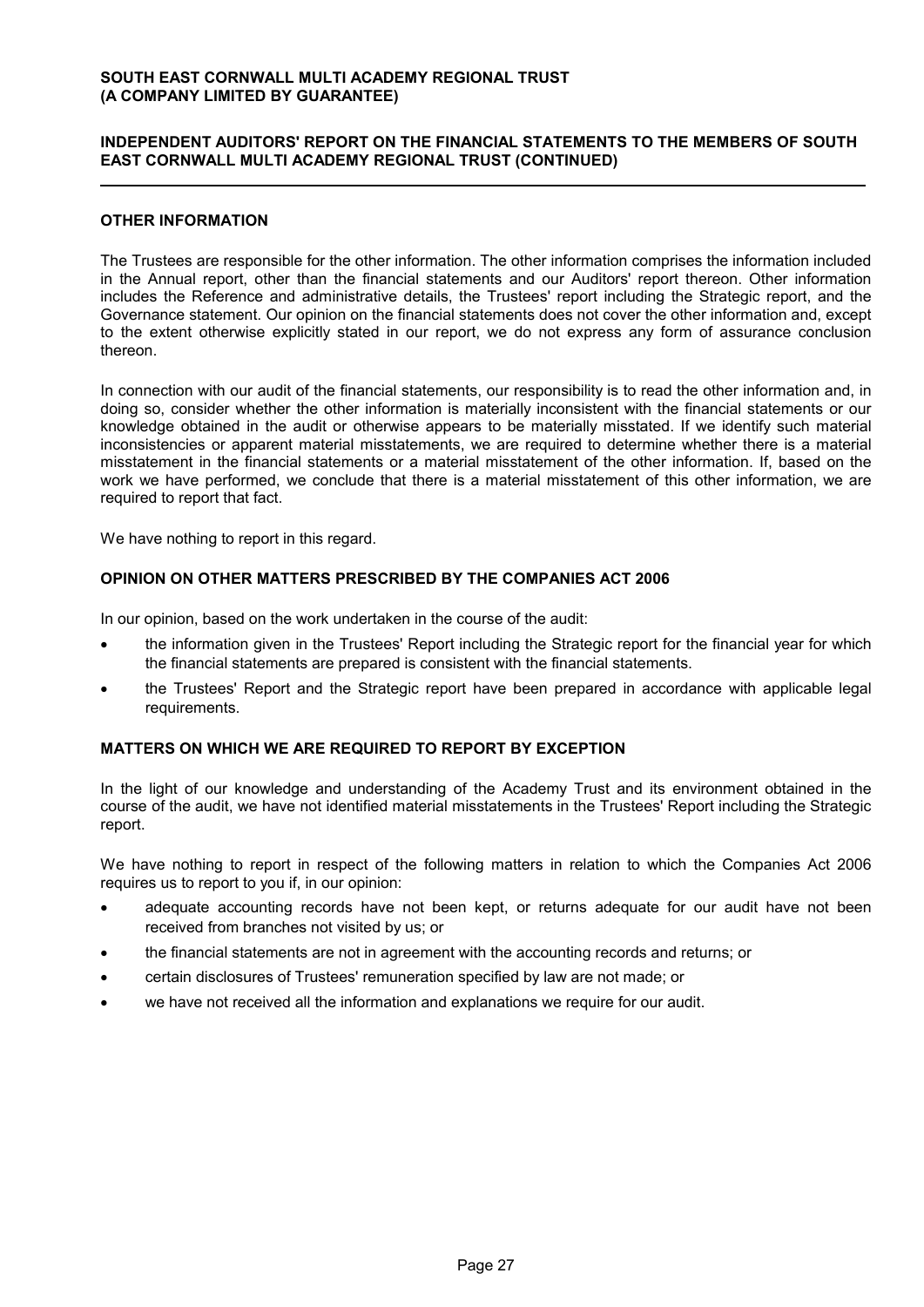# **INDEPENDENT AUDITORS' REPORT ON THE FINANCIAL STATEMENTS TO THE MEMBERS OF SOUTH EAST CORNWALL MULTI ACADEMY REGIONAL TRUST (CONTINUED)**

### **RESPONSIBILITIES OF TRUSTEES**

As explained more fully in the Trustees' responsibilities statement, the Trustees (who are also the directors of the Academy Trust for the purposes of company law) are responsible for the preparation of the financial statements and for being satisfied that they give a true and fair view, and for such internal control as the Trustees determine is necessary to enable the preparation of financial statements that are free from material misstatement, whether due to fraud or error.

In preparing the financial statements, the Trustees are responsible for assessing the Academy Trust's ability to continue as a going concern, disclosing, as applicable, matters related to going concern and using the going concern basis of accounting unless the Trustees either intend to liquidate the Academy Trust or to cease operations, or have no realistic alternative but to do so.

### **AUDITORS' RESPONSIBILITIES FOR THE AUDIT OF THE FINANCIAL STATEMENTS**

Our objectives are to obtain reasonable assurance about whether the financial statements as a whole are free from material misstatement, whether due to fraud or error, and to issue an Auditors' report that includes our opinion. Reasonable assurance is a high level of assurance, but is not a guarantee that an audit conducted in accordance with ISAs (UK) will always detect a material misstatement when it exists. Misstatements can arise from fraud or error and are considered material if, individually or in the aggregate, they could reasonably be expected to influence the economic decisions of users taken on the basis of these financial statements.

A further description of our responsibilities for the audit of the financial statements is located on the Financial Reporting Council's website at: www.frc.org.uk/auditorsresponsibilities. This description forms part of our Auditors' report.

### **USE OF OUR REPORT**

This report is made solely to the Academy Trust's members, as a body, in accordance with Chapter 3 of Part 16 of the Companies Act 2006. Our audit work has been undertaken so that we might state to the Academy Trust's members those matters we are required to state to them in an Auditors' report and for no other purpose. To the fullest extent permitted by law, we do not accept or assume responsibility to anyone other than the Academy Trust and its members, as a body, for our audit work, for this report, or for the opinions we have formed.

**Pamela Tuckett FCA DChA (Senior statutory auditor)** for and on behalf of **Bishop Fleming LLP** Chartered Accountants Statutory Auditors Salt Quay House 4 North East Quay Sutton Harbour Plymouth  $Pi 4$  0BN

11 December 2019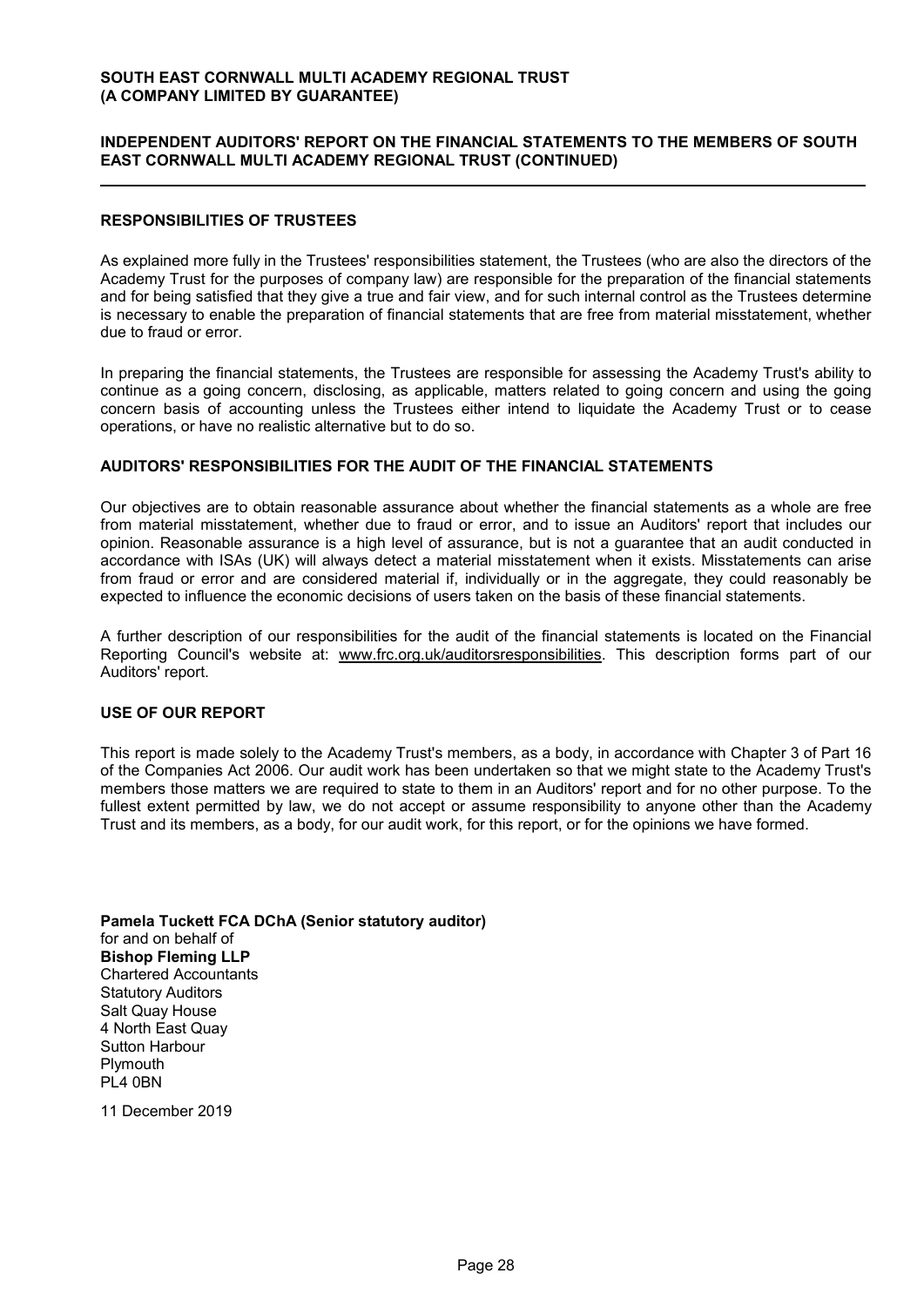### **INDEPENDENT REPORTING ACCOUNTANT'S ASSURANCE REPORT ON REGULARITY TO SOUTH EAST CORNWALL MULTI ACADEMY REGIONAL TRUST AND THE EDUCATION & SKILLS FUNDING AGENCY**

In accordance with the terms of our engagement letter dated 17 June 2019 and further to the requirements of the Education & Skills Funding Agency (ESFA) as included in the Academies Accounts Direction 2018 to 2019, we have carried out an engagement to obtain limited assurance about whether the expenditure disbursed and income received by South East Cornwall Multi Academy Regional Trust during the year 1 September 2018 to 31 August 2019 have been applied to the purposes identified by Parliament and the financial transactions conform to the authorities which govern them.

This report is made solely to South East Cornwall Multi Academy Regional Trust and the ESFA in accordance with the terms of our engagement letter. Our work has been undertaken so that we might state to South East Cornwall Multi Academy Regional Trust and ESFA those matters we are required to state in a report and for no other purpose. To the fullest extent permitted by law, we do not accept or assume responsibility to anyone other than South East Cornwall Multi Academy Regional Trust and ESFA, for our work, for this report, or for the conclusion we have formed.

#### **RESPECTIVE RESPONSIBILITIES OF SOUTH EAST CORNWALL MULTI ACADEMY REGIONAL TRUST'S ACCOUNTING OFFICER AND THE REPORTING ACCOUNTANT**

The Accounting Officer is responsible, under the requirements of South East Cornwall Multi Academy Regional Trust's funding agreement with the Secretary of State for Education dated 23 March 2017 and the Academies Financial Handbook, extant from 1 September 2018, for ensuring that expenditure disbursed and income received is applied for the purposes intended by Parliament and the financial transactions conform to the authorities which govern them.

Our responsibilities for this engagement are established in the United Kingdom by our profession's ethical guidance and are to obtain limited assurance and report in accordance with our engagement letter and the requirements of the Academies Accounts Direction 2018 to 2019. We report to you whether anything has come to our attention in carrying out our work which suggests that in all material respects, expenditure disbursed and income received during the year 1 September 2018 to 31 August 2019 have not been applied to purposes intended by Parliament or that the financial transactions do not conform to the authorities which govern them.

# **APPROACH**

We conducted our engagement in accordance with the Academies Accounts Direction 2018 to 2019 issued by ESFA. We performed a limited assurance engagement as defined in our engagement letter.

The objective of a limited assurance engagement is to perform such procedures as to obtain information and explanations in order to provide us with sufficient appropriate evidence to express a negative conclusion on regularity.

A limited assurance engagement is more limited in scope than a reasonable assurance engagement and consequently does not enable us to obtain assurance that we would become aware of all significant matters that might be identified in a reasonable assurance engagement. Accordingly, we do not express a positive opinion.

Our engagement includes examination, on a test basis, of evidence relevant to the regularity and propriety of the Academy Trust's income and expenditure.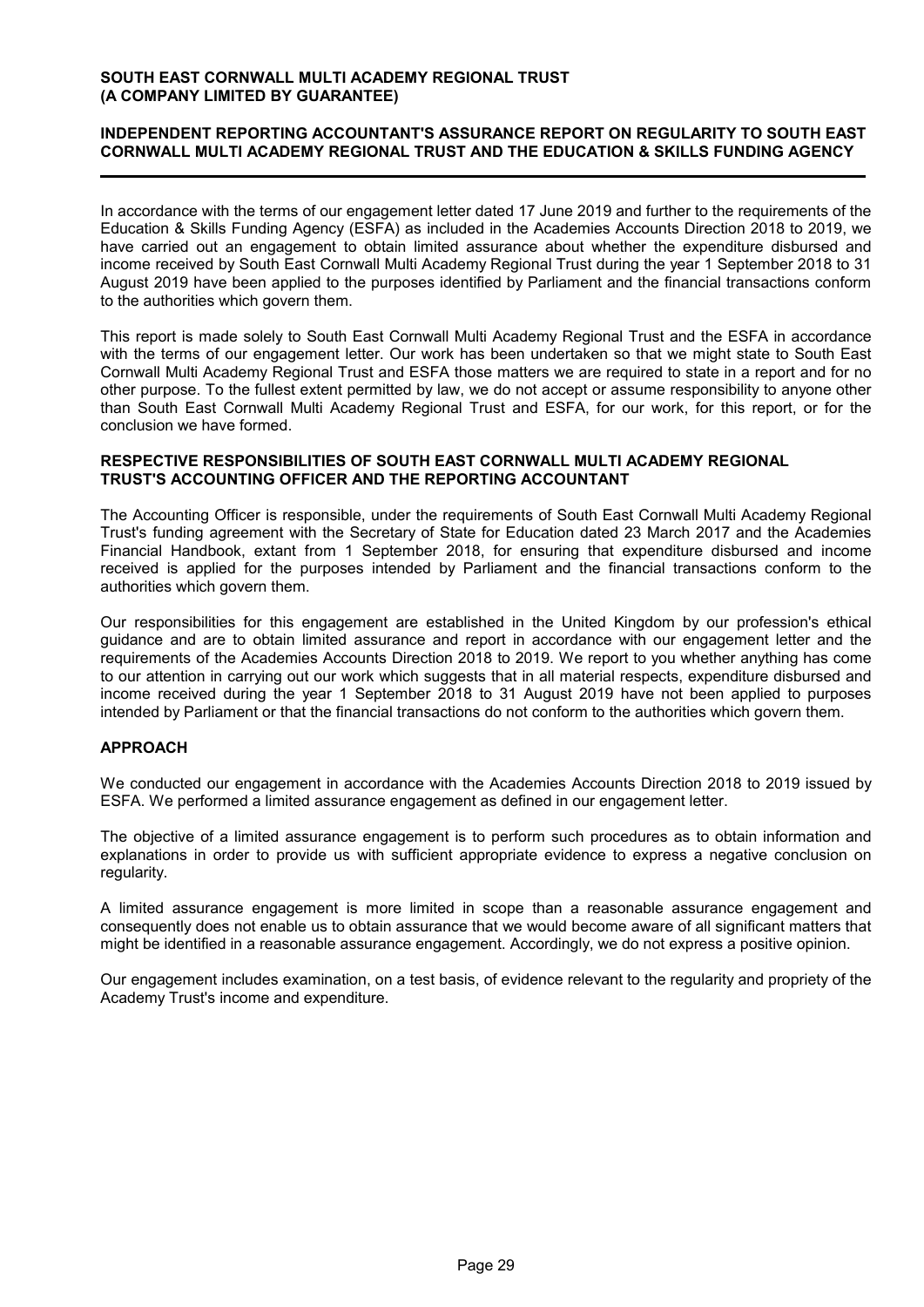### **INDEPENDENT REPORTING ACCOUNTANT'S ASSURANCE REPORT ON REGULARITY TO SOUTH EAST CORNWALL MULTI ACADEMY REGIONAL TRUST AND THE EDUCATION & SKILLS FUNDING AGENCY (CONTINUED)**

#### **CONCLUSION**

In the course of our work, nothing has come to our attention which suggest in all material respects the expenditure disbursed and income received during the year 1 September 2018 to 31 August 2019 has not been applied to purposes intended by Parliament and the financial transactions do not conform to the authorities which govern them.

**Pamela Tuckett FCA DChA (Reporting Accountant)**

**Bishop Fleming LLP** Salt Quay House 4 North East Quay Sutton Harbour **Plymouth** PL4 0BN

Date: 5 December 2019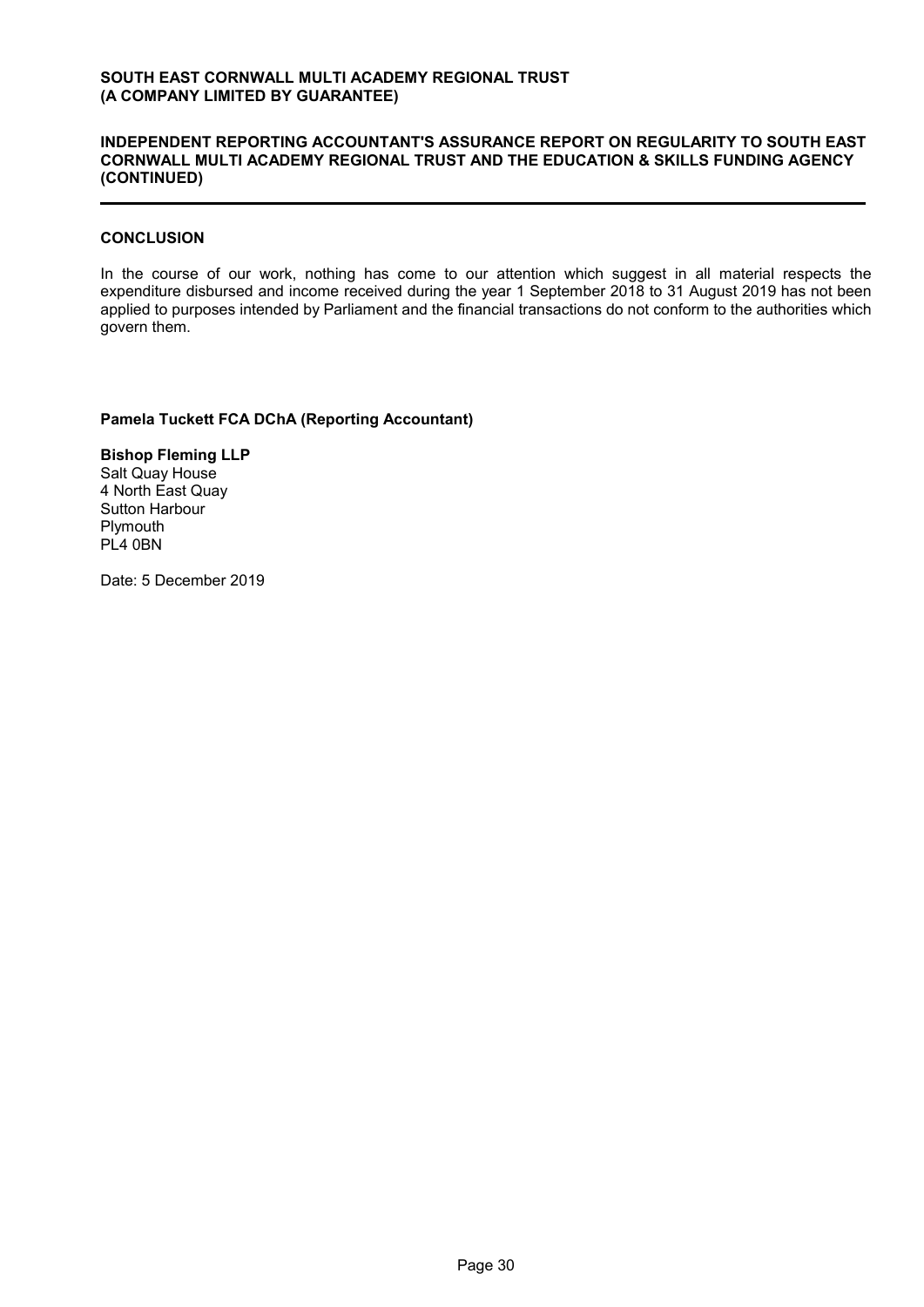# **STATEMENT OF FINANCIAL ACTIVITIES (INCORPORATING INCOME AND EXPENDITURE ACCOUNT) FOR THE YEAR ENDED 31 AUGUST 2019**

|                                                                                    | <b>Note</b> | <b>Unrestricted</b><br>funds<br>2019<br>£ | <b>Restricted</b><br>funds<br>2019<br>£ | <b>Restricted</b><br>fixed asset<br>funds<br>2019<br>£ | <b>Total</b><br>funds<br>2019<br>£ | Total<br>funds<br>2018<br>£ |
|------------------------------------------------------------------------------------|-------------|-------------------------------------------|-----------------------------------------|--------------------------------------------------------|------------------------------------|-----------------------------|
| <b>INCOME FROM:</b>                                                                |             |                                           |                                         |                                                        |                                    |                             |
| Donations and capital<br>grants                                                    | 3           | 16,910                                    | 11,227                                  | 1,135,546                                              | 1,163,683                          | 1,461,817                   |
| Charitable activities                                                              | 4           | 882,242                                   | 17,140,255                              |                                                        | 18,022,497                         | 17,634,273                  |
| Other trading activities                                                           | 6           | 149,183                                   |                                         |                                                        | 149,183                            | 144,318                     |
| Investments                                                                        | 7           | 4,058                                     |                                         |                                                        | 4,058                              | 931                         |
| <b>TOTAL INCOME</b><br><b>EXPENDITURE ON:</b>                                      |             | 1,052,393                                 | 17,151,482                              | 1,135,546                                              | 19,339,421                         | 19,241,339                  |
| Raising funds                                                                      |             | 6,036                                     |                                         |                                                        | 6,036                              | 44,244                      |
| Charitable activities                                                              |             | 917,929                                   | 17,448,285                              | 1,051,985                                              | 19,418,199                         | 19,551,048                  |
| <b>TOTAL</b><br><b>EXPENDITURE</b>                                                 | 8           | 923,965                                   | 17,448,285                              | 1,051,985                                              | 19,424,235                         | 19,595,292                  |
| <b>NET INCOME/</b><br>(EXPENDITURE)                                                |             | 128,428                                   | (296, 803)                              | 83,561                                                 | (84, 814)                          | (353, 953)                  |
| Transfers between<br>funds                                                         | 19          |                                           | (114, 470)                              | 114,470                                                |                                    |                             |
| <b>NET MOVEMENT IN</b><br><b>FUNDS BEFORE</b><br><b>OTHER</b><br><b>RECOGNISED</b> |             |                                           |                                         |                                                        |                                    |                             |
| GAINS/(LOSSES)                                                                     |             | 128,428                                   | (411, 273)                              | 198,031                                                | (84, 814)                          | (353, 953)                  |
| <b>OTHER</b><br><b>RECOGNISED</b><br>GAINS/(LOSSES):                               |             |                                           |                                         |                                                        |                                    |                             |
| Actuarial losses on<br>defined benefit<br>pension schemes                          | 25          |                                           | (1,646,000)                             |                                                        | (1,646,000)                        | 1,221,000                   |
| <b>NET MOVEMENT IN</b><br><b>FUNDS</b>                                             |             | 128,428                                   | (2,057,273)                             | 198,031                                                | (1,730,814)                        | 867,047                     |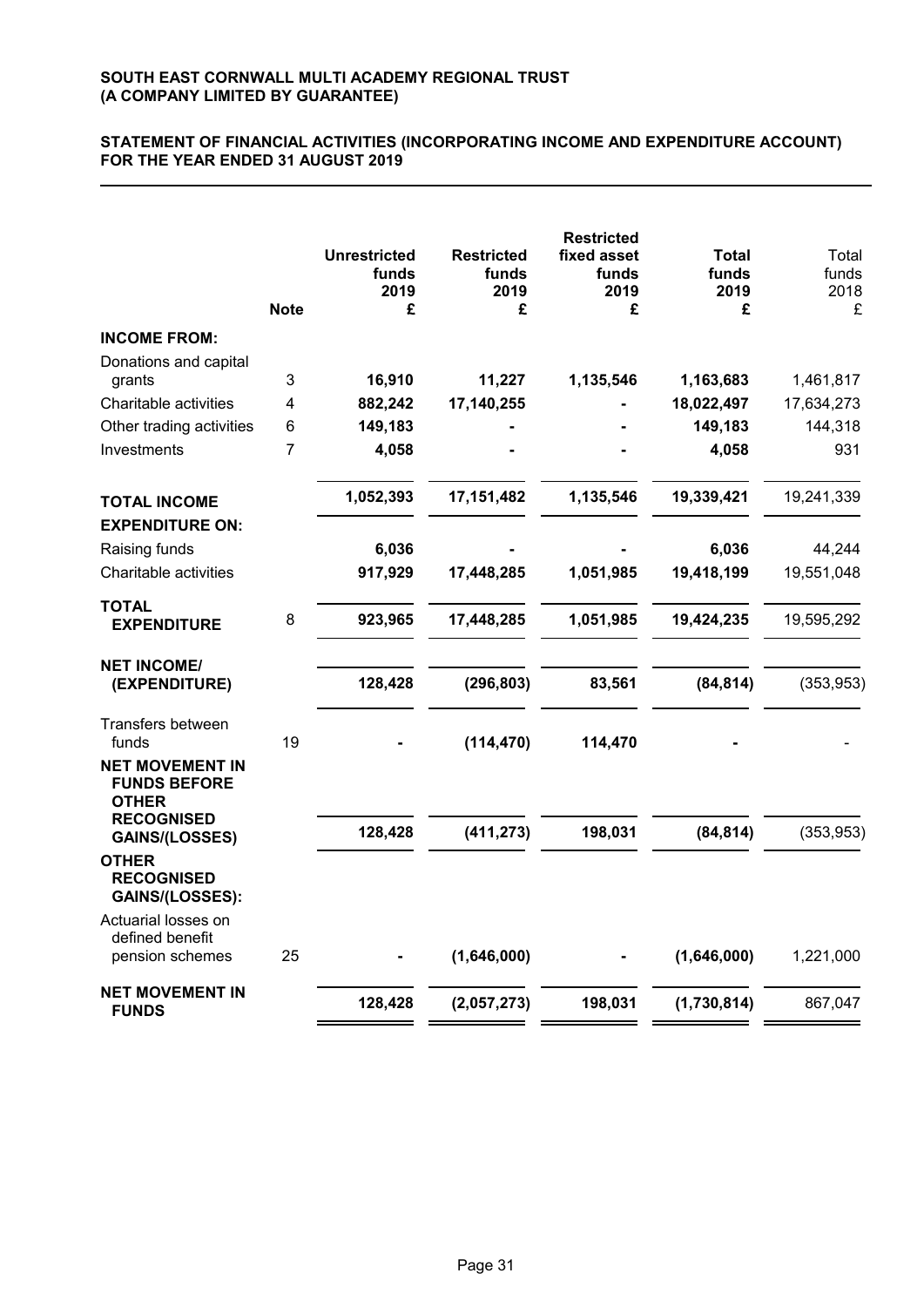#### **STATEMENT OF FINANCIAL ACTIVITIES (INCORPORATING INCOME AND EXPENDITURE ACCOUNT) (CONTINUED) FOR THE YEAR ENDED 31 AUGUST 2019**

|                                                        | Unrestricted<br>funds<br>2019<br>£ | <b>Restricted</b><br>funds<br>2019<br>£ | <b>Restricted</b><br>fixed asset<br>funds<br>2019<br>£ | Total<br>funds<br>2019<br>£ | Total<br>funds<br>2018<br>£ |
|--------------------------------------------------------|------------------------------------|-----------------------------------------|--------------------------------------------------------|-----------------------------|-----------------------------|
| <b>RECONCILIATION OF</b><br><b>FUNDS:</b>              |                                    |                                         |                                                        |                             |                             |
| Total funds brought<br>forward                         | 296,504                            | (3,694,526)                             | 34,148,656                                             | 30,750,634                  | 29,883,587                  |
| Net movement in funds                                  | 128,428                            | (2,057,273)                             | 198,031                                                | (1,730,814)                 | 867,047                     |
| <b>TOTAL FUNDS</b><br><b>CARRIED</b><br><b>FORWARD</b> | 424,932                            | (5,751,799)                             | 34,346,687                                             | 29,019,820                  | 30,750,634                  |

The Statement of financial activities includes all gains and losses recognised in the year.

The notes on pages 35 to 64 form part of these financial statements.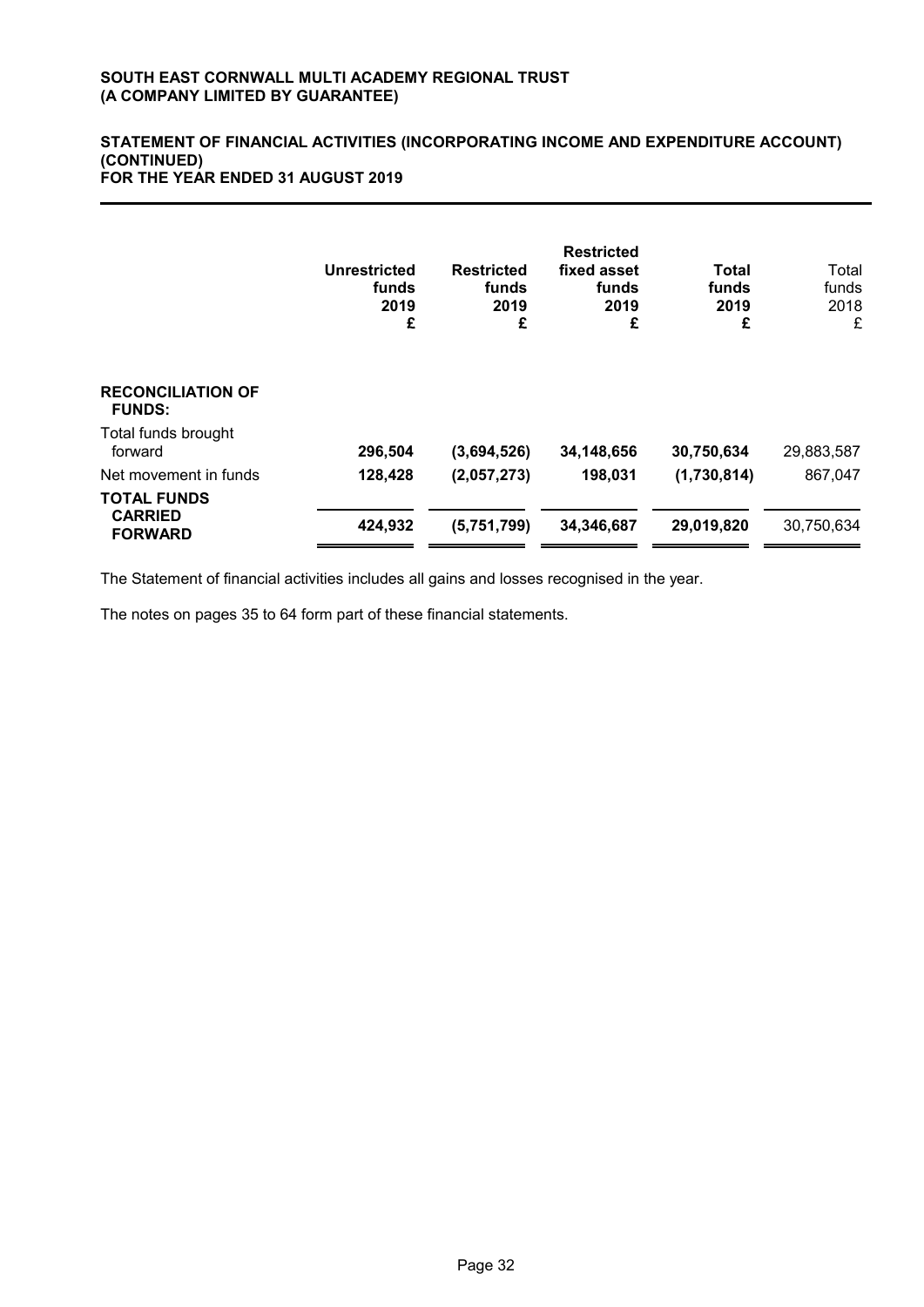#### **SOUTH EAST CORNWALL MULTI ACADEMY REGIONAL TRUST (A COMPANY LIMITED BY GUARANTEE) REGISTERED NUMBER:07542166**

# **BALANCE SHEET AS AT 31 AUGUST 2019**

| <b>FIXED ASSETS</b>                                           | <b>Note</b> |               | 2019<br>£     |             | 2018<br>£   |
|---------------------------------------------------------------|-------------|---------------|---------------|-------------|-------------|
| Tangible assets<br><b>CURRENT ASSETS</b>                      | 15          |               | 33,294,572    |             | 33,475,318  |
| <b>Stocks</b>                                                 |             | 6,846         |               | 9,774       |             |
| <b>Debtors</b>                                                | 16          | 1,048,391     |               | 1,314,950   |             |
| Cash at bank and in hand                                      | 23          | 2,483,621     |               | 1,741,899   |             |
|                                                               |             | 3,538,858     |               | 3,066,623   |             |
| Creditors: amounts falling due within one<br>year             | 17          | (1,526,610)   |               | (1,738,307) |             |
| <b>NET CURRENT ASSETS</b>                                     |             |               | 2,012,248     |             | 1,328,316   |
| TOTAL ASSETS LESS CURRENT<br><b>LIABILITIES</b>               |             |               | 35,306,820    |             | 34,803,634  |
| <b>NET ASSETS EXCLUDING PENSION</b><br><b>LIABILITY</b>       |             |               | 35,306,820    |             | 34,803,634  |
|                                                               |             |               |               |             |             |
| Defined benefit pension scheme liability                      | 25          |               | (6, 287, 000) |             | (4,053,000) |
| <b>TOTAL NET ASSETS</b>                                       |             |               | 29,019,820    |             | 30,750,634  |
| <b>FUNDS OF THE ACADEMY TRUST</b><br><b>Restricted funds:</b> |             |               |               |             |             |
| Fixed asset funds                                             | 19          | 34,346,687    |               | 34,148,656  |             |
| Restricted income funds                                       | 19          | 535,201       |               | 358,474     |             |
| Restricted funds excluding pension liability                  | 19          | 34,881,888    |               | 34,507,130  |             |
| Pension reserve                                               | 19          | (6, 287, 000) |               | (4,053,000) |             |
| <b>Total restricted funds</b>                                 | 19          |               | 28,594,888    |             | 30,454,130  |
| <b>Unrestricted income funds</b>                              | 19          |               | 424,932       |             | 296,504     |
| <b>TOTAL FUNDS</b>                                            |             |               | 29,019,820    |             | 30,750,634  |

The financial statements on pages 31 to 64 were approved by the Trustees, and authorised for issue on 05 December 2019 and are signed on their behalf, by:

**R Newton-Chance**

(Chair of Trustees)

The notes on pages 35 to 64 form part of these financial statements.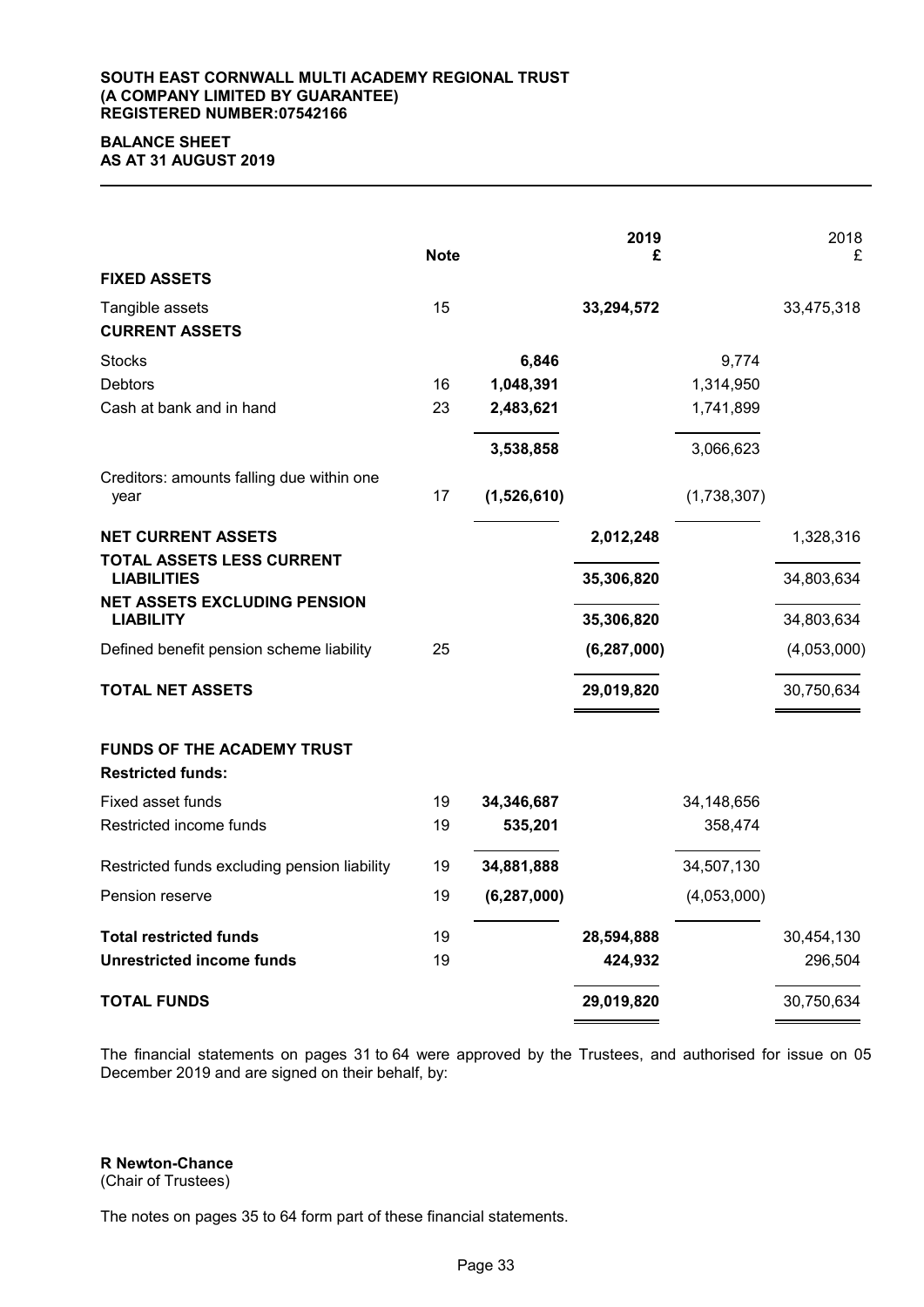# **STATEMENT OF CASH FLOWS FOR THE YEAR ENDED 31 AUGUST 2019**

| <b>CASH FLOWS FROM OPERATING ACTIVITIES</b>            | <b>Note</b> | 2019<br>£ | 2018<br>£ |
|--------------------------------------------------------|-------------|-----------|-----------|
| Net cash provided by operating activities              | 21          | 473,358   | 445,632   |
| <b>CASH FLOWS FROM INVESTING ACTIVITIES</b>            | 22          | 268,364   | 22,087    |
| CHANGE IN CASH AND CASH EQUIVALENTS IN THE YEAR        |             | 741,722   | 467,719   |
| Cash and cash equivalents at the beginning of the year |             | 1,741,899 | 1,274,180 |
| CASH AND CASH EQUIVALENTS AT THE END OF THE YEAR       | 23          | 2,483,621 | 1,741,899 |

The notes on pages 35 to 64 form part of these financial statements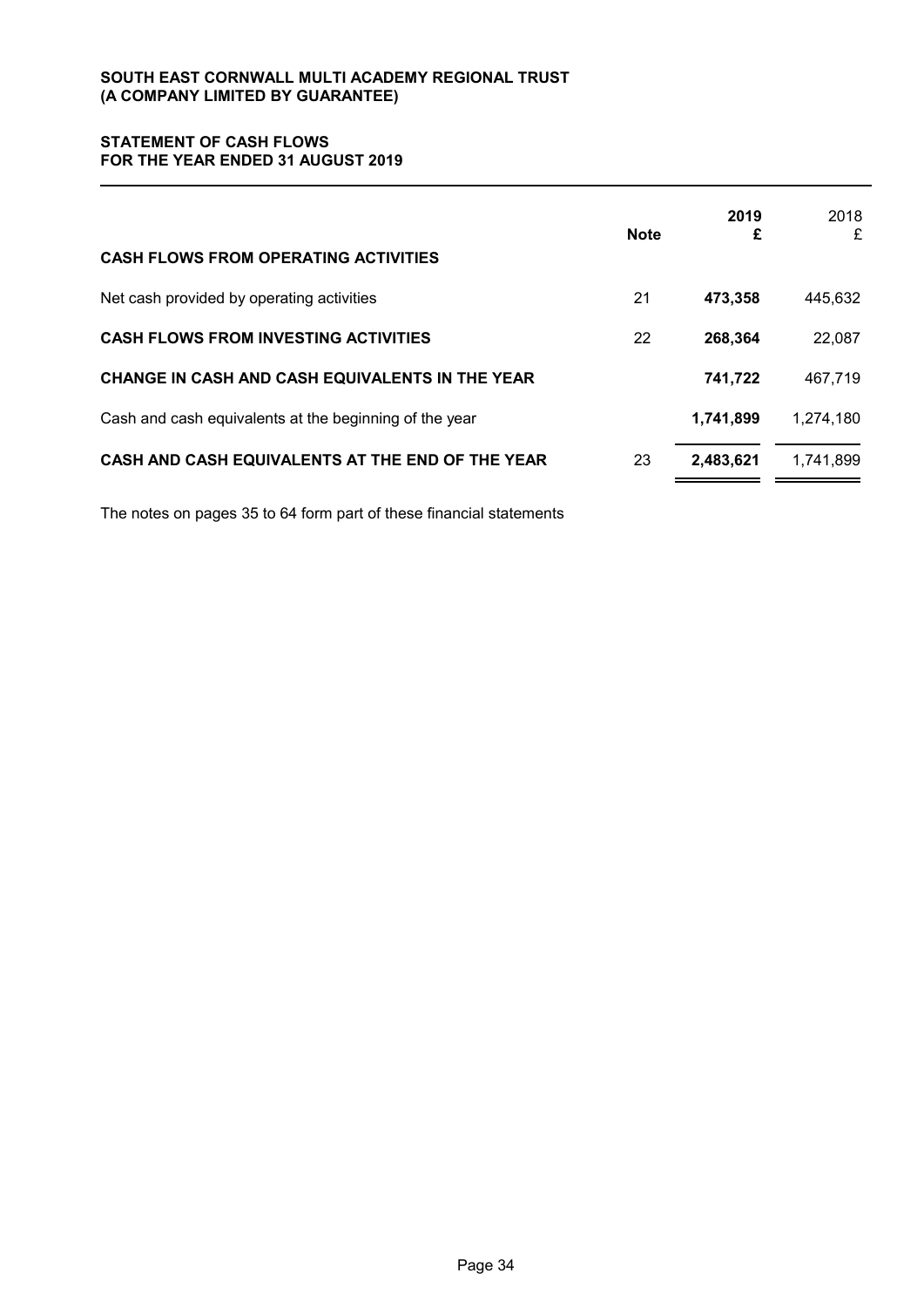#### **1. ACCOUNTING POLICIES**

A summary of the principal accounting policies adopted (which have been applied consistently, except where noted), judgements and key sources of estimation uncertainty, is set out below.

#### **1.1 BASIS OF PREPARATION OF FINANCIAL STATEMENTS**

The financial statements of the Academy Trust, which is a public benefit entity under FRS 102, have been prepared under the historic cost convention in accordance with the Financial Reporting Standard Applicable in the UK and Republic of Ireland (FRS 102), the Accounting and Reporting by Charities: Statement of Recommended Practice applicable to charities preparing their accounts in accordance with the Financial Reporting Standard applicable in the UK and Republic of Ireland (FRS 102) (Charities SORP (FRS 102)), the Academies Accounts Direction 2018 to 2019 issued by ESFA, the Charities Act 2011 and the Companies Act 2006.

South East Cornwall Multi Academy Regional Trust meets the definition of a public benefit entity under FRS 102.

### **1.2 GOING CONCERN**

The Trustees assess whether the use of going concern is appropriate i.e. whether there are any material uncertainties related to events or conditions that may cast significant doubt on the ability of the Academy Trust to continue as a going concern. The Trustees make this assessment in respect of a period of at least one year from the date of authorisation for issue of the financial statements and have concluded that the Academy Trust has adequate resources to continue in operational existence for the foreseeable future and there are no material uncertainties about the Academy Trust's ability to continue as a going concern, thus they continue to adopt the going concern basis of accounting in preparing the financial statements.

#### **1.3 INCOME**

All incoming resources are recognised when the Academy Trust has entitlement to the funds, the receipt is probable and the amount can be measured reliably.

#### **Grants**

Grants are included in the Statement of financial activities on a receivable basis. The balance of income received for specific purposes but not expended during the period is shown in the relevant funds on the Balance Sheet. Where income is received in advance of meeting any performancerelated conditions there is not unconditional entitlement to the income and its recognition is deferred and included in creditors as deferred income until the performance-related conditions are met. Where entitlement occurs before income is received, the income is accrued.

General Annual Grant is recognised in full in the Statement of financial activities in the year for which it is receivable and any abatement in respect of the year is deducted from income and recognised as a liability.

Capital grants are recognised in full when there is an unconditional entitlement to the grant. Unspent amounts of capital grants are reflected in the Balance Sheet in the restricted fixed asset fund. Capital grants are recognised when there is entitlement and are not deferred over the life of the asset on which they are expended.

# **Sponsorship income**

Sponsorship income provided to the Academy Trust which amounts to a donation is recognised in the Statement of financial activities in the year in which it is receivable (where there are no performancerelated conditions) where receipt is probable and it can be measured reliably.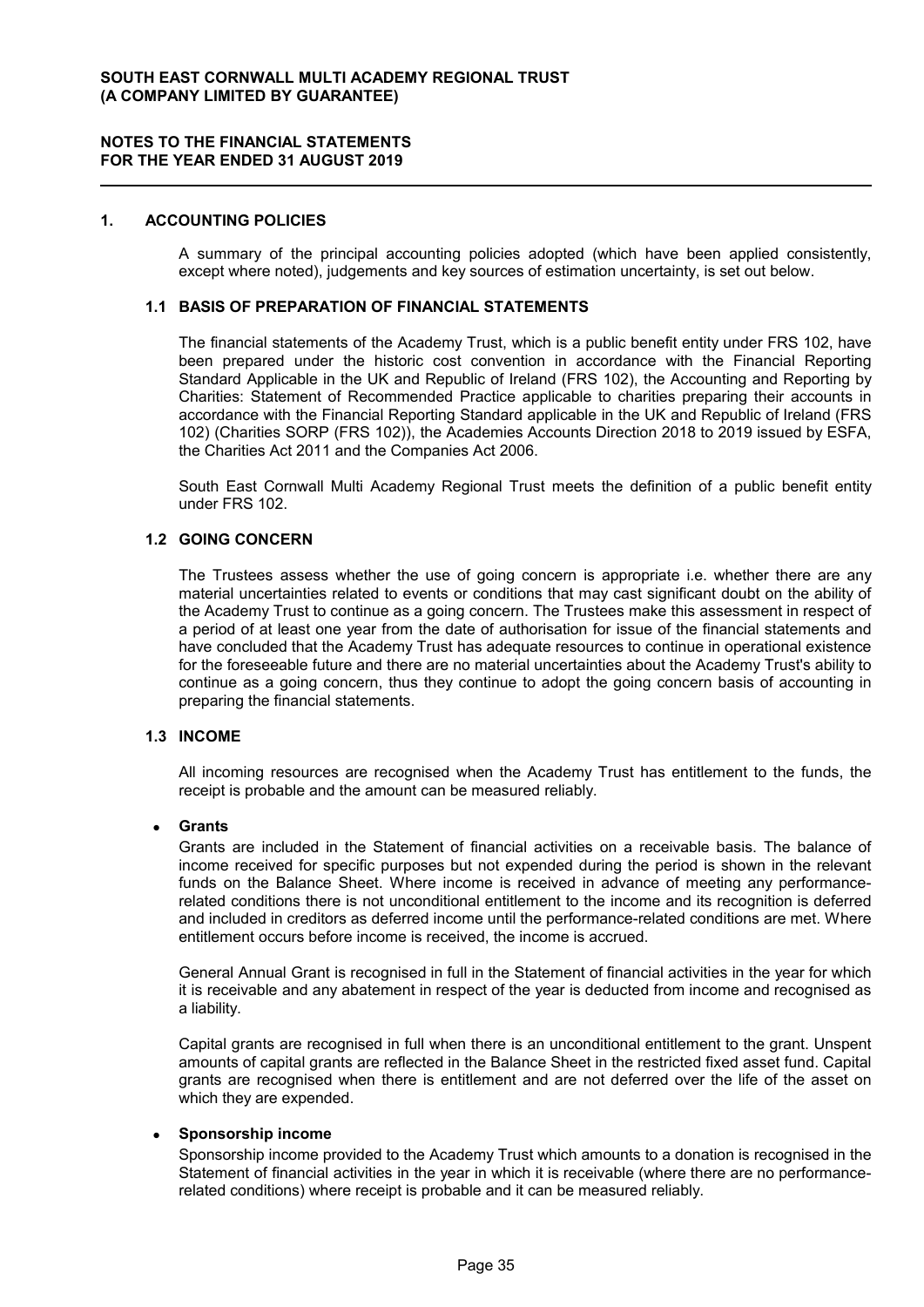### **1. ACCOUNTING POLICIES (continued)**

### **1.3 INCOME (CONTINUED)**

# **Donations**

Donations are recognised on a receivable basis (where there are no performance-related conditions) where the receipt is probable and the amount can be reliably measured.

# **Other income**

Other income, including the hire of facilities, is recognised in the year it is receivable and to the extent the Academy Trust has provided the goods or services.

### **Transfer on conversion**

Where assets and liabilities are received by the Academy Trust on conversion to an academy, the transferred assets are measured at fair value and recognised in the Balance Sheet at the point when the risks and rewards of ownership pass to the Academy Trust. An equal amount of income is recognised as a transfer on conversion within 'Income from Donations and Capital Grants' to the net assets received.

### **Transfer of existing academies into the Academy Trust**

Where assets and liabilities are received on the transfer of an existing academy into the Academy Trust, the transferred assets are measured at fair value and recognised in the Balance Sheet at the point when the risks and rewards of ownership pass to the Academy Trust. An equal amount of income is recognised for the transfer of an existing academy into the Academy Trust within 'Income from Donations and Capital Grants' to the net assets acquired.

#### **1.4 EXPENDITURE**

Expenditure is recognised once there is a legal or constructive obligation to transfer economic benefit to a third party, it is probable that a transfer of economic benefits will be required in settlement and the amount of the obligation can be measured reliably. Expenditure is classified by activity. The costs of each activity are made up of the total of direct costs and shared costs, including support costs involved in undertaking each activity. Direct costs attributable to a single activity are allocated directly to that activity. Shared costs which contribute to more than one activity and support costs which are not attributable to a single activity are apportioned between those activities on a basis consistent with the use of resources. Central staff costs are allocated on the basis of time spent, and depreciation charges allocated on the portion of the asset's use.

#### **Expenditure on raising funds**

This includes all expenditure incurred by the Academy Trust to raise funds for its charitable purposes and includes costs of all fundraising activities events and non-charitable trading.

#### **Charitable activities**

These are costs incurred on the Academy Trust's educational operations, including support costs and costs relating to the governance of the Academy Trust apportioned to charitable activities.

All resources expended are inclusive of irrecoverable VAT.

#### **1.5 INTEREST RECEIVABLE**

Interest on funds held on deposit is included when receivable and the amount can be measured reliably by the Academy Trust; this is normally upon notification of the interest paid or payable by the institution with whom the funds are deposited.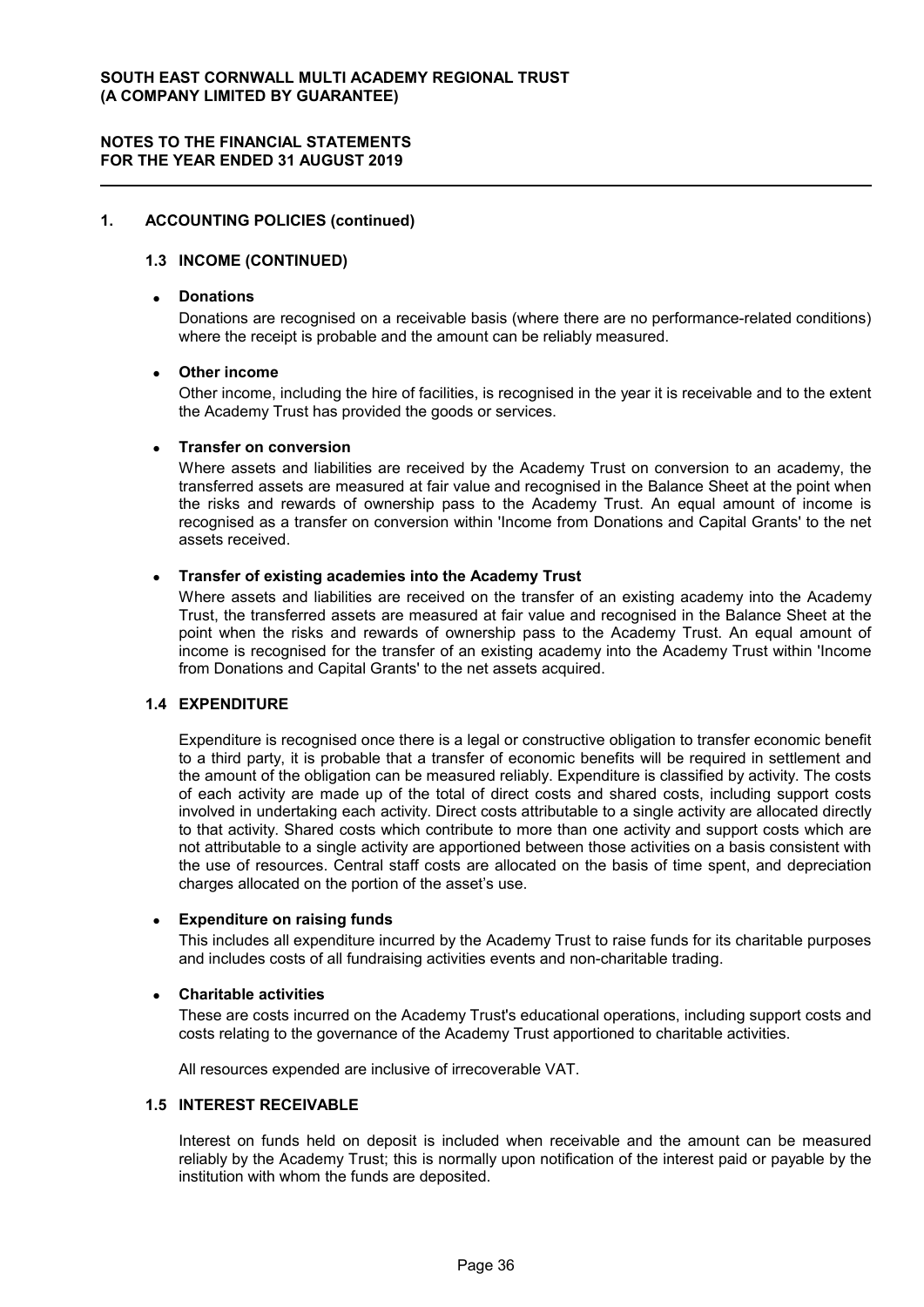### **1. ACCOUNTING POLICIES (continued)**

#### **1.6 TAXATION**

The Academy Trust is considered to pass the tests set out in Paragraph 1 Schedule 6 of the Finance Act 2010 and therefore it meets the definition of a charitable company for UK corporation tax purposes.

Accordingly, the Academy Trust is potentially exempt from taxation in respect of income or capital gains received within categories covered by Part 11, chapter 3 of the Corporation Tax Act 2010 or Section 256 of the Taxation of Chargeable Gains Act 1992, to the extent that such income or gains are applied exclusively to charitable purposes.

#### **1.7 TANGIBLE FIXED ASSETS**

Assets costing £1,000 or more are capitalised as tangible fixed assets and are carried at cost, net of depreciation and any provision for impairment.

Where tangible fixed assets have been acquired with the aid of specific grants, either from the government or from the private sector, they are included in the Balance Sheet at cost and depreciated over their expected useful economic life. Where there are specific conditions attached to the funding requiring the continued use of the asset, the related grants are credited to a restricted fixed asset fund in the Statement of financial activities and carried forward in the Balance Sheet. Depreciation on the relevant assets is charged directly to the restricted fixed asset fund in the Statement of financial activities. Where tangible fixed assets have been acquired with unrestricted funds, depreciation on such assets is charged to the unrestricted fund.

On conversion, the academies joining the Trust were granted a 125 year lease from the Local Authority for the land and buildings previously occupied by the Local Authority school. On conversion the long term leasehold property was recognised as a donation from the Local Authority and was valued using the depreciated replacement cost method.

Depreciation is provided on all tangible fixed assets other than freehold land, at rates calculated to write off the cost of these assets, less their estimated residual value, over their expected useful lives on the following bases:

| Long-term leasehold property | - 4% / 2% / 0.8% straight line |
|------------------------------|--------------------------------|
| Office equipment             | - 20% straight line            |
| Computer equipment           | - 33% straight line            |

Assets in the course of construction are included at cost. Depreciation on these assets is not charged until they are brought into use and reclassified to freehold or leasehold land and buildings.

A review for impairment of a fixed asset is carried out if events or changes in circumstances indicate that the carrying value of any fixed asset may not be recoverable. Shortfalls between the carrying value of fixed assets and their recoverable amounts are recognised as impairments. Impairment losses are recognised in the Statement of financial activities.

#### **1.8 STOCKS**

Stocks are valued at the lower of cost and net realisable value after making due allowance for obsolete and slow-moving stocks. Cost includes all direct costs and an appropriate proportion of fixed and variable overheads.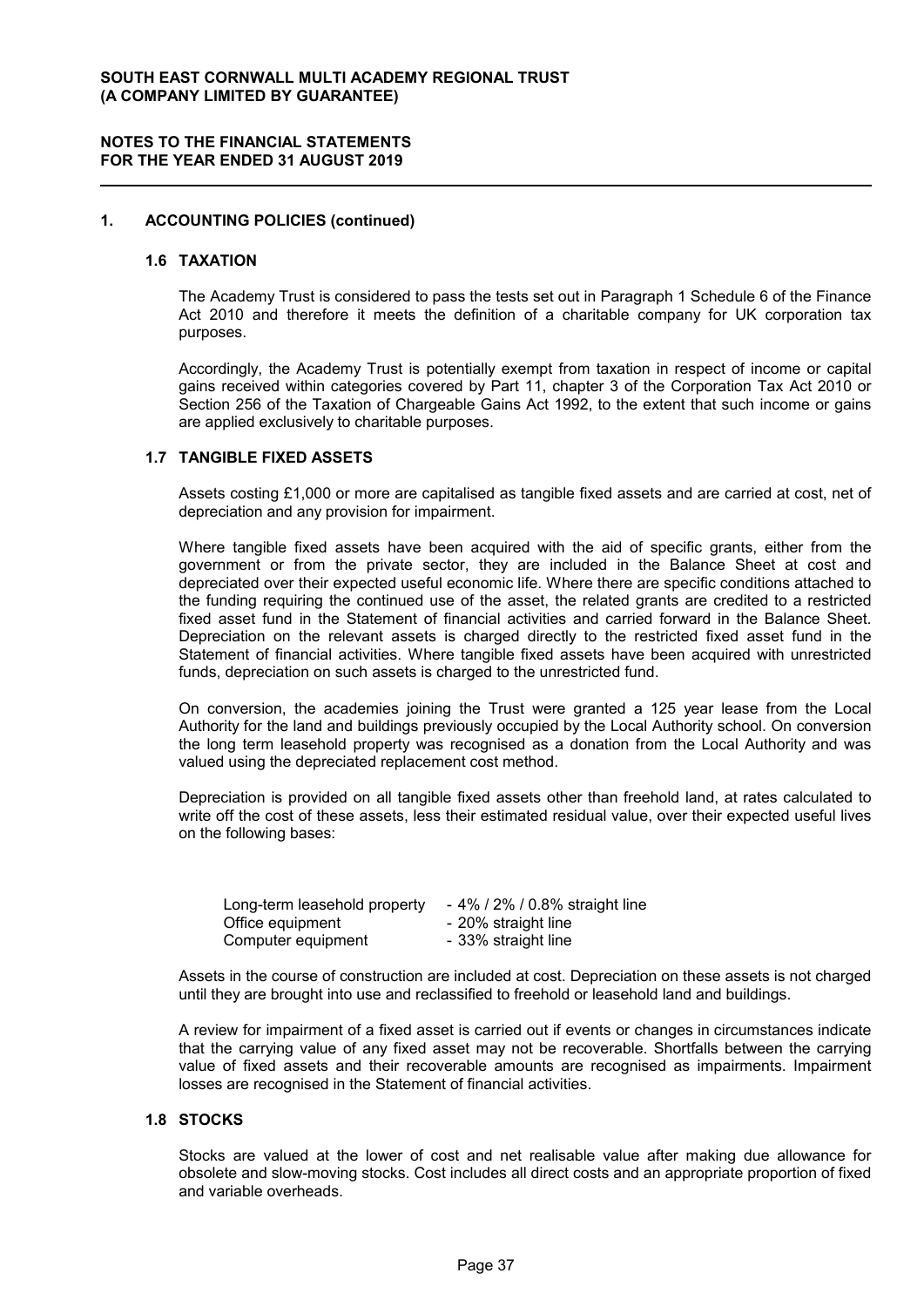#### **1. ACCOUNTING POLICIES (continued)**

#### **1.9 DEBTORS**

Trade and other debtors with no stated interest rate and due within one year are recorded at the amount of the cash or other consideration expected to be received. Prepayments are valued at the amount paid.

#### **1.10 CASH AT BANK AND IN HAND**

Cash at bank and in hand includes cash and short term highly liquid investments with a short maturity of three months or less from the date of acquisition or opening of the deposit or similar account and cash on deposit that has a notice period of less than 30 days.

#### **1.11 LIABILITIES**

Liabilities are recognised when there is an obligation at the Balance Sheet date as a result of a past event, it is probable that a transfer of economic benefit will be required in settlement, and the amount of the settlement can be estimated reliably. Liabilities are recognised at the amount that the Academy Trust anticipates it will pay to settle the debt or the amount it has received as advanced payments for the goods or services it must provide.

#### **1.12 FINANCIAL INSTRUMENTS**

The Academy Trust only holds basic financial instruments as defined in FRS 102. The financial assets and financial liabilities of the Academy Trust and their measurement bases are as follows:

*Financial assets* - trade and other debtors are basic financial instruments and are debt instruments measured at amortised cost as detailed in note 16. Prepayments are not financial instruments. Cash at bank is classified as a basic financial instrument and is measured at face value.

*Financial liabilities* - trade creditors, accruals and other creditors are financial instruments, and are measured at amortised cost as detailed in note 17. Taxation and social security are not included in the financial instruments disclosure definition. Deferred income is not deemed to be a financial liability, as the cash settlement has already taken place and there is an obligation to deliver services rather than cash or another financial instrument.

# **1.13 OPERATING LEASES**

Rentals paid under operating leases are charged to the Statement of financial activities on a straight line basis over the lease term.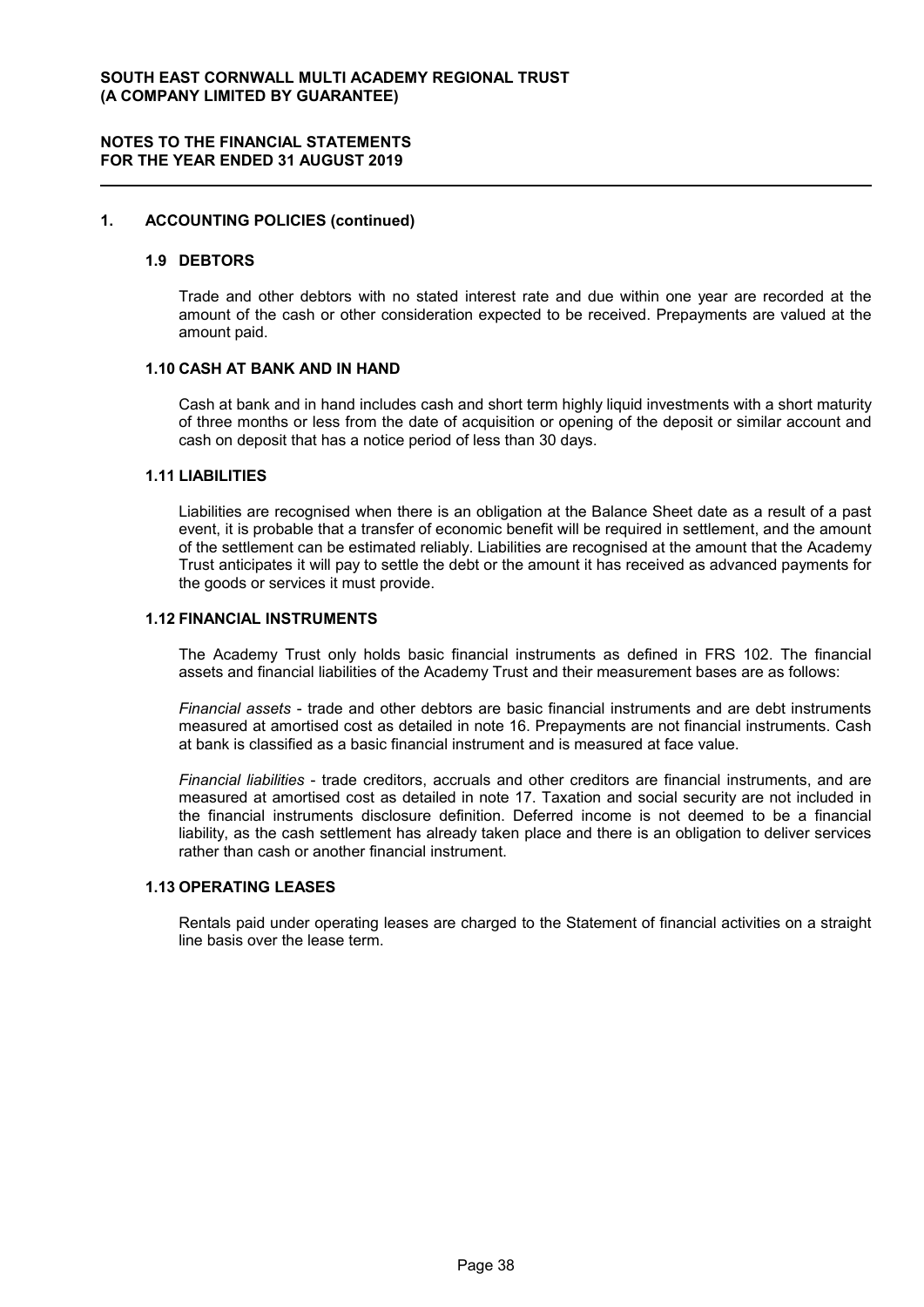#### **NOTES TO THE FINANCIAL STATEMENTS FOR THE YEAR ENDED 31 AUGUST 2019**

### **1. ACCOUNTING POLICIES (continued)**

#### **1.14 PENSIONS**

Retirement benefits to employees of the Academy Trust are provided by the Teachers' Pension Scheme ("TPS") and the Local Government Pension Scheme ("LGPS"). These are defined benefit schemes.

The TPS is an unfunded scheme and contributions are calculated so as to spread the cost of pensions over employees' working lives with the Academy Trust in such a way that the pension cost is a substantially level percentage of current and future pensionable payroll. The contributions are determined by the Government Actuary on the basis of quadrennial valuations using a prospective unit credit method. TPS is an unfunded multi-employer scheme with no underlying assets to assign between employers. Consequently, the TPS is treated as a defined contribution scheme for accounting purposes and the contributions recognised in the period to which they relate.

The LGPS is a funded multi-employer scheme and the assets are held separately from those of the Academy Trust in separate Trustee administered funds. Pension scheme assets are measured at fair value and liabilities are measured on an actuarial basis using the projected unit credit method and discounted at a rate equivalent to the current rate of return on a high quality corporate bond of equivalent term and currency to the liabilities. The actuarial valuations are obtained at least triennially and are updated at each Balance Sheet date. The amounts charged to operating surplus are the current service costs and the costs of scheme introductions, benefit changes, settlements and curtailments. They are included as part of staff costs as incurred. Net interest on the net defined benefit liability/asset is also recognised in the Statement of financial activities and comprises the interest cost on the defined benefit obligation and interest income on the scheme assets, calculated by multiplying the fair value of the scheme assets at the beginning of the period by the rate used to discount the benefit obligations. The difference between the interest income on the scheme assets and the actual return on the scheme assets is recognised in other recognised gains and losses.

Actuarial gains and losses are recognised immediately in other recognised gains and losses.

#### **1.15 AGENCY ARRANGEMENTS**

The Trust acts as an agent in distributing 16-19 bursary funds from ESFA. Payments received from ESFA and subsequent disbursements to students are excluded from the Statement of Financial Activities as the Trust does not have control over the charitable application of the funds. The funds received, paid and any balances held at period end are disclosed in Note 30.

#### **1.16 FUND ACCOUNTING**

Unrestricted income funds represent those resources which may be used towards meeting any of the charitable objects of the Academy Trust at the discretion of the Trustees.

Restricted fixed asset funds are resources which are to be applied to specific capital purposes imposed by the funders where the asset acquired or created is held for a specific purpose.

Restricted general funds comprise all other restricted funds received with restrictions imposed by the funder/donor and include grants from the Department for Education Group.

Transfers are made between restricted funds and restricted fixed asset funds where restricted funds are used to purchase fixed assets.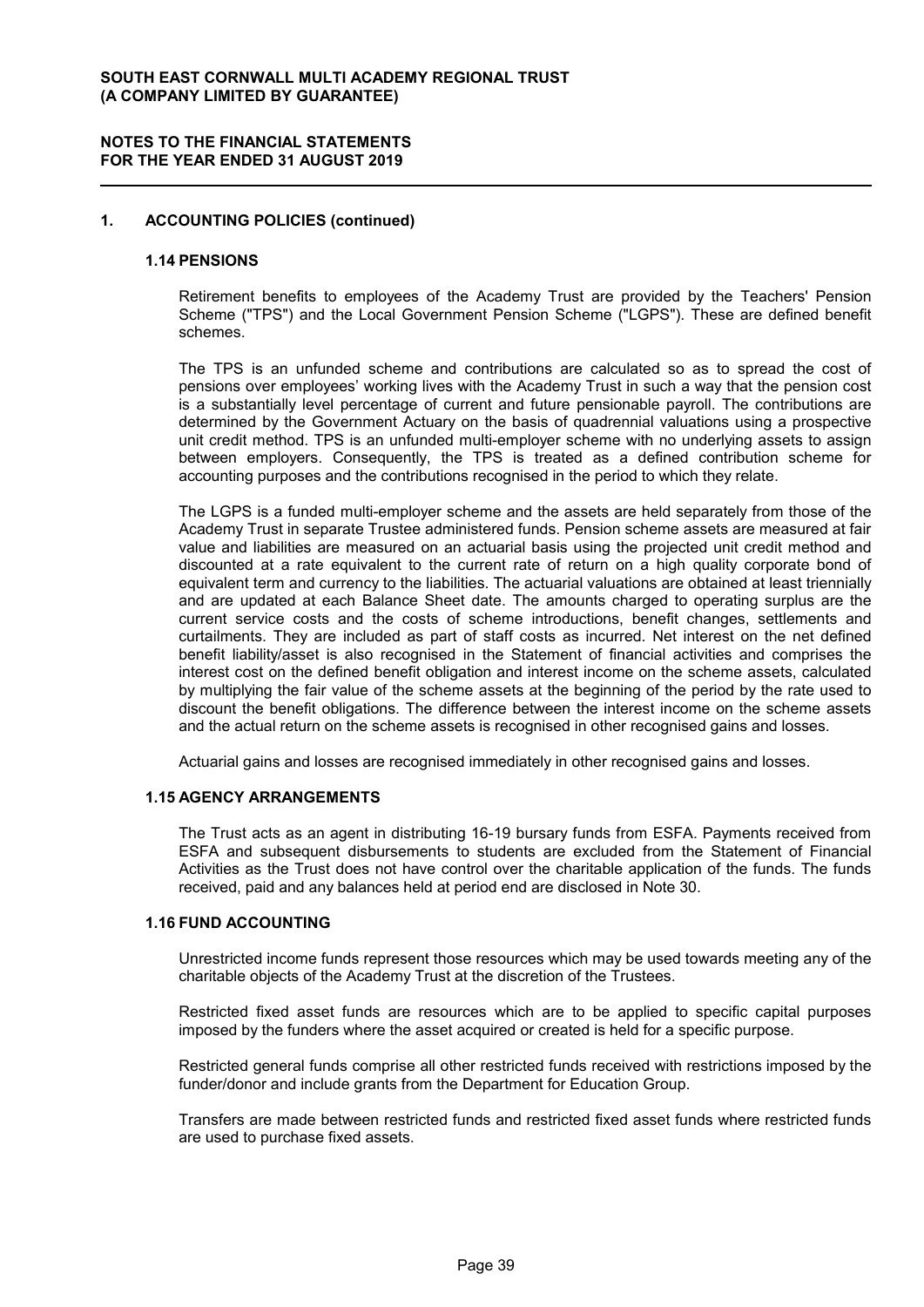## **2. CRITICAL ACCOUNTING ESTIMATES AND AREAS OF JUDGEMENT**

Estimates and judgements are continually evaluated and are based on historical experience and other factors, including expectations of future events that are believed to be reasonable under the circumstances.

Critical accounting estimates and assumptions:

The Academy Trust makes estimates and assumptions concerning the future. The resulting accounting estimates and assumptions will, by definition, seldom equal the related actual results. The estimates and assumptions that have a significant risk of causing a material adjustment to the carrying amounts of assets and liabilities within the next financial year are discussed below.

The present value of the Local Government Pension Scheme defined benefit liability depends on a number of factors that are determined on an actuarial basis using a variety of assumptions. The assumptions used in determining the net cost or income for pensions include the discount rate. Any changes in these assumptions, which are disclosed in note 25, will impact the carrying amount of the pension liability. Furthermore a roll forward approach which projects results from the latest full actuarial valuation performed at 31 March 2016 has been used by the actuary in valuing the pensions liability at 31 August 2019. Any differences between the figures derived from the roll forward approach and a full actuarial valuation would impact on the carrying amount of the pension liability.

#### Critical areas of judgement:

The Trust obtains use of fixed assets as a lessee. The classification of such leases as operating or finance lease requires the Trust to determine, based on an evaluation of the terms and conditions of the arrangements, whether it retains or acquires the significant risks and rewards of ownership of these assets and accordingly whether the lease requires an asset and liability to be recognised in the Balance Sheet.

#### **3. INCOME FROM DONATIONS AND CAPITAL GRANTS**

|                       | <b>Unrestricted</b>      | <b>Restricted</b> | <b>Total</b> | Total     |
|-----------------------|--------------------------|-------------------|--------------|-----------|
|                       | funds                    | funds             | funds        | funds     |
|                       | 2019                     | 2019              | 2019         | 2018      |
|                       | £                        | £                 | £            | £         |
| Donations             | 16,910                   | 11,227            | 28,137       | 29,859    |
| <b>Capital Grants</b> | $\overline{\phantom{0}}$ | 1,135,546         | 1,135,546    | 1,431,958 |
|                       | 16,910                   | 1,146,773         | 1,163,683    | 1,461,817 |
| <b>TOTAL 2018</b>     | 13,989                   | 1,447,828         | 1,461,817    |           |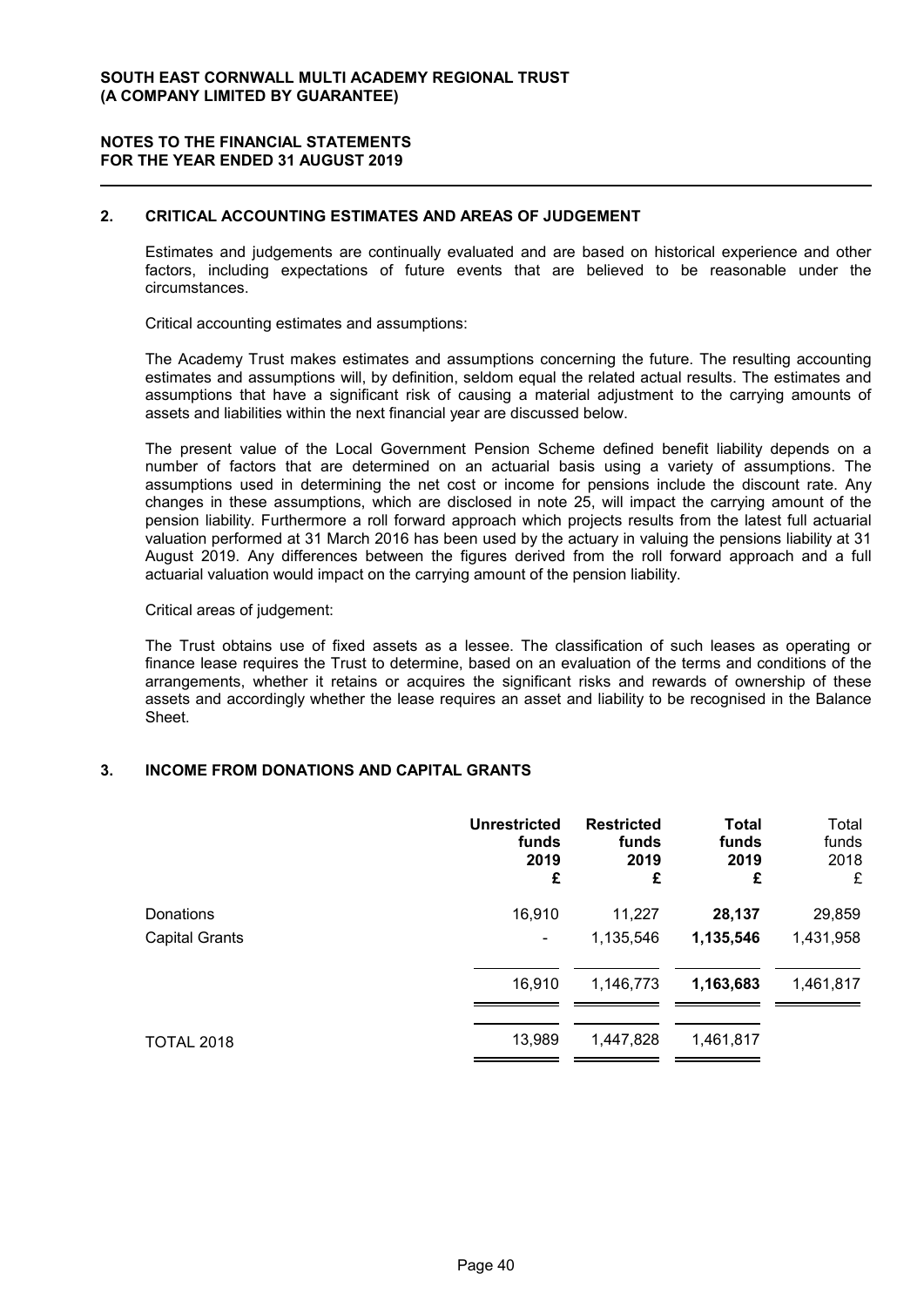# **4. INCOME FROM CHARITABLE ACTIVITIES**

|                   | Unrestricted | <b>Restricted</b> | <b>Total</b> | Total      |
|-------------------|--------------|-------------------|--------------|------------|
|                   | funds        | funds             | funds        | funds      |
|                   | 2019         | 2019              | 2019         | 2018       |
|                   | £            | £                 | £            | £          |
| Education         | 761,651      | 17,140,255        | 17,901,906   | 17,496,792 |
| Nursery           | 120,591      |                   | 120,591      | 137,481    |
| <b>TOTAL 2019</b> | 882,242      | 17,140,255        | 18,022,497   | 17,634,273 |
| <b>TOTAL 2018</b> | 811,337      | 16,822,936        | 17,634,273   |            |

# **5. FUNDING FOR THE ACADEMY'S EDUCATIONAL OPERATIONS**

|                                     | <b>Unrestricted</b><br>funds<br>2019<br>£ | <b>Restricted</b><br>funds<br>2019<br>£ | <b>Total</b><br>funds<br>2019<br>£ | Total<br>funds<br>2018<br>£ |
|-------------------------------------|-------------------------------------------|-----------------------------------------|------------------------------------|-----------------------------|
| DfE/ESFA grants                     |                                           |                                         |                                    |                             |
| <b>General Annual Grant</b>         |                                           | 14,959,773                              | 14,959,773                         | 14,810,373                  |
| Other DfE Group grants              |                                           | 1,255,894                               | 1,255,894                          | 1,029,890                   |
|                                     |                                           | 16,215,667                              | 16,215,667                         | 15,840,263                  |
| Other government grants             |                                           |                                         |                                    |                             |
| <b>High Needs</b>                   |                                           | 531,801                                 | 531,801                            | 611,468                     |
| Other government grants non capital |                                           | 231,371                                 | 231,371                            | 92,415                      |
|                                     |                                           | 763,172                                 | 763,172                            | 703,883                     |
| <b>Other funding</b>                |                                           |                                         |                                    |                             |
| Internal catering income            | 325,303                                   |                                         | 325,303                            | 322,159                     |
| Income for hosting trainee teachers | 23,408                                    |                                         | 23,408                             | 14,339                      |
| Sales to students                   | 7,982                                     |                                         | 7,982                              | 7,260                       |
| Other income                        | 404,958                                   | 161,416                                 | 566,374                            | 608,888                     |
|                                     | 761,651                                   | 17,140,255                              | 17,901,906                         | 17,496,792                  |
| <b>TOTAL 2018</b>                   | 673,856                                   | 16,822,936                              | 17,496,792                         |                             |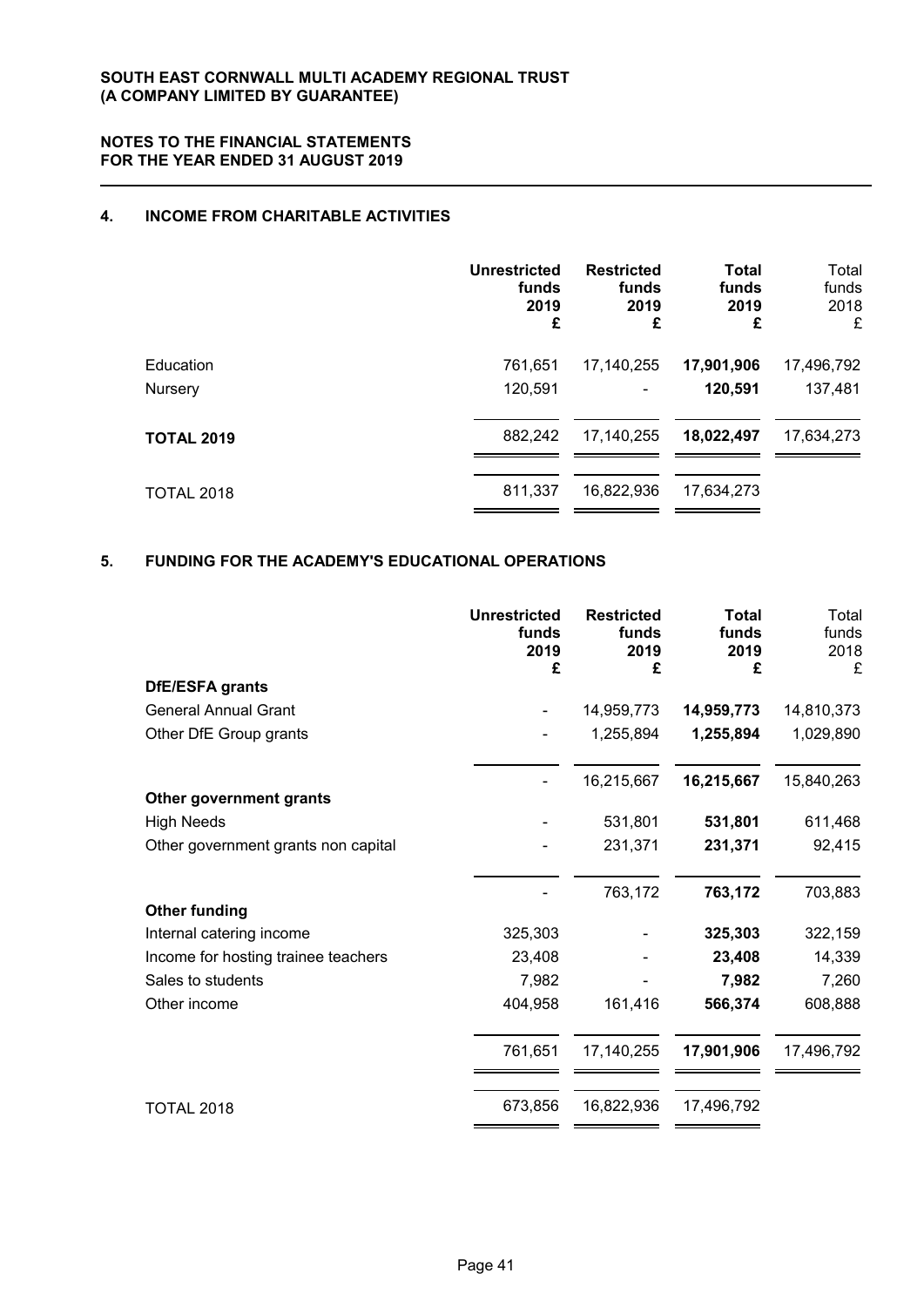# **6. INCOME FROM OTHER TRADING ACTIVITIES**

|                              | <b>Unrestricted</b><br>funds<br>2019<br>£ | <b>Total</b><br>funds<br>2019<br>£ | Total<br>funds<br>2018<br>£ |
|------------------------------|-------------------------------------------|------------------------------------|-----------------------------|
| Lettings                     | 73,907                                    | 73,907                             | 76,963                      |
| Consultancy income           | 69,240                                    | 69,240                             | 63,311                      |
| Breakfast Club fees received | 6,036                                     | 6,036                              | 4,044                       |
| <b>TOTAL 2019</b>            | 149,183                                   | 149,183                            | 144,318                     |

All prior year figures relate to unrestricted funds.

# **7. INVESTMENT INCOME**

|                      | <b>Unrestricted</b> | Total | Total |
|----------------------|---------------------|-------|-------|
|                      | funds               | funds | funds |
|                      | 2019                | 2019  | 2018  |
|                      | £                   | £     | £     |
| <b>Bank interest</b> | 4,058               | 4,058 | 931   |

All prior year figures relate to unrestricted funds.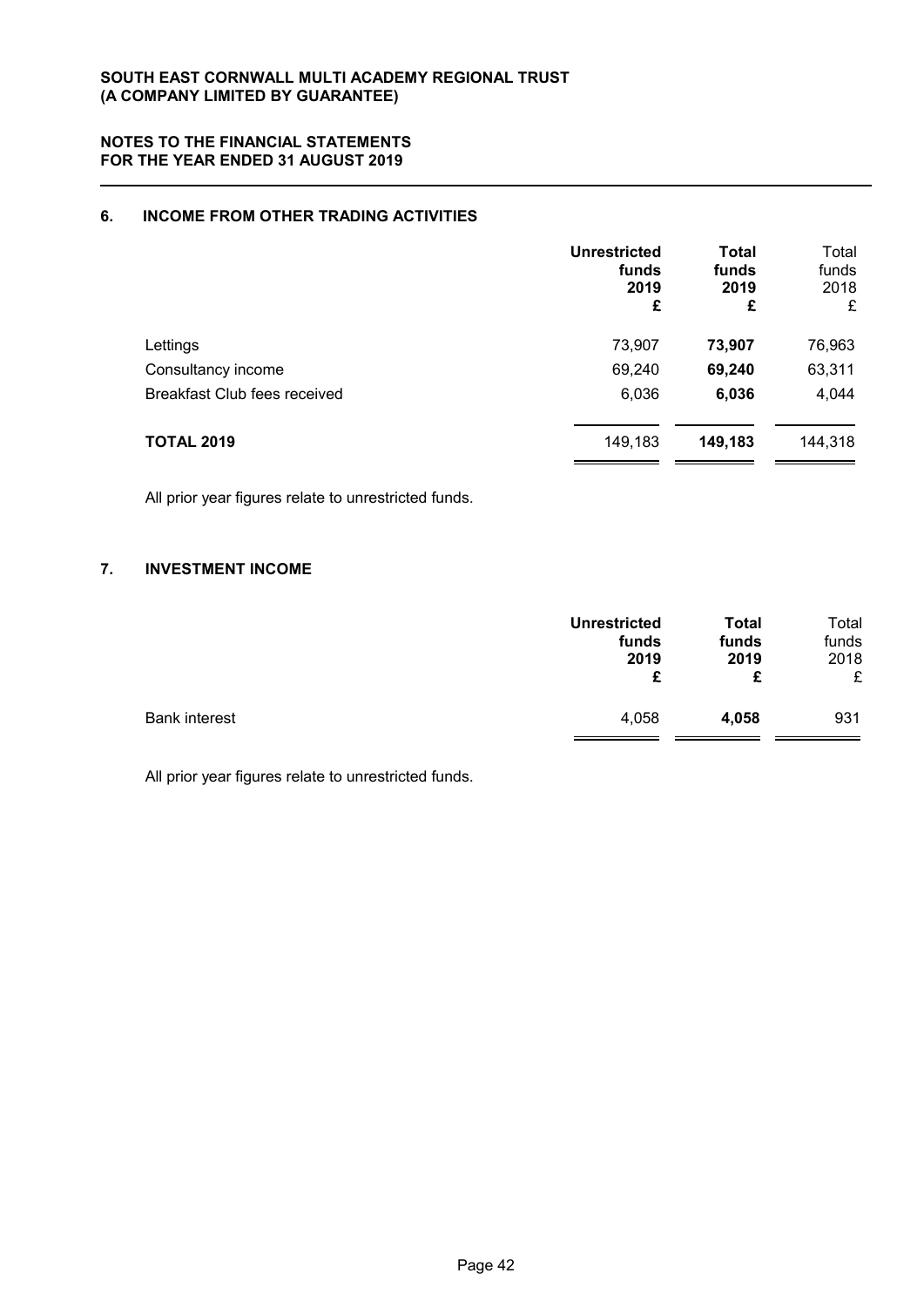# **8. EXPENDITURE**

|                                                                           | <b>Staff Costs</b><br>2019<br>£ | <b>Premises</b><br>2019<br>£ | Other<br>2019<br>£ | Total<br>2019<br>£ | Total<br>2018<br>£ |
|---------------------------------------------------------------------------|---------------------------------|------------------------------|--------------------|--------------------|--------------------|
| <b>EXPENDITURE ON</b><br><b>FUNDRAISING TRADING</b><br><b>ACTIVITIES:</b> |                                 |                              |                    |                    |                    |
| Direct costs<br><b>Educational activities</b>                             | 6,036                           |                              |                    | 6,036              | 44,244             |
| Direct costs                                                              | 12,112,639                      | 763,128                      | 1,804,385          | 14,680,152         | 14,856,552         |
| Support costs<br>Nursery                                                  | 2,491,028                       | 846,809                      | 1,283,620          | 4,621,457          | 4,601,589          |
| Direct costs                                                              | 97,308                          |                              |                    | 97,308             | 90,870             |
| Support costs                                                             |                                 | 2,179                        | 17,103             | 19,282             | 2,037              |
|                                                                           | 14,707,011                      | 1,612,116                    | 3,105,108          | 19,424,235         | 19,595,292         |
| <b>TOTAL 2018</b>                                                         | 14,894,345                      | 1,732,434                    | 2,968,513          | 19,595,292         |                    |

# **9. ANALYSIS OF EXPENDITURE BY ACTIVITIES**

|                               | <b>Activities</b><br>undertaken<br>directly<br>2019<br>£ | <b>Support</b><br>costs<br>2019<br>£ | <b>Total</b><br>funds<br>2019<br>£ | Total<br>funds<br>2018<br>£ |
|-------------------------------|----------------------------------------------------------|--------------------------------------|------------------------------------|-----------------------------|
| <b>Educational activities</b> | 14,680,152                                               | 4,621,457                            | 19,301,609                         | 19,458,141                  |
| Nursery                       | 97,308                                                   | 19,282                               | 116,590                            | 92,907                      |
|                               | 14,777,460                                               | 4,640,739                            | 19,418,199                         | 19,551,048                  |
| <b>TOTAL 2018</b>             | 14,947,422                                               | 4,603,626                            | 19,551,048                         |                             |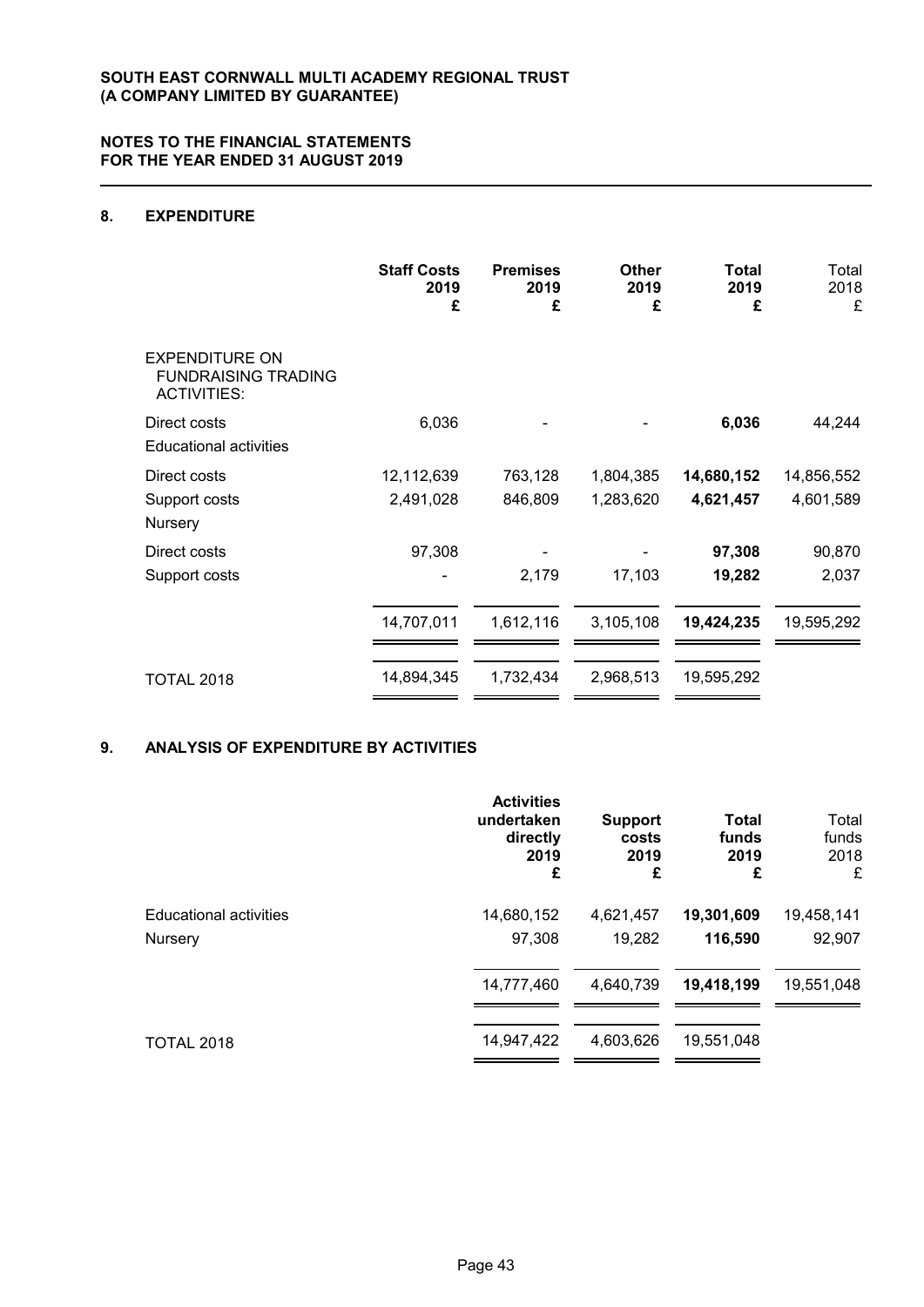# **9. ANALYSIS OF EXPENDITURE BY ACTIVITIES (CONTINUED)**

# **Analysis of direct costs**

|                             | <b>Education</b><br>2019<br>£ | <b>Nursery</b><br>2019<br>£ | <b>Total</b><br>funds<br>2019<br>£ | Total<br>funds<br>2018<br>£ |
|-----------------------------|-------------------------------|-----------------------------|------------------------------------|-----------------------------|
| Pension finance cost        | 59,000                        |                             | 59,000                             | 49,000                      |
| Staff costs                 | 11,844,318                    | 97,308                      | 11,941,626                         | 12,160,959                  |
| Depreciation                | 927,735                       |                             | 927,735                            | 969,419                     |
| <b>Educational supplies</b> | 622,570                       | -                           | 622,570                            | 617,193                     |
| Examination fees            | 240,720                       |                             | 240,720                            | 239,980                     |
| Staff development           | 52,898                        |                             | 52,898                             | 46,880                      |
| Other costs                 | 664,590                       | ۰                           | 664,590                            | 632,076                     |
| Supply teachers             | 268,321                       |                             | 268,321                            | 231,915                     |
|                             | 14,680,152                    | 97,308                      | 14,777,460                         | 14,947,422                  |
| <b>TOTAL 2018</b>           | 14,856,552                    | 90,870                      | 14,947,422                         |                             |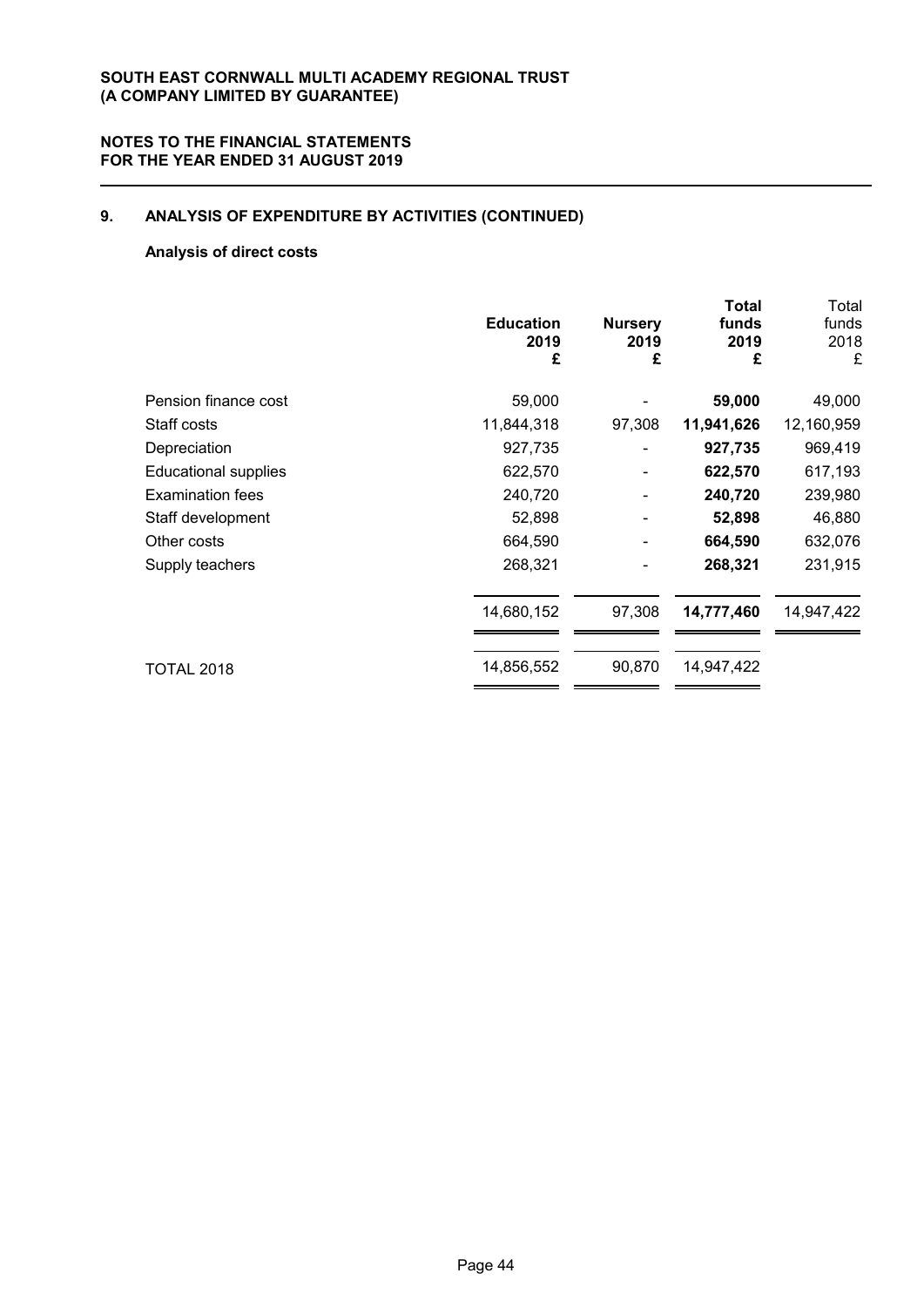# **9. ANALYSIS OF EXPENDITURE BY ACTIVITIES (CONTINUED)**

# **Analysis of support costs**

|                                       | <b>Education</b><br>2019<br>£ | <b>Nursery</b><br>2019<br>£ | <b>Total</b><br>funds<br>2019<br>£ | Total<br>funds<br>2018<br>£ |
|---------------------------------------|-------------------------------|-----------------------------|------------------------------------|-----------------------------|
| Pension finance cost                  | 61,000                        |                             | 61,000                             | 72,000                      |
| Staff costs                           | 2,491,028                     |                             | 2,491,028                          | 2,442,727                   |
| Depreciation                          | 124,230                       |                             | 124,230                            | 157,476                     |
| Other costs                           | 133,232                       |                             | 133,232                            | 181,984                     |
| Recruitment and support               | 33,980                        |                             | 33,980                             | 22,959                      |
| Maintenance of premises and equipment | 152,592                       | 17,103                      | 169,695                            | 200,419                     |
| Cleaning                              | 48,391                        | 129                         | 48,520                             | 182,683                     |
| Rent and rates                        | 151,926                       | 391                         | 152,317                            | 143,995                     |
| Energy costs                          | 291,402                       | 1,659                       | 293,061                            | 282,324                     |
| Insurance                             | 167,595                       |                             | 167,595                            | 103,367                     |
| Security and transport                | 68,912                        |                             | 68,912                             | 78,917                      |
| Catering                              | 266,589                       |                             | 266,589                            | 246,489                     |
| Technology costs                      | 176,994                       |                             | 176,994                            | 148,393                     |
| Office overheads                      | 58,604                        |                             | 58,604                             | 56,508                      |
| Legal and professional                | 360,939                       |                             | 360,939                            | 261,124                     |
| Bank interest and charges             | 9,743                         |                             | 9,743                              | 8,950                       |
| Governance costs                      | 24,300                        |                             | 24,300                             | 13,311                      |
|                                       | 4,621,457                     | 19,282                      | 4,640,739                          | 4,603,626                   |
| <b>TOTAL 2018</b>                     | 4,601,589                     | 2,037                       | 4,603,626                          |                             |
|                                       |                               |                             |                                    |                             |

# **10. NET INCOME/(EXPENDITURE)**

Net income/(expenditure) for the year includes:

|                                       | 2019<br>£ | 2018<br>£ |
|---------------------------------------|-----------|-----------|
| Operating lease rentals               | 48.814    | 48,282    |
| Depreciation of tangible fixed assets | 1,051,986 | 1,126,890 |
| Fees paid to auditors for:            |           |           |
| - audit                               | 12,450    | 11,600    |
| - other services                      | 5,500     | 4,974     |
|                                       |           |           |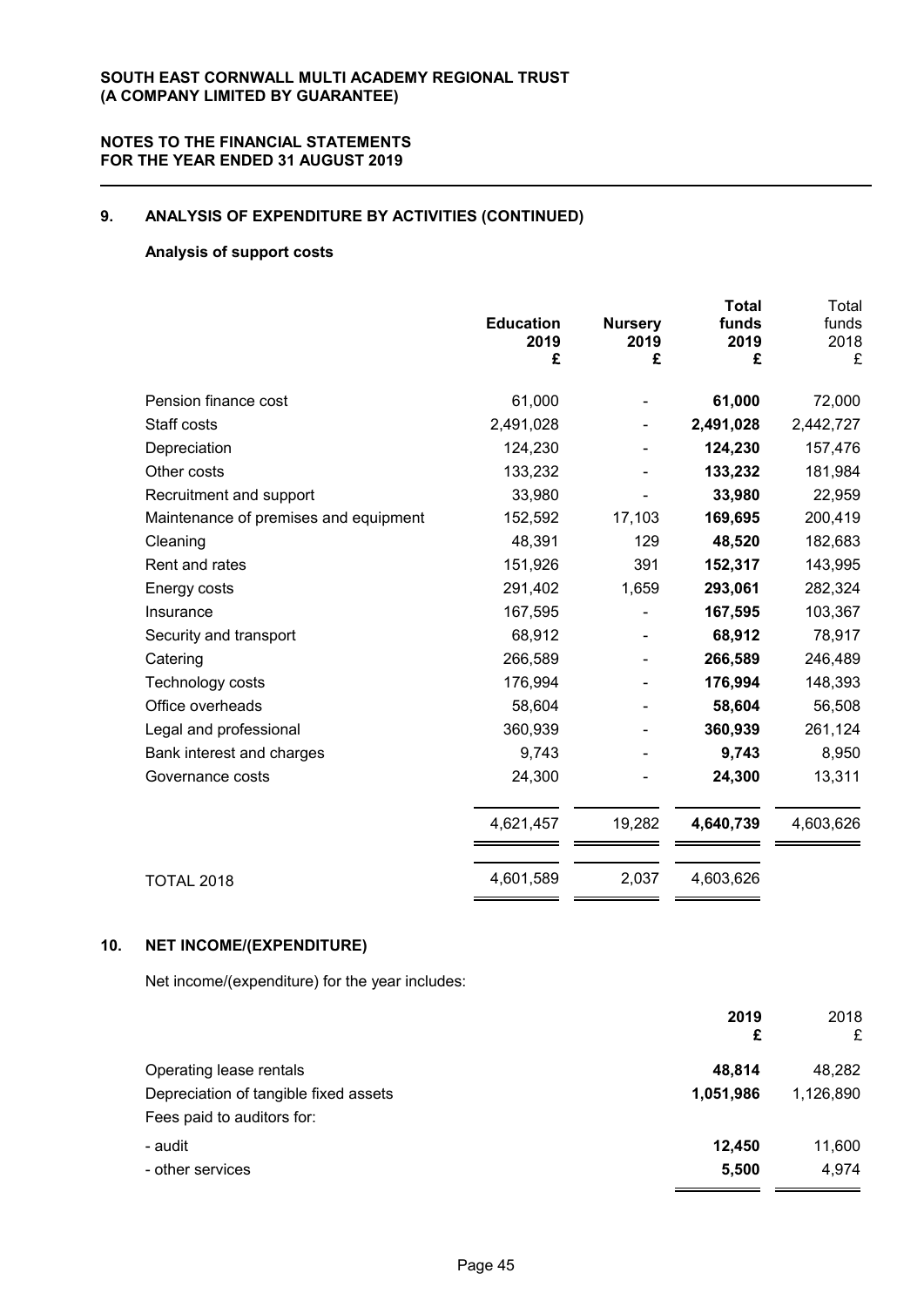# **11. STAFF COSTS**

#### **a. STAFF COSTS**

Staff costs during the year were as follows:

|                                     | 2019<br>£  | 2018<br>£  |
|-------------------------------------|------------|------------|
| Wages and salaries                  | 11,018,759 | 11,057,412 |
| Social security costs               | 1,014,433  | 1,007,490  |
| Pension costs                       | 2,405,498  | 2,556,495  |
|                                     | 14,438,690 | 14,621,397 |
| Agency staff costs                  | 268,321    | 231,915    |
| Staff restructuring costs           |            | 26,533     |
| Other costs                         |            | 14,500     |
|                                     | 14,707,011 | 14,894,345 |
| Staff restructuring costs comprise: |            |            |
|                                     | 2019<br>£  | 2018<br>£  |
| Redundancy payments                 |            | 26,533     |
| Severance payments                  |            | 14,500     |

#### **b. NON-STATUTORY/NON-CONTRACTUAL STAFF SEVERANCE PAYMENTS**

Included in prior year severance payments is one non-statutory/contractual payment for £14,500, made in August 2018.

**-** 41,033

# **c. STAFF NUMBERS**

The average number of persons employed by the Academy Trust during the year was as follows:

|                            | 2019<br>No. | 2018<br>No. |
|----------------------------|-------------|-------------|
| Teachers                   | 178         | 197         |
| Administration and support | 210         | 229         |
| Management                 | 25          | 23          |
|                            | 413         | 449         |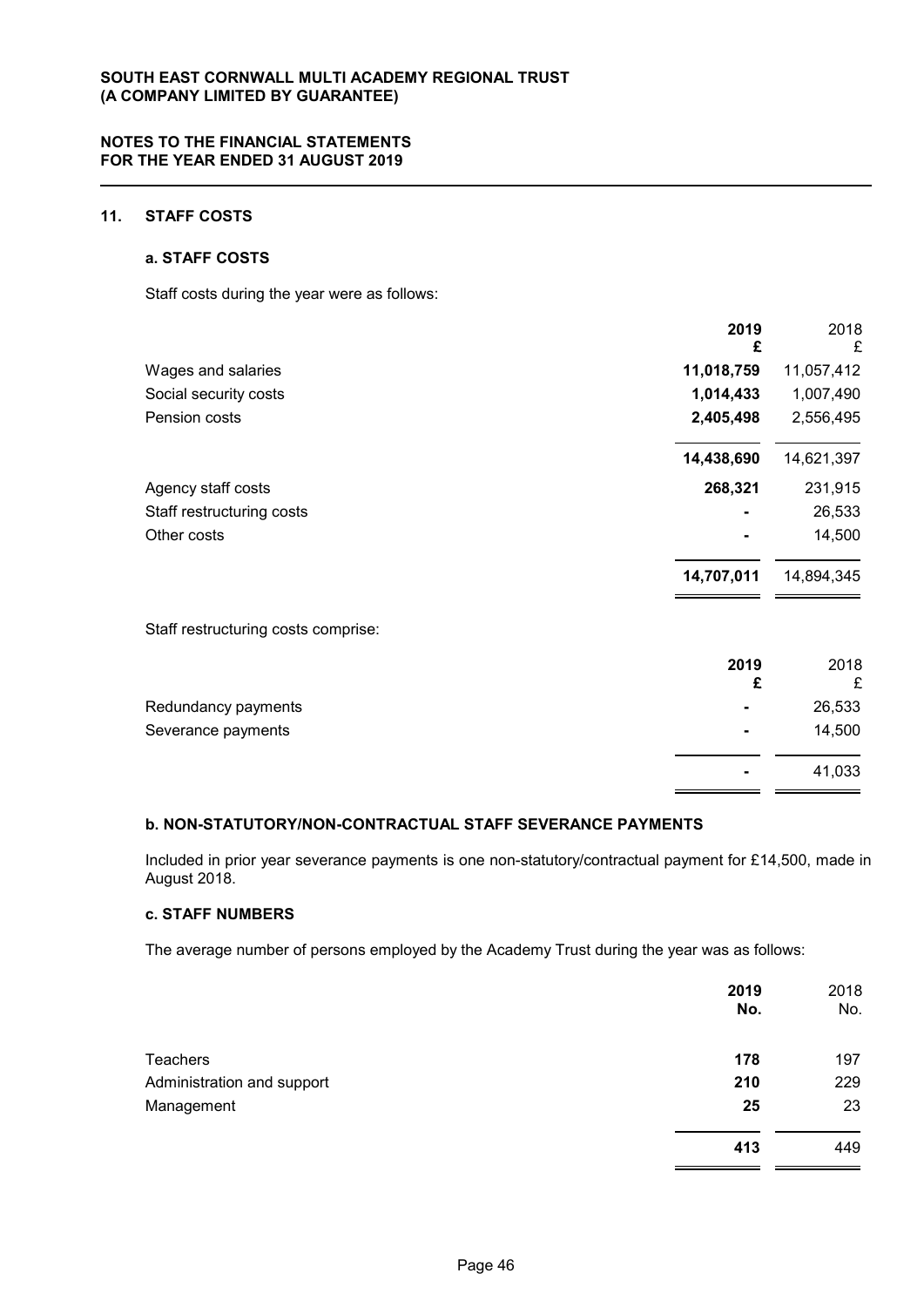### **11. STAFF COSTS (CONTINUED)**

#### **c. STAFF NUMBERS (CONTINUED)**

The average headcount expressed as full-time equivalents was:

|                            | 2019<br>No. | 2018<br>No. |
|----------------------------|-------------|-------------|
| Teachers                   | 162         | 174         |
| Administration and support | 158         | 169         |
| Management                 | 25          | 42          |
|                            | 345         | 385         |

#### **d. HIGHER PAID STAFF**

The number of employees whose employee benefits (excluding employer's National Insurance contributions and employer pension costs) exceeded £60,000 was:

|                                | 2019<br>No. | 2018<br>No.   |
|--------------------------------|-------------|---------------|
| In the band £60,001 - £70,000  |             | 2             |
| In the band £70,001 - £80,000  |             | $\mathbf{1}$  |
| In the band £80,001 - £90,000  | 2           | $\mathcal{S}$ |
| In the band £90,001 - £100,000 |             |               |

#### **e. KEY MANAGEMENT PERSONNEL**

The key management personnel of the Trust comprise the Trustees (who do not receive remuneration for their role as Trustees) and the Senior Management Team as listed on Page 1. The total amount of employee benefits (including employer pension contributions and National Insurance) received by key management personnel for their services to the Trust was £682,747 for 9 (8 FTE) personnel (2018: £683,215 for 8 personnel).

As staff Trustees are not remunerated in respect of their role as a Trustee, where staff Trustees do not form part of the key management personnel other than in their role as Trustee, their remuneration as set out in Note 13 has not been included in the total benefits received by key management personnel above.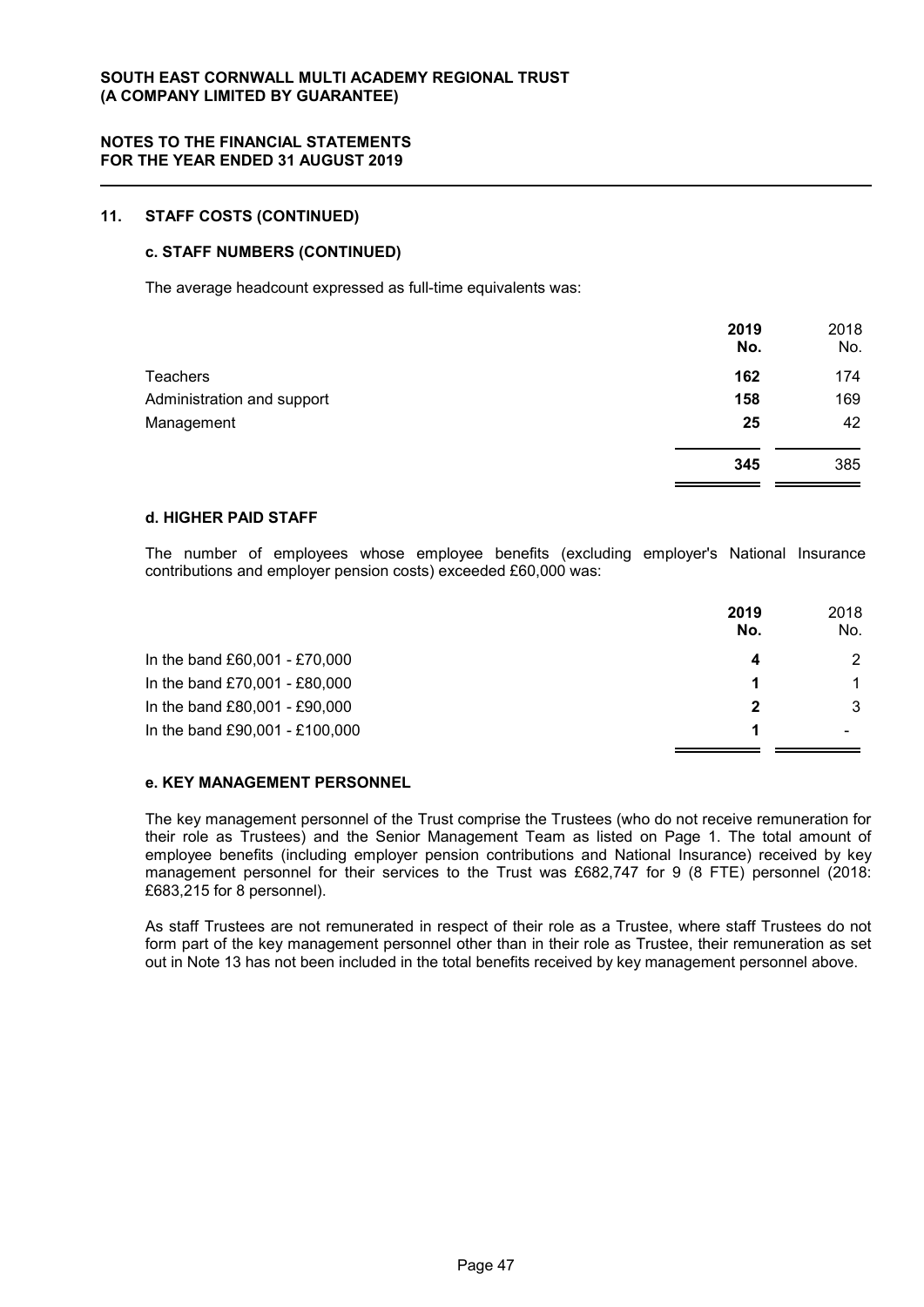### **NOTES TO THE FINANCIAL STATEMENTS FOR THE YEAR ENDED 31 AUGUST 2019**

# **12. CENTRAL SERVICES**

The Academy Trust has provided the following central services to its academies during the year:

- **Business and Finance**
- Administration and Human Resources
- Information Technology
- Premises Management
- School Improvement Support and Management

The Academy Trust charges for these services on the following basis:

A 5% top slice of the Academy Trust's annual funding is retained.

The actual amounts charged during the year were as follows:

|                                          | 2019<br>£ | 2018<br>£ |
|------------------------------------------|-----------|-----------|
| <b>Dobwalls Community Primary School</b> | 34,380    | 34,752    |
| Landulph Primary School                  | 16,716    | 14,736    |
| Liskeard School & Community College      | 254,292   | 239,224   |
| Looe Community College                   | 122,700   | 122,628   |
| Saltash.net Community School             | 308,676   | 314,784   |
| <b>Trewidland Primary and Pre-School</b> | 9,588     | 10,560    |
| <b>TOTAL</b>                             | 746,352   | 736.684   |

#### **13. TRUSTEES' REMUNERATION AND EXPENSES**

The Headteacher and Chief Executive Officer only receive remuneration in respect of services they provide undertaking the roles of Headteacher and CEO under their contracts of employment, and not in respect of their services as Trustees. Other Trustees did not receive any payments from the Trust in respect of their role as Trustees. The value of Trustees' remuneration and other benefits was as follows: D Buckley: remuneration between £90,000 and £95,000 (2018: between £85,000 and £90,000), employer's pension contributions between £15,000 and £20,000 (2018: between £10,000 and £15,000).

During the year ended 31 August 2019, expenses totalling £3,510 were reimbursed or paid directly to 5 Trustees (2018: £2,520 to 5 Trustees).

Other related party transactions involving the Trustees are set out in Note 29.

# **14. TRUSTEES' AND OFFICERS' INSURANCE**

In accordance with normal commercial practice, the Academy Trust has purchased insurance to protect Trustees and officers from claims arising from negligent acts, errors or omissions occurring whilst on academy business. The insurance provides cover up to £5,000,000 on any one claim and the cost for the year ended 31 August 2019 was £833 (2018: £833). The cost of this insurance is included in the total insurance cost.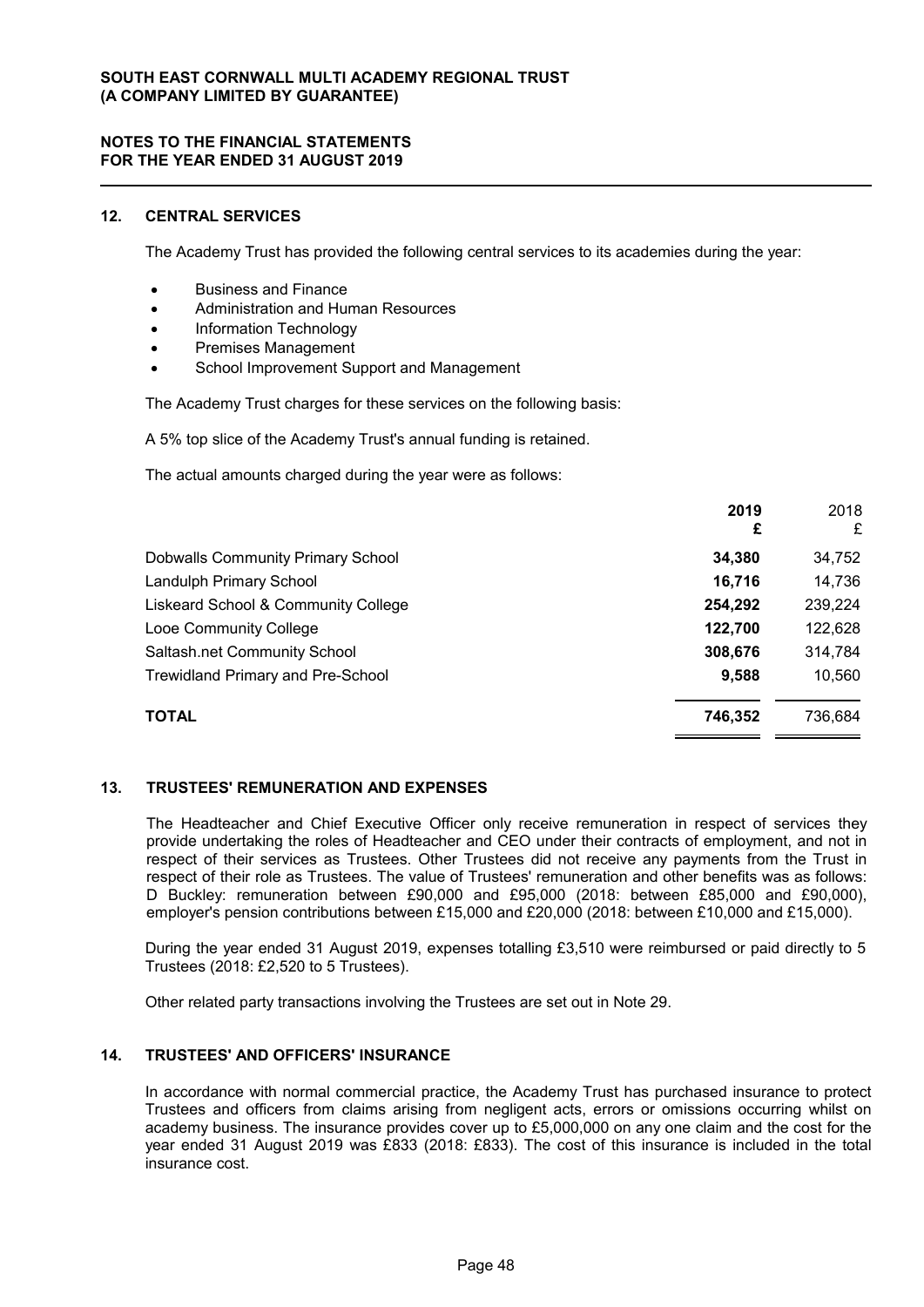# **15. TANGIBLE FIXED ASSETS**

|                       | Long-term<br>leasehold<br>property<br>£ | <b>Furniture</b><br>and<br>equipment<br>£ | Computer<br>equipment<br>£ | Total<br>£ |
|-----------------------|-----------------------------------------|-------------------------------------------|----------------------------|------------|
| <b>COST</b>           |                                         |                                           |                            |            |
| At 1 September 2018   | 36,882,156                              | 381,177                                   | 846,111                    | 38,109,444 |
| Additions             | 700,357                                 | 58,559                                    | 112,324                    | 871,240    |
| At 31 August 2019     | 37,582,513                              | 439,736                                   | 958,435                    | 38,980,684 |
| <b>DEPRECIATION</b>   |                                         |                                           |                            |            |
| At 1 September 2018   | 3,776,684                               | 217,858                                   | 639,584                    | 4,634,126  |
| Charge for the year   | 887,358                                 | 51,989                                    | 112,639                    | 1,051,986  |
| At 31 August 2019     | 4,664,042                               | 269,847                                   | 752,223                    | 5,686,112  |
| <b>NET BOOK VALUE</b> |                                         |                                           |                            |            |
| At 31 August 2019     | 32,918,471                              | 169,889                                   | 206,212                    | 33,294,572 |
| At 31 August 2018     | 33,105,472                              | 163,319                                   | 206,527                    | 33,475,318 |
|                       |                                         |                                           |                            |            |

# **16. DEBTORS**

|                                | 2019<br>£ | 2018<br>£ |
|--------------------------------|-----------|-----------|
| DUE WITHIN ONE YEAR            |           |           |
| Trade debtors                  | 78,875    | 248,372   |
| Prepayments and accrued income | 843,055   | 937,443   |
| Tax recoverable                | 126,461   | 129,135   |
|                                | 1,048,391 | 1,314,950 |

 $\overline{\phantom{0}}$  $\equiv$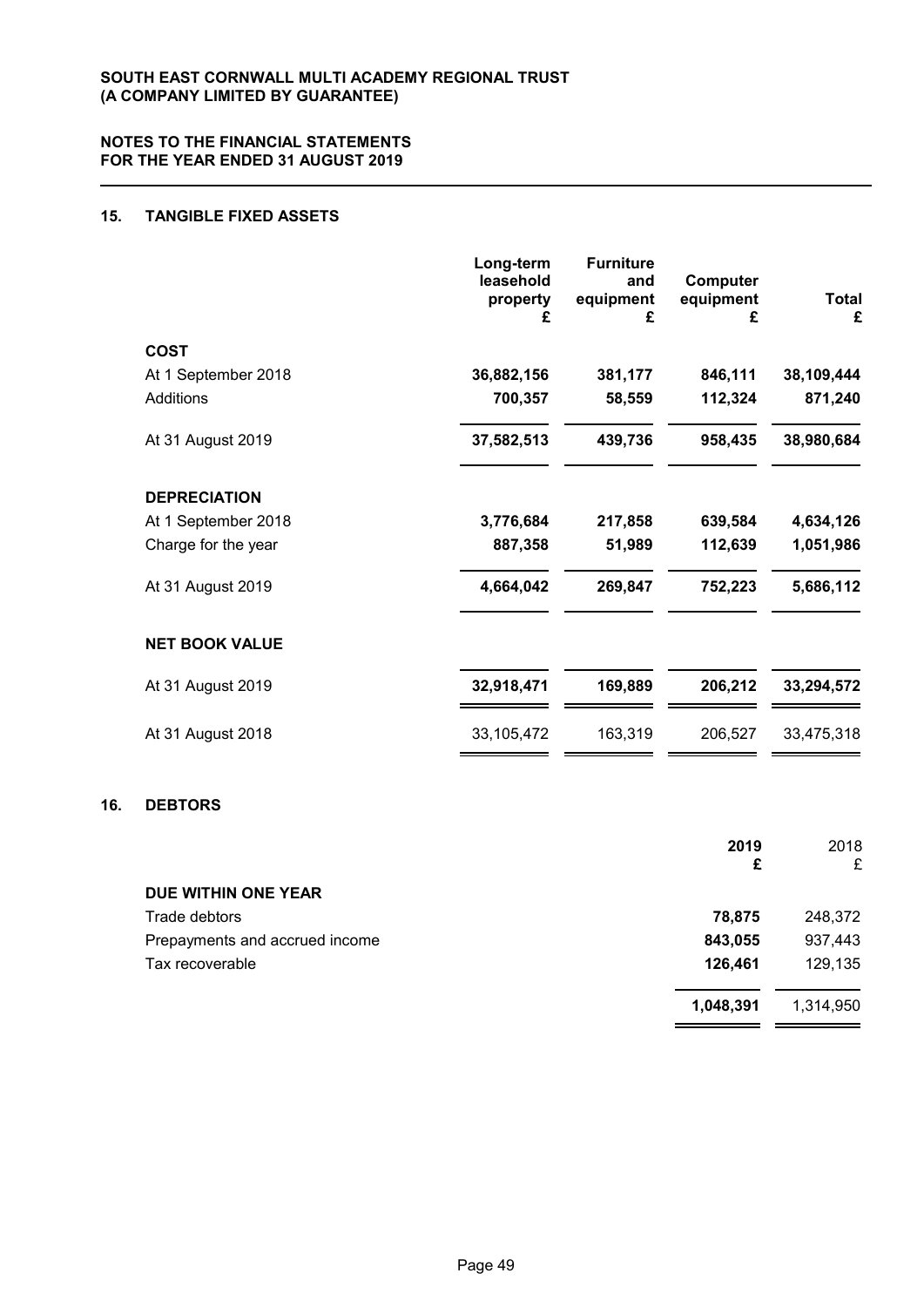# **17. CREDITORS: AMOUNTS FALLING DUE WITHIN ONE YEAR**

|                                        | 2019<br>£ | 2018<br>£ |
|----------------------------------------|-----------|-----------|
| Trade creditors                        | 297,068   | 490,867   |
| Other taxation and social security     | 519,966   | 517,600   |
| Other creditors                        | 28,292    | 20,230    |
| Accruals and deferred income           | 681,284   | 709,610   |
|                                        | 1,526,610 | 1,738,307 |
|                                        | 2019<br>£ | 2018<br>£ |
| <b>DEFERRED INCOME</b>                 |           |           |
| Deferred income at 1 September 2018    | 97,790    | 34,993    |
| Resources deferred during the year     | 79,147    | 97,790    |
| Amounts released from previous periods | (97, 790) | (34, 993) |
| Deferred income at 31 August 2019      | 79,147    | 97,790    |

At the Balance Sheet date the Trust was holding funds received in respect of income for Universal Infant Free School Meals funding and rates relief for the 2019/20 academic year.

### **18. FINANCIAL INSTRUMENTS**

|                                                                       | 2019<br>£  | 2018<br>£     |
|-----------------------------------------------------------------------|------------|---------------|
| <b>FINANCIAL ASSETS</b>                                               |            |               |
| Financial assets that are debt instruments measured at amortised cost | 3,148,092  | 2,713,633     |
|                                                                       | 2019<br>£  | 2018<br>£     |
| <b>FINANCIAL LIABILITIES</b>                                          |            |               |
| Financial liabilities measured at amortised cost                      | (927, 497) | (1, 111, 471) |

Financial assets that are debt instruments measured at amortised cost comprise cash at bank and in hand, trade debtors, other debtors and accrued income.

Financial liabilities measured at amortised cost comprise trade creditors, other creditors and accrued income.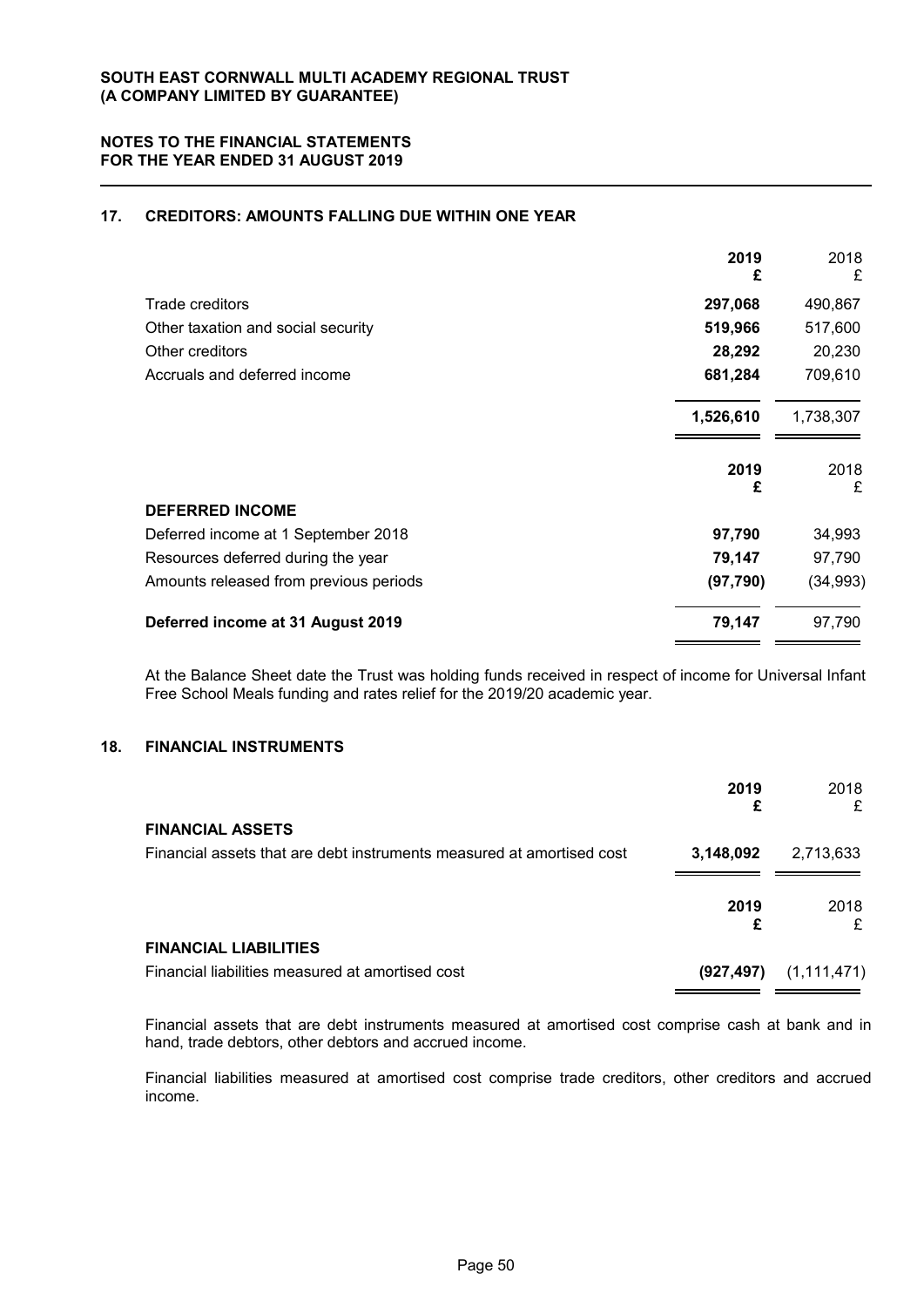# **19. STATEMENT OF FUNDS**

|                                                     | <b>Balance at 1</b><br>September<br>2018<br>£ | £            | Income Expenditure<br>£ | <b>Transfers</b><br>in/out<br>£ | Gains/<br>(Losses)<br>£ | <b>Balance at</b><br>31 August<br>2019<br>£ |
|-----------------------------------------------------|-----------------------------------------------|--------------|-------------------------|---------------------------------|-------------------------|---------------------------------------------|
| <b>UNRESTRICTED</b><br><b>FUNDS</b>                 |                                               |              |                         |                                 |                         |                                             |
| <b>General Funds</b>                                | 296,504                                       | 1,052,393    | (923, 965)              |                                 |                         | 424,932                                     |
| <b>RESTRICTED</b><br><b>GENERAL</b><br><b>FUNDS</b> |                                               |              |                         |                                 |                         |                                             |
| <b>General Annual</b><br>Grant (GAG)                | 260,197                                       | 14,959,773   | (14, 663, 894)          | (114, 470)                      |                         | 441,606                                     |
| Start up Grants                                     | 13,749                                        |              | (13, 749)               |                                 |                         |                                             |
| <b>Pupil Premium</b>                                | 39,748                                        | 858,780      | (850, 974)              |                                 |                         | 47,554                                      |
| PE and Sports<br>Grant                              | 11,551                                        | 50,450       | (48, 843)               |                                 |                         | 13,158                                      |
| <b>Local Authority</b><br>funding                   | 215                                           | 531,801      | (532, 016)              |                                 |                         |                                             |
| Other<br>government                                 |                                               |              |                         |                                 |                         |                                             |
| grants                                              | 7,199                                         | 531,519      | (517, 562)              |                                 |                         | 21,156                                      |
| General                                             | 22,689                                        | 207,974      | (217,066)               |                                 |                         | 13,597                                      |
| School trips                                        | 3,126                                         | 11,185       | (16, 181)               |                                 |                         | (1,870)                                     |
| Pension reserve                                     | (4,053,000)                                   |              | (588,000)               |                                 | (1,646,000)             | (6, 287, 000)                               |
|                                                     | (3,694,526)                                   | 17, 151, 482 | (17, 448, 285)          | (114, 470)                      | (1,646,000)             | (5,751,799)                                 |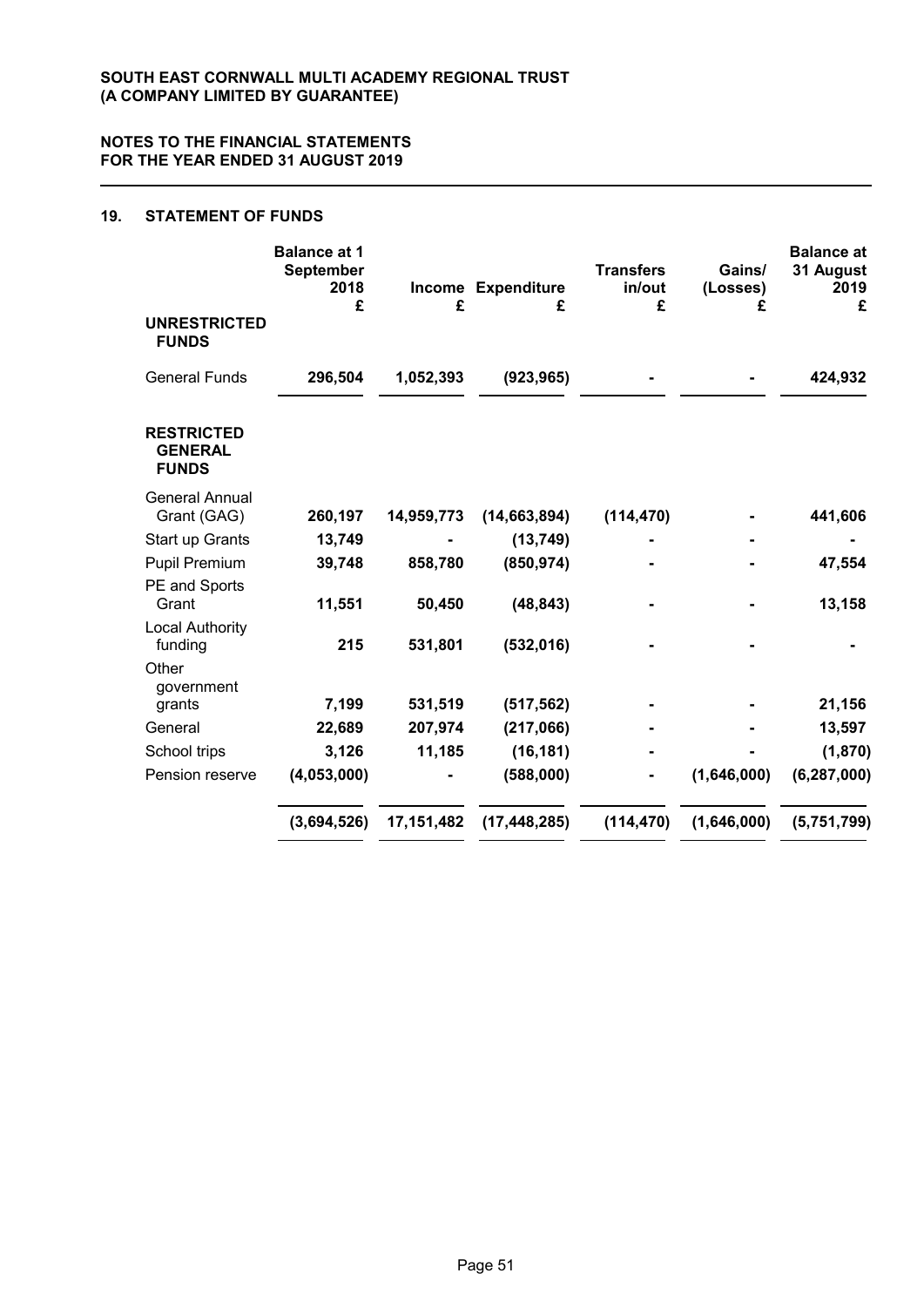# **19. STATEMENT OF FUNDS (CONTINUED)**

|                                                                            | <b>Balance at 1</b><br>September<br>2018<br>£ | £          | Income Expenditure<br>£ | <b>Transfers</b><br>in/out<br>£ | Gains/<br>(Losses)<br>£ | <b>Balance at</b><br>31 August<br>2019<br>£ |
|----------------------------------------------------------------------------|-----------------------------------------------|------------|-------------------------|---------------------------------|-------------------------|---------------------------------------------|
| <b>RESTRICTED</b><br><b>FIXED ASSET</b><br><b>FUNDS</b>                    |                                               |            |                         |                                 |                         |                                             |
| <b>Fixed assets</b><br>transferred on<br>joining the<br>Trust              | 30,556,389                                    |            | (807, 911)              |                                 |                         | 29,748,478                                  |
| <b>Fixed assets</b><br>purchased from<br>GAG and other<br>restricted funds | 277,025                                       |            | (102, 313)              | 114,470                         |                         | 289,182                                     |
| <b>LA Devolved</b><br>Formula Capital                                      | 53,697                                        |            |                         |                                 |                         | 53,697                                      |
| <b>Academy Capital</b><br>Maintenance<br>Grant                             | 1,747,223                                     |            | (45, 996)               |                                 |                         | 1,701,227                                   |
| Developed<br>Formula<br>Capital/ SCA                                       | 642,391                                       | 723,169    | (32, 679)               |                                 |                         | 1,332,881                                   |
| Other capital                                                              |                                               |            |                         |                                 |                         |                                             |
| grants received<br><b>Local Authority</b>                                  | 34,586                                        | 776        | (22, 875)               |                                 |                         | 12,487                                      |
| funding                                                                    | 388,111                                       | 411,601    | (15, 881)               |                                 |                         | 783,831                                     |
| <b>Big Lottery</b><br>Condition                                            | 1,899                                         |            | (1,664)                 |                                 |                         | 235                                         |
| Improvement<br>Fund                                                        | 429,301                                       |            | (16, 953)               |                                 |                         | 412,348                                     |
| Purchased from<br><b>Pupil Premium</b>                                     | 12,077                                        |            | (3, 387)                |                                 |                         | 8,690                                       |
| Purchased from<br>unrestricted                                             |                                               |            |                         |                                 |                         |                                             |
| funds                                                                      | 5,957                                         |            | (2, 326)                |                                 |                         | 3,631                                       |
|                                                                            | 34,148,656                                    | 1,135,546  | (1,051,985)             | 114,470                         |                         | 34,346,687                                  |
| <b>TOTAL</b><br><b>RESTRICTED</b><br><b>FUNDS</b>                          | 30,454,130                                    | 18,287,028 | (18,500,270)            |                                 | (1,646,000)             | 28,594,888                                  |
| <b>TOTAL FUNDS</b>                                                         | 30,750,634                                    | 19,339,421 | (19, 424, 235)          |                                 | (1,646,000)             | 29,019,820                                  |
|                                                                            |                                               |            |                         |                                 |                         |                                             |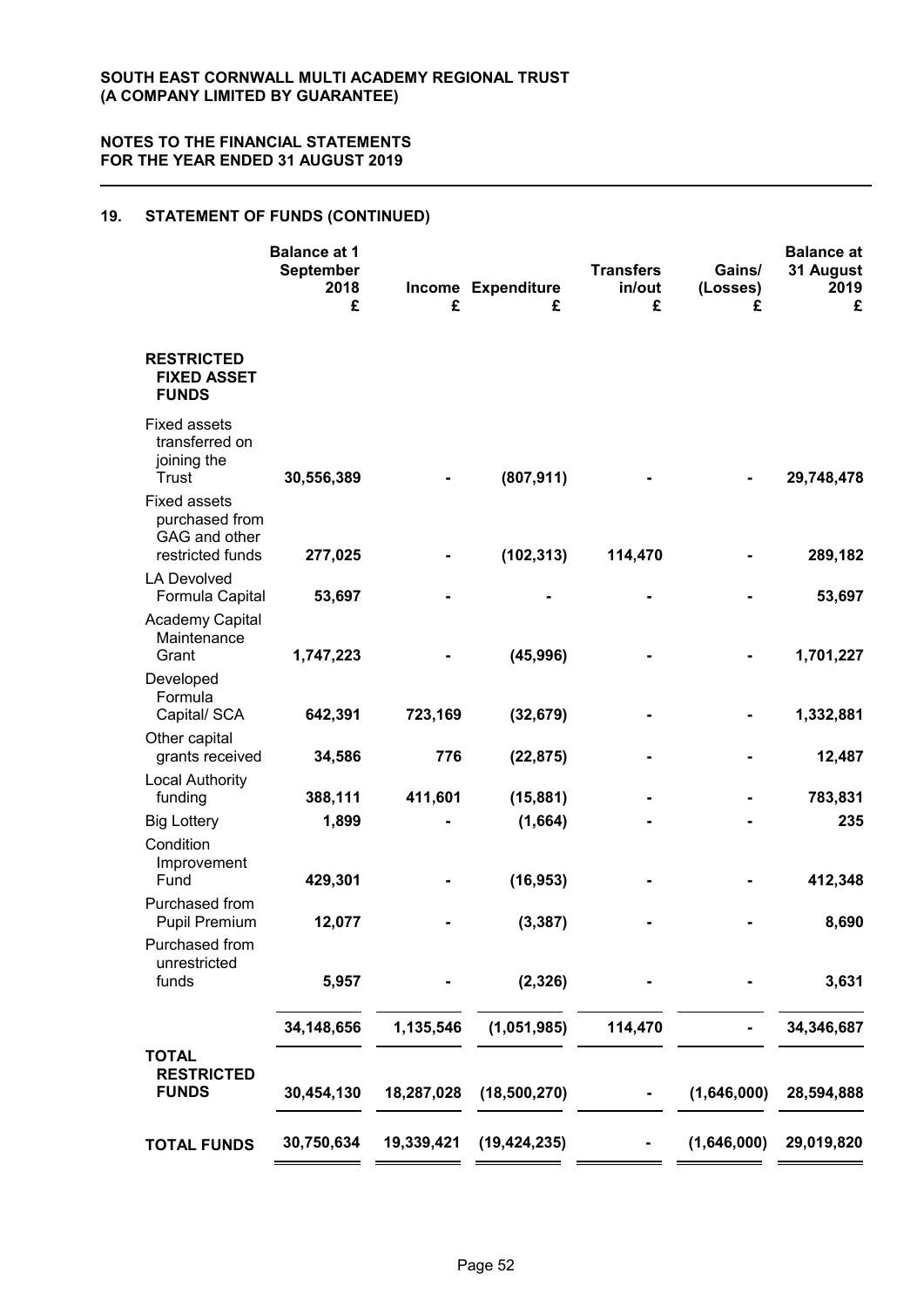### **NOTES TO THE FINANCIAL STATEMENTS FOR THE YEAR ENDED 31 AUGUST 2019**

#### **19. STATEMENT OF FUNDS (CONTINUED)**

The specific purposes for which the funds are to be applied are as follows:

#### **Restricted Funds**

General Annual Grant - income from the ESFA which is to be used for the normal running costs of the Academy Trust, including education and support costs.

Start-up Grant - this represents one-off funding received from the ESFA to contribute to the cost of converting from a school to an Academy.

Pupil Premium - represents funding received from the ESFA for children that qualify for free school meals to enable the Academy Trust to address the current underlying inequalities between those children and their wealthier peers.

PE and Sports Grant - this represents funding received from the ESFA and must be used to fund improvements to the provision of PE and sport, for the benefit of primary-aged pupils, so that they develop healthy lifestyles.

High Needs - funding received by the Local Authority to fund further support for students with additional needs.

General - this represents general donations and other curriculum income to be used for the normal running of the Academy Trust, including education and support costs.

Pension Reserve - this represents the Trust's share of the assets and liabilities in the Local Government Pension Scheme. As with most pension schemes this is currently in deficit due to an excess of scheme liabilities over scheme assets which was inherited on conversion to an Academy. The Academy Trust is following the recommendations of the actuary to reduce the deficit by making additional contributions over a number of years.

#### **Restricted Fixed Asset Funds**

Fixed Assets Transferred on Conversion - this represent the buildings and equipment donated to the school from the Local Authority on conversion to an Academy.

Fixed Assets Purchased from GAG and Unrestricted funds - this represents funds transferred from the restricted GAG fund to purchase fixed assets.

LA Devolved Formula Capital - this represents the income due from the Local Authority on conversion to an Academy to fund capital projects.

Academy Capital Maintenance Grant - income received for specific projects tendered for and completed during the year.

Devolved Formula Capital - this represents funding from the ESFA to cover the maintenance and purchase of the Academy's assets.

Other Capital Grants - income received from Savoy Educational Trust for a specific capital project completed during the prior year.

Local Authority funding - income received from the Local Authority for a specific capital project completed.

Big Lottery - one off funding to provide the Academy Trust with a Trim Trail.

Condition Improvement Fund - income received for specific projects tendered for and completed during the year.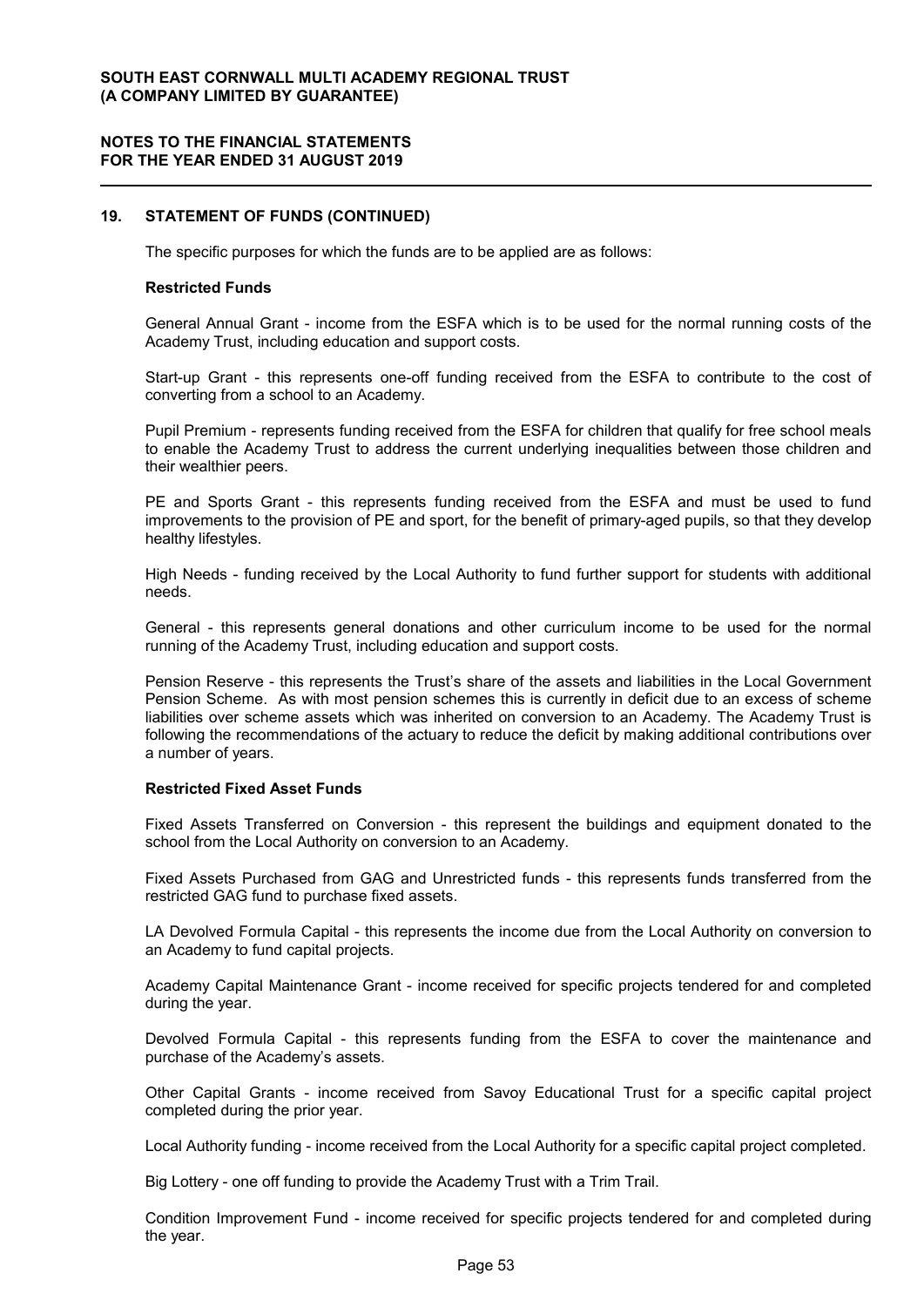# **19. STATEMENT OF FUNDS (CONTINUED)**

Pupil Premium - this represents funds transferred from the restricted Pupil Premium fund to purchase fixed assets.

### **Other Information**

Under the funding agreement with the Secretary of State, the Academy Trust was not subject to a limit on the amount of GAG it could carry forward at 31 August 2019.

#### **Total funds analysis by academy**

Fund balances at 31 August 2019 were allocated as follows:

|                                                    | 2019<br>£     | 2018<br>£   |
|----------------------------------------------------|---------------|-------------|
| <b>Dobwalls Community Primary School</b>           | 57,526        | 58,703      |
| Landulph Primary School                            | 37,154        | 22,380      |
| Liskeard School & Community College                | (5, 330)      | (106, 634)  |
| Looe Community Academy                             | 133,658       | 46,335      |
| Saltash.net Community School                       | 551,112       | 507,597     |
| <b>Trewidland Primary and Pre-School</b>           | 11,015        | 6,489       |
| <b>Central Business Unit</b>                       | 174,998       | 120,108     |
| Total before fixed asset funds and pension reserve | 960,133       | 654,978     |
| Restricted fixed asset fund                        | 34,346,687    | 34,148,656  |
| Pension reserve                                    | (6, 287, 000) | (4,053,000) |
| TOTAL                                              | 29,019,820    | 30,750,634  |

The following academy is carrying a net deficit on its portion of the funds as follows:

|                                     | <b>Deficit</b> |
|-------------------------------------|----------------|
| Liskeard School & Community College | (5, 330)       |

On joining the Trust the budgets required significant work to address historic issues.

The Academy Trust is taking the following action to return the academy to surplus:

Significant progress has been made this year to return the academy to surplus, and changes implemented will continue to improve the financial position.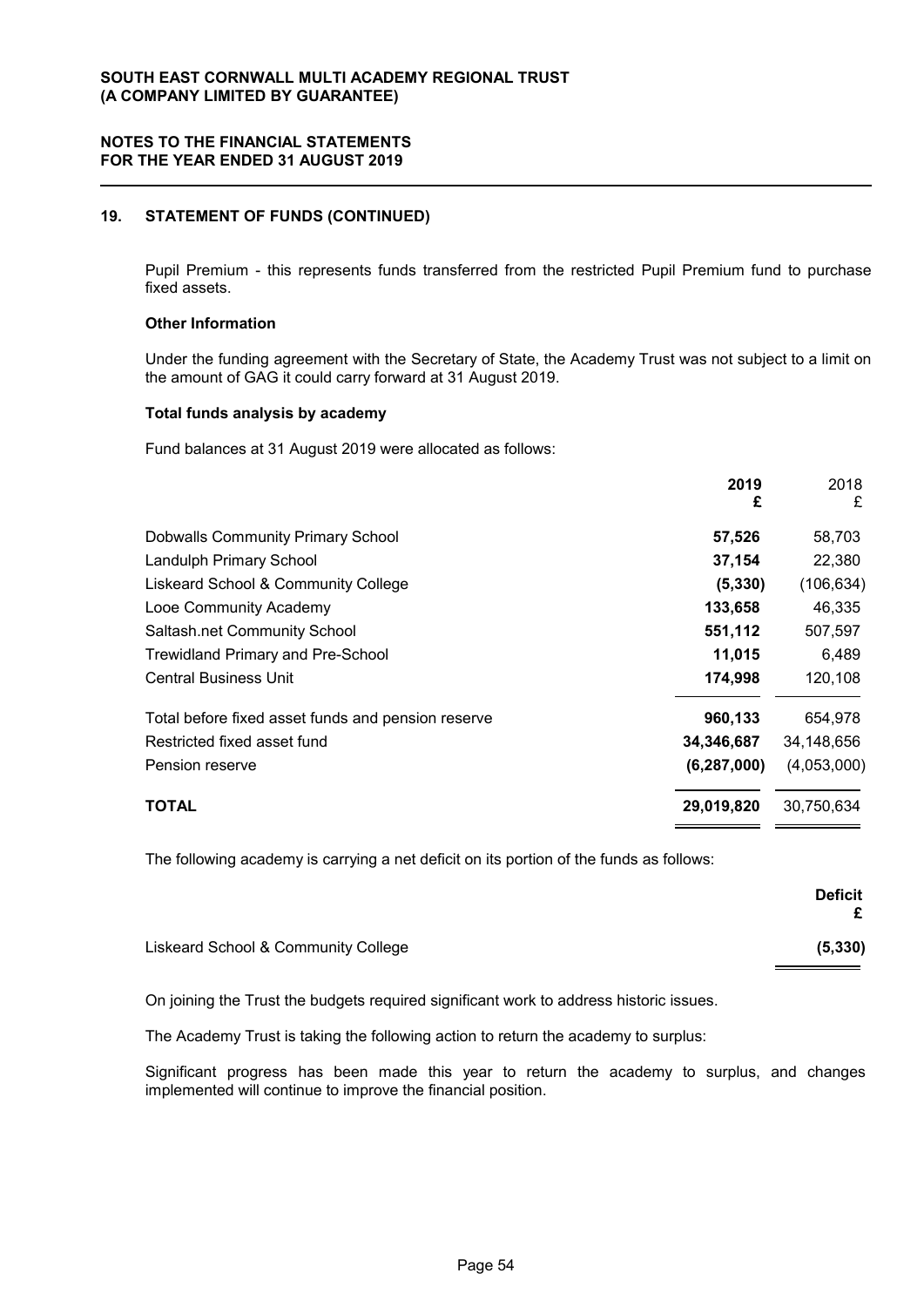# **19. STATEMENT OF FUNDS (CONTINUED)**

# **TOTAL COST ANALYSIS BY ACADEMY**

Expenditure incurred by each academy during the year was as follows:

|                                                       | <b>Teaching</b><br>and<br>educational<br>support<br>staff costs<br>£ | Other<br>support<br>staff costs<br>£ | <b>Educational</b><br>supplies<br>£ | <b>Other costs</b><br>excluding<br>depreciation<br>£ | <b>Total</b><br>2019<br>£ | Total<br>2018<br>£ |
|-------------------------------------------------------|----------------------------------------------------------------------|--------------------------------------|-------------------------------------|------------------------------------------------------|---------------------------|--------------------|
| <b>Dobwalls</b><br>Community<br><b>Primary School</b> | 507,471                                                              | 74,181                               | 97,537                              | 91,619                                               | 770,808                   | 798,399            |
| Landulph<br><b>Primary School</b>                     | 271,387                                                              | 25,783                               | 47,939                              | 35,035                                               | 380,144                   | 335,023            |
| <b>Liskeard School</b><br>& Community<br>College      | 4,212,536                                                            | 617,869                              | 716,936                             | 521,237                                              | 6,068,578                 | 5,785,960          |
| Looe Community<br>Academy                             | 1,673,112                                                            | 400,088                              | 313,594                             | 205,122                                              | 2,591,916                 | 2,705,761          |
| Saltash.net<br>Community<br>School                    | 4,703,822                                                            | 862,861                              | 920,504                             | 567,180                                              | 7,054,367                 | 7,290,509          |
| Trewidland<br>Primary and<br>Pre-School               | 127,947                                                              | 22,738                               | 25,271                              | 39,901                                               | 215,857                   | 247,746            |
| <b>Central Business</b><br>Unit                       | 209,174                                                              | 261,721                              | 37,544                              | 194,161                                              | 702,600                   | 607,999            |
| <b>ACADEMY</b><br><b>TRUST</b>                        | 11,705,449                                                           | 2,265,241                            | 2,159,325                           | 1,654,255                                            | 17,784,270                | 17,771,397         |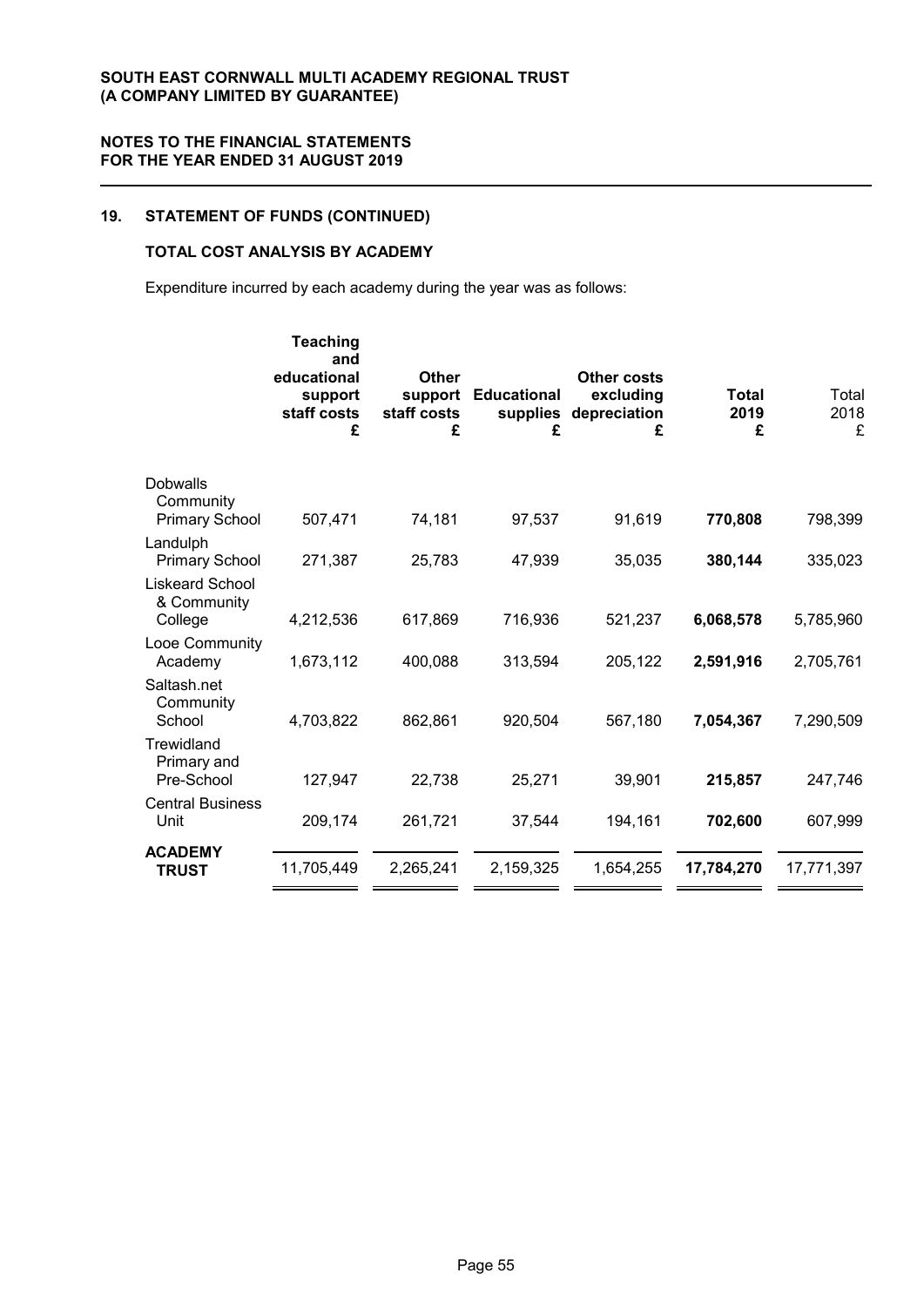# **19. STATEMENT OF FUNDS (CONTINUED)**

Comparative information in respect of the preceding year is as follows:

|                                                     | <b>Balance</b> at<br>1 September<br>2017<br>£ | Income<br>£ | Expenditure<br>£ | <b>Transfers</b><br>in/out<br>£ | Gains/<br>(Losses) | Balance at<br>31 August<br>2018<br>£ |
|-----------------------------------------------------|-----------------------------------------------|-------------|------------------|---------------------------------|--------------------|--------------------------------------|
| <b>UNRESTRICTED</b><br><b>FUNDS</b>                 |                                               |             |                  |                                 | £                  |                                      |
| <b>General Funds</b>                                | 382,517                                       | 970,575     | (884, 693)       | (171, 895)                      |                    | 296,504                              |
| <b>RESTRICTED</b><br><b>GENERAL</b><br><b>FUNDS</b> |                                               |             |                  |                                 |                    |                                      |
| <b>General Annual</b><br>Grant (GAG)                | 262,247                                       | 14,810,373  | (14, 837, 953)   | 25,530                          |                    | 260,197                              |
| Start up Grants                                     | 13,749                                        |             |                  |                                 |                    | 13,749                               |
| <b>Pupil Premium</b>                                | 64,197                                        | 848,699     | (862, 388)       | (10, 760)                       |                    | 39,748                               |
| PE and Sports                                       |                                               |             |                  |                                 |                    |                                      |
| Grant                                               | 3,081                                         | 65,153      | (56, 683)        |                                 |                    | 11,551                               |
| Local Authority<br>funding                          | 1,408                                         | 616,117     | (617, 310)       |                                 |                    | 215                                  |
| Other<br>government                                 |                                               |             |                  |                                 |                    |                                      |
| grants                                              | 1,800                                         | 138,503     | (137, 467)       | 4,363                           |                    | 7,199                                |
| General                                             | 6,550                                         | 308,668     | (321, 176)       | 28,647                          |                    | 22,689                               |
| School trips                                        | 1,902                                         | 51,293      | (53, 727)        | 3,658                           |                    | 3,126                                |
| Pension reserve                                     | (4,577,000)                                   |             | (697,000)        |                                 | 1,221,000          | (4,053,000)                          |
|                                                     | (4,222,066)                                   | 16,838,806  | (17, 583, 704)   | 51,438                          | 1,221,000          | (3,694,526)                          |
|                                                     |                                               |             |                  |                                 |                    |                                      |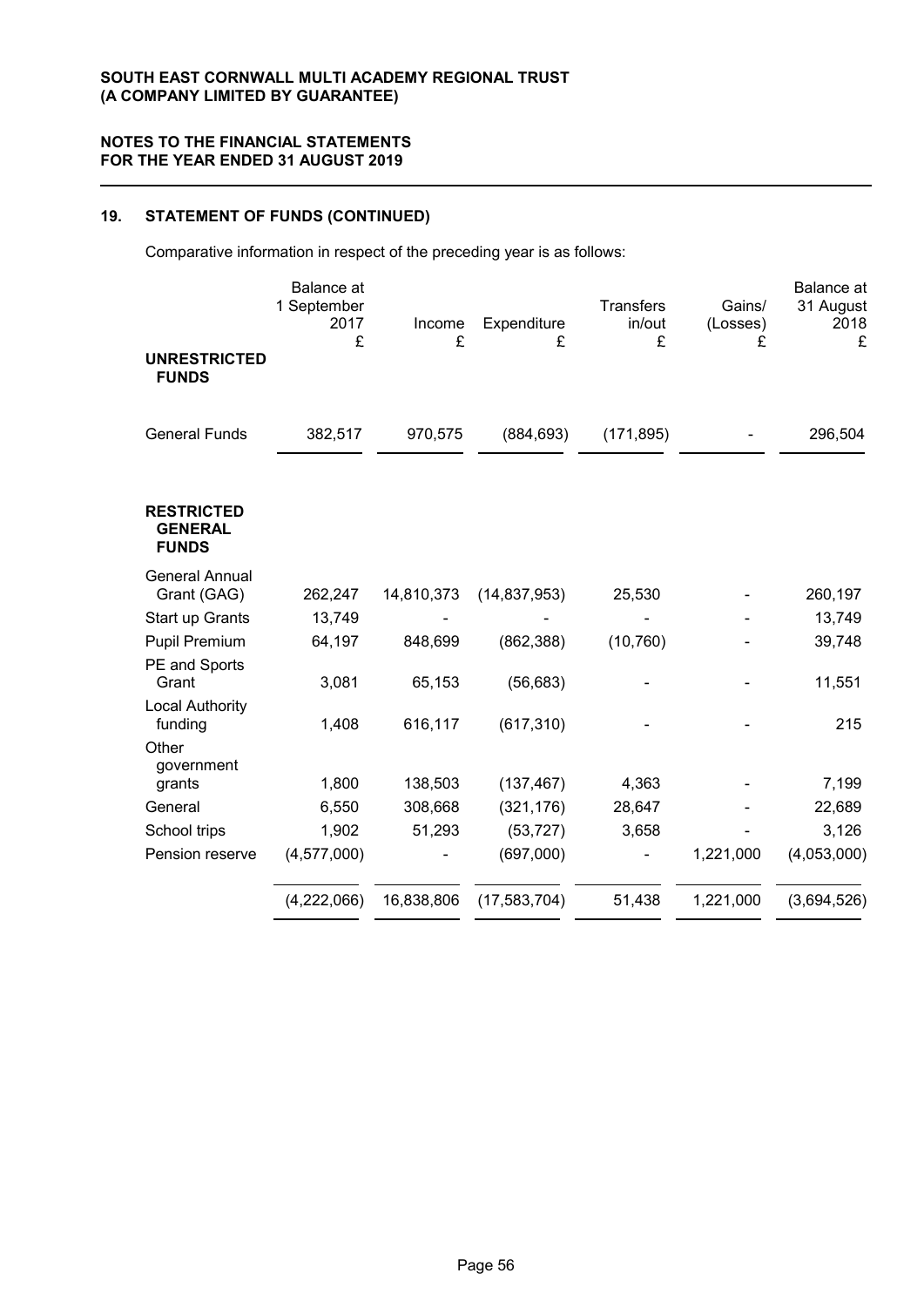# **19. STATEMENT OF FUNDS (CONTINUED)**

|                                                                               | <b>Balance</b> at<br>1 September<br>2017<br>£ | Income<br>£ | Expenditure<br>£ | <b>Transfers</b><br>in/out<br>£ | Gains/<br>(Losses)<br>£ | Balance at<br>31 August<br>2018<br>£ |
|-------------------------------------------------------------------------------|-----------------------------------------------|-------------|------------------|---------------------------------|-------------------------|--------------------------------------|
| <b>RESTRICTED</b><br><b>FIXED ASSET</b><br><b>FUNDS</b>                       |                                               |             |                  |                                 |                         |                                      |
| <b>Fixed assets</b><br>transferred on<br>joining the<br>Trust                 | 31,464,354                                    |             | (907, 965)       |                                 |                         | 30,556,389                           |
| <b>Fixed assets</b><br>purchased<br>from GAG and<br>other restricted<br>funds | 271,469                                       |             | (98,093)         | 103,649                         |                         | 277,025                              |
| <b>LA Devolved</b><br>Formula<br>Capital                                      | 53,697                                        |             |                  |                                 |                         | 53,697                               |
| Academy Capital<br>Maintenance<br>Grant                                       | 933,479                                       | 863,643     | (49, 899)        |                                 |                         | 1,747,223                            |
| Devolved<br>Formula<br>Capital/ SCA                                           | 109,527                                       | 555,656     | (22, 792)        |                                 |                         | 642,391                              |
| Other capital<br>grants received                                              | 25,830                                        | 12,659      | (3,903)          |                                 |                         | 34,586                               |
| <b>Local Authority</b><br>funding                                             | 408,641                                       |             | (20, 530)        |                                 |                         | 388,111                              |
| <b>Big Lottery</b><br>Condition                                               | 3,852                                         |             | (1, 953)         |                                 |                         | 1,899                                |
| Improvement<br>Fund                                                           | 443,432                                       |             | (14, 131)        |                                 |                         | 429,301                              |
| Purchased from<br><b>Pupil Premium</b>                                        | 8,855                                         |             | (7, 538)         |                                 |                         | 12,077                               |
| Purchased from<br>unrestricted<br>funds                                       |                                               |             | (91)             |                                 |                         | 5,957                                |
|                                                                               | 33,723,136                                    | 1,431,958   | (1, 126, 895)    | 103,649                         |                         | 34,148,656                           |
| <b>TOTAL</b><br><b>RESTRICTED</b><br><b>FUNDS</b>                             | 29,501,070                                    | 18,270,764  | (18, 710, 599)   | 155,087                         | 1,221,000               | 30,454,130                           |
| <b>TOTAL FUNDS</b>                                                            | 29,883,587                                    | 19,241,339  | (19, 595, 292)   | (16, 808)                       | 1,221,000               | 30,750,634                           |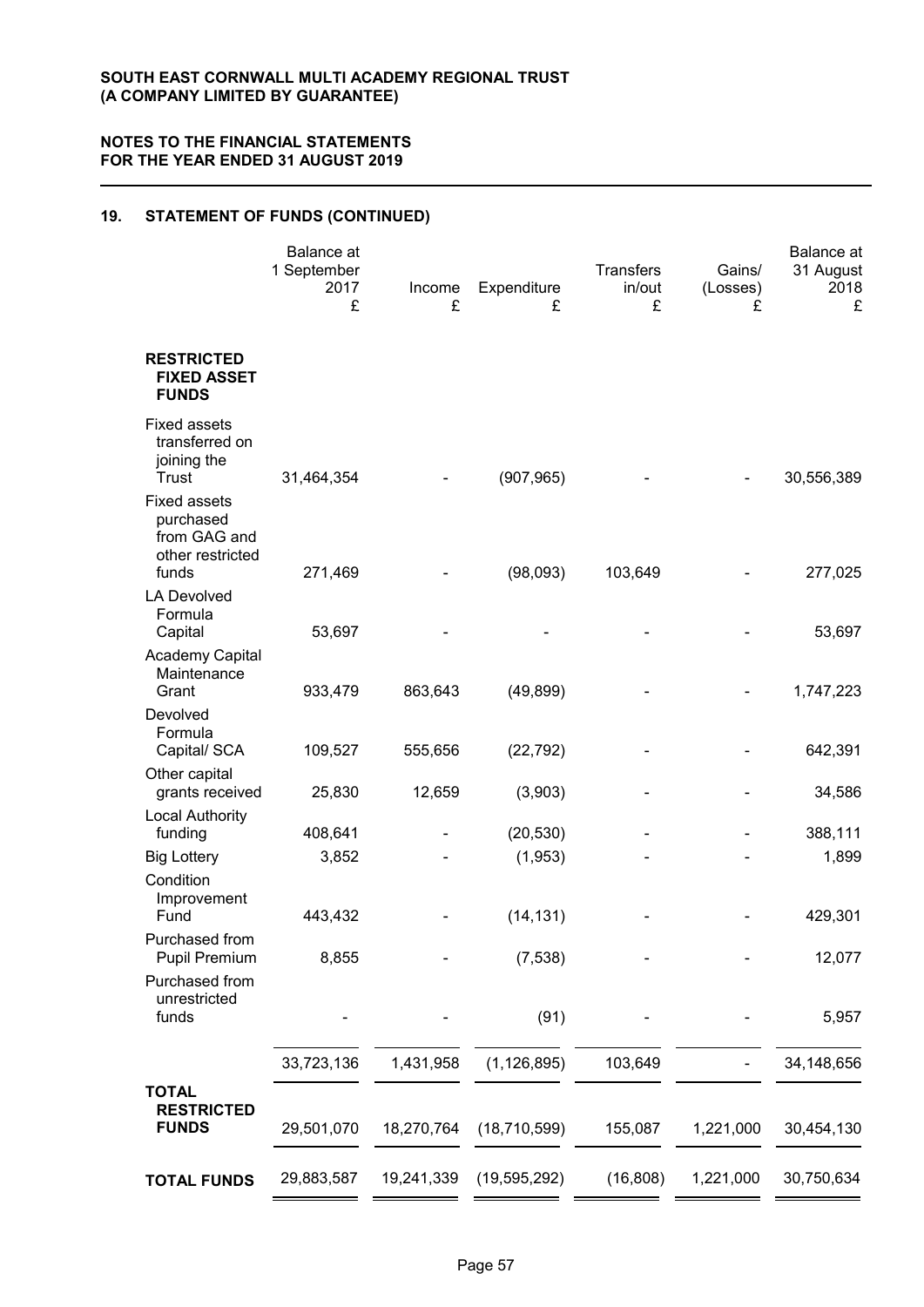# **20. ANALYSIS OF NET ASSETS BETWEEN FUNDS**

# **ANALYSIS OF NET ASSETS BETWEEN FUNDS - CURRENT YEAR**

|                                        | Unrestricted<br>funds<br>2019<br>£ | <b>Restricted</b><br>funds<br>2019<br>£ | <b>Restricted</b><br>fixed asset<br>funds<br>2019<br>£ | <b>Total</b><br>funds<br>2019<br>£ |
|----------------------------------------|------------------------------------|-----------------------------------------|--------------------------------------------------------|------------------------------------|
| Tangible fixed assets                  |                                    |                                         | 33,294,572                                             | 33,294,572                         |
| Current assets                         | 424,932                            | 2.061.811                               | 1,052,115                                              | 3,538,858                          |
| Creditors due within one year          |                                    | (1,526,610)                             | ۰                                                      | (1,526,610)                        |
| Provisions for liabilities and charges |                                    | (6, 287, 000)                           | ۰                                                      | (6, 287, 000)                      |
| <b>TOTAL</b>                           | 424,932                            | (5,751,799)                             | 34,346,687                                             | 29,019,820                         |

# **ANALYSIS OF NET ASSETS BETWEEN FUNDS - PRIOR YEAR**

|                                        | Unrestricted<br>funds<br>2018<br>£ | Restricted<br>funds<br>2018<br>£ | Restricted<br>fixed asset<br>funds<br>2018<br>£ | Total<br>funds<br>2018<br>£ |
|----------------------------------------|------------------------------------|----------------------------------|-------------------------------------------------|-----------------------------|
| Tangible fixed assets                  |                                    |                                  | 33,475,318                                      | 33,475,318                  |
| Current assets                         | 296,504                            | 2,096,781                        | 673,338                                         | 3,066,623                   |
| Creditors due within one year          | -                                  | (1,738,307)                      | ٠                                               | (1,738,307)                 |
| Provisions for liabilities and charges | ۰                                  | (4,053,000)                      | ۰                                               | (4,053,000)                 |
| <b>TOTAL</b>                           | 296,504                            | (3,694,526)                      | 34,148,656                                      | 30,750,634                  |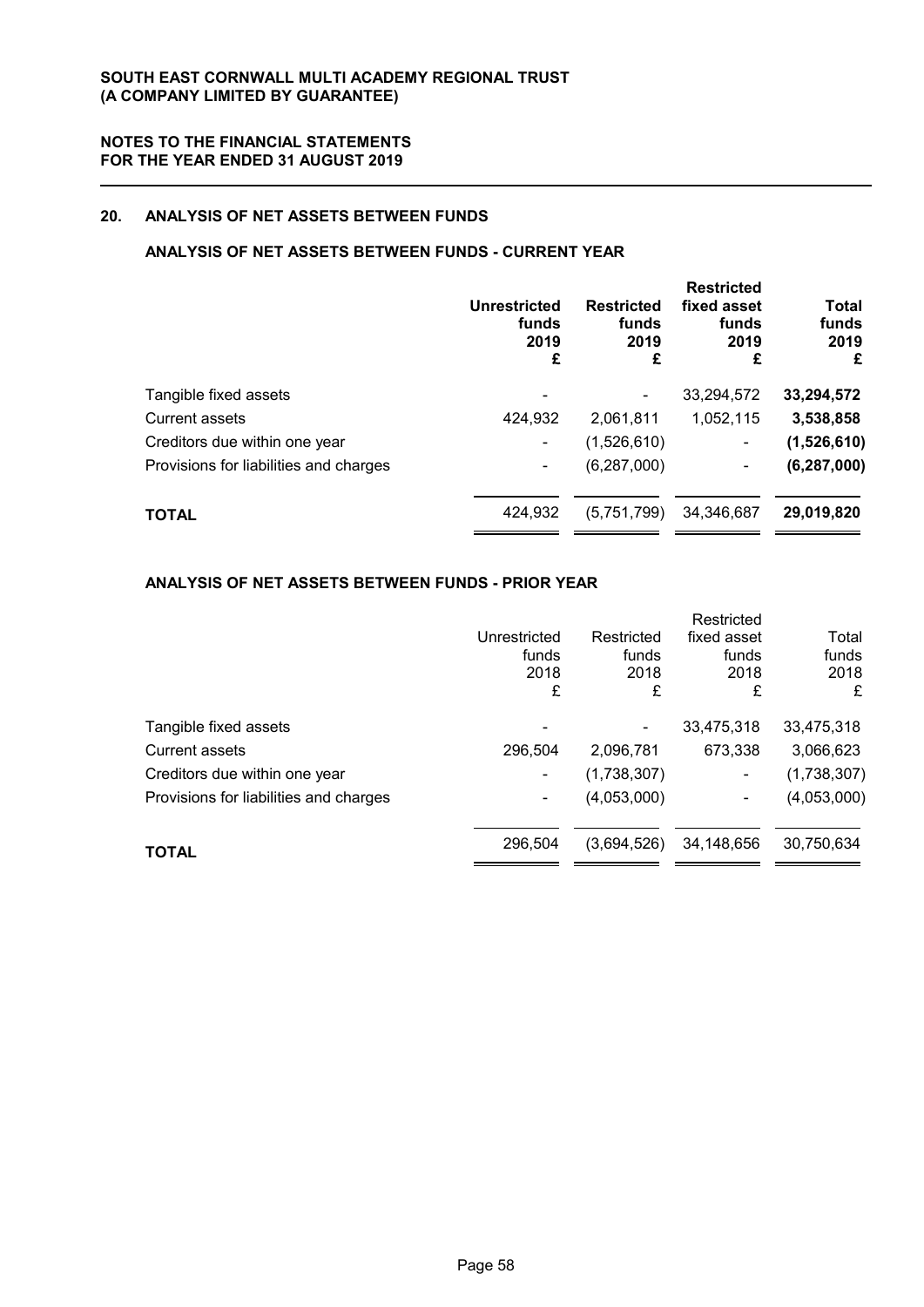# **21. RECONCILIATION OF NET EXPENDITURE TO NET CASH FLOW FROM OPERATING ACTIVITIES**

|     |                                                                                | 2019<br>£     | 2018<br>£   |
|-----|--------------------------------------------------------------------------------|---------------|-------------|
|     | Net expenditure for the year (as per Statement of financial activities)        | (84, 814)     | (353, 953)  |
|     | <b>ADJUSTMENTS FOR:</b>                                                        |               |             |
|     | Depreciation charges                                                           | 1,051,986     | 1,126,890   |
|     | Capital grants from DfE and other capital income                               | (1, 135, 546) | (1,431,958) |
|     | Interest receivable                                                            | (4,058)       | (931)       |
|     | Defined benefit pension scheme cost less contributions payable                 | 468,000       | 576,000     |
|     | Defined benefit pension scheme finance cost                                    | 120,000       | 121,000     |
|     | Increase in stocks                                                             | 2,928         | (585)       |
|     | Decrease in debtors                                                            | 266,559       | 146,067     |
|     | (Decrease)/increase in creditors                                               | (211, 697)    | 263,102     |
|     | <b>NET CASH PROVIDED BY OPERATING ACTIVITIES</b>                               | 473,358       | 445,632     |
| 22. | <b>CASH FLOWS FROM INVESTING ACTIVITIES</b>                                    |               |             |
|     |                                                                                | 2019<br>£     | 2018<br>£   |
|     | Dividends, interest and rents from investments                                 | 4,058         | 931         |
|     | Purchase of tangible fixed assets                                              | (871, 240)    | (1,410,802) |
|     | Capital grants from DfE and other capital income                               | 1,135,546     | 1,431,958   |
|     | <b>NET CASH PROVIDED BY INVESTING ACTIVITIES</b>                               | 268,364       | 22,087      |
| 23. | <b>ANALYSIS OF CASH AND CASH EQUIVALENTS</b>                                   |               |             |
|     |                                                                                | 2019          | 2018        |
|     |                                                                                | £             | £           |
|     | Cash at bank and in hand                                                       | 2,483,621     | 1,741,899   |
| 24. | <b>CAPITAL COMMITMENTS</b>                                                     |               |             |
|     |                                                                                | 2019<br>£     | 2018<br>£   |
|     | <b>CONTRACTED FOR BUT NOT PROVIDED IN THESE FINANCIAL</b><br><b>STATEMENTS</b> |               |             |
|     | Acquisition of tangible fixed assets                                           | 19,342        |             |
|     |                                                                                |               |             |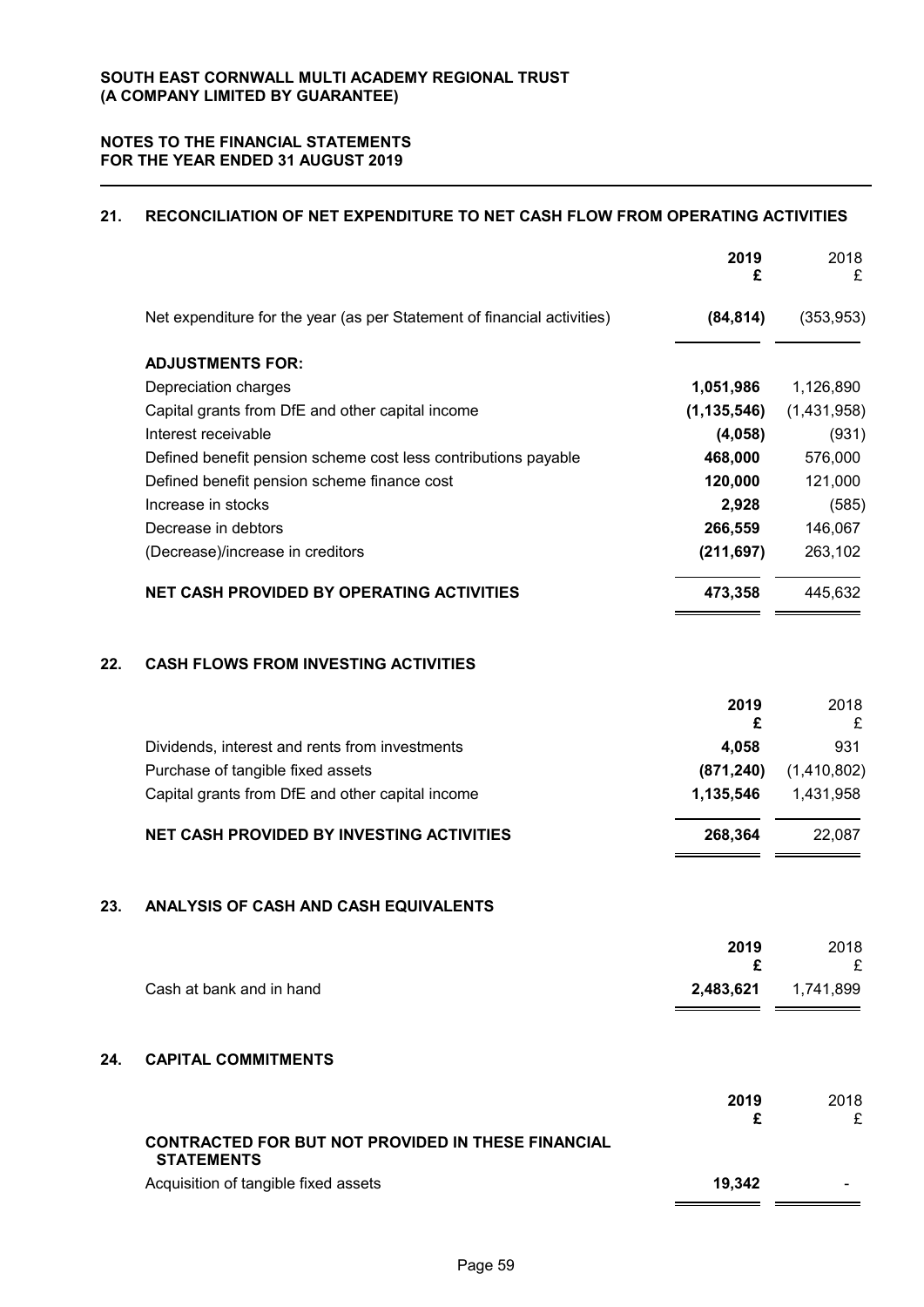### **25. PENSION COMMITMENTS**

The Academy Trust's employees belong to two principal pension schemes: the Teachers' Pension Scheme for England and Wales (TPS) for academic and related staff; and the Local Government Pension Scheme (LGPS) for non-teaching staff, which is managed by Cornwall Council. Both are multi-employer defined benefit schemes.

The latest actuarial valuation of the TPS related to the period ended 31 March 2012 and of the LGPS 31 March 2016.

There were no outstanding or prepaid contributions at either the beginning or the end of the financial year.

#### **TEACHERS' PENSION SCHEME**

The Teachers' Pension Scheme (TPS) is a statutory, contributory, defined benefit scheme, governed by the Teachers' Pension Scheme Regulations 2014. Membership is automatic for full-time teachers in academies and, from 1 January 2007, automatic for teachers in part-time employment following appointment or a change of contract, although they are able to opt out.

The TPS is an unfunded scheme and members contribute on a 'pay as you go' basis - these contributions along with those made by employers are credited to the Exchequer. Retirement and other pension benefits are paid by public funds provided by Parliament.

#### **VALUATION OF THE TEACHERS' PENSION SCHEME**

The Government Actuary, using normal actuarial principles, conducts a formal actuarial review of the TPS in accordance with the Public Service Pensions (Valuations and Employer Cost Cap) Directions 2014 published by HM Treasury. The aim of the review is to specify the level of future contributions. Actuarial scheme valuations are dependent on assumptions about the value of future costs, design of benefits and many other factors. The latest actuarial valuation of the TPS was carried out as at 31 March 2016 and in accordance with the Public Service Pensions (Valuations and Employer Cost Cap) Directions 2014. The valuation report was published by the Department for Education on 5 March 2019. The key elements of the valuation and subsequent consultation are:

- employer contribution rates set at 23.68% of pensionable pay (including a 0.08% employer administration charge)
- total scheme liabilities (pensions currently in payment and the estimated cost of future benefits) for service to the effective date of £218,100 million, and notional assets (estimated future contributions together with the notional investments held at the valuation date) of £196,100 million giving a notional past service deficit of £22,000 million
- an employer cost cap of 10.9% of pensionable pay will be applied to future valuations
- the assumed real rate of return is 2.4% in excess of prices and 2% in excess of earnings. The rate of real earnings growth is assumed to be 2.2%. The assumed nominal rate of return is 4.45%.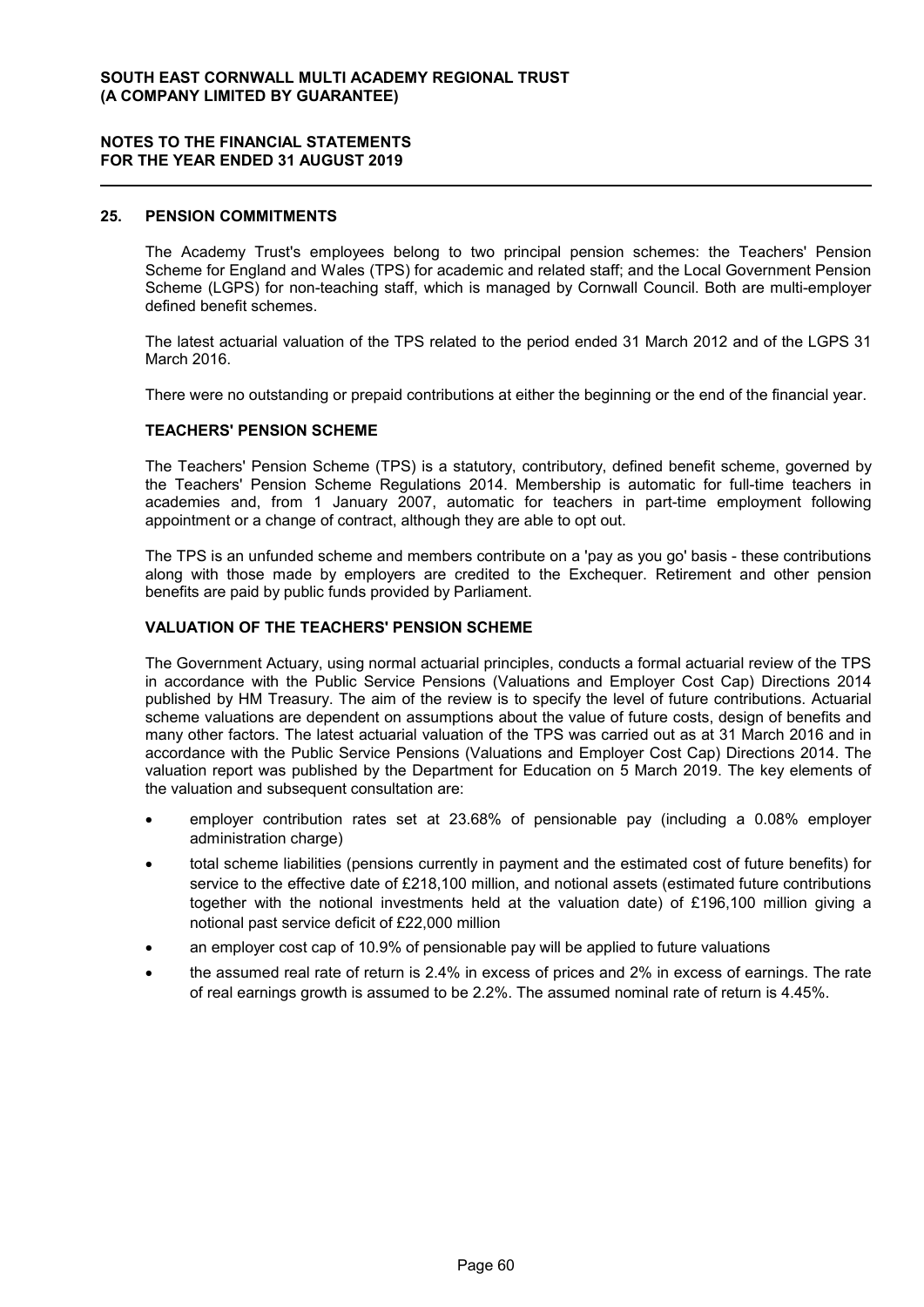### **NOTES TO THE FINANCIAL STATEMENTS FOR THE YEAR ENDED 31 AUGUST 2019**

# **25. PENSION COMMITMENTS (CONTINUED)**

The TPS valuation for 2012 determined an employer rate of 16.4%, which was payable from September 2015. The latest valuation of the Teachers' Pension Scheme has now taken place, in line with directions issued by HM Treasury and using membership data as at 31 March 2016. As a result of this valuation TPS employers will pay an increased contribution rate of 23.68% from 1 September 2019 (this includes the administration levy of 0.8%).

The employer's pension costs paid to TPS in the year amounted to £1,240,867 (2018: £1,256,121*)*.

A copy of the valuation report and supporting documentation is on the Teachers' Pensions website.

Under the definitions set out in FRS 102, the TPS is an unfunded multi-employer pension scheme. The Academy Trust has accounted for its contributions to the scheme as if it were a defined contribution scheme. The Academy Trust has set out above the information available on the scheme.

#### **LOCAL GOVERNMENT PENSION SCHEME**

The LGPS is a funded defined benefit pension scheme, with the assets held in separate Trusteeadministered funds. The total contribution made for the year ended 31 August 2019 was £736,272 (2018: £912,000*)*, of which employer's contributions totalled £552,050 (2018: £726,000*)* and employees' contributions totalled £ 184,221 (2018: £186,000*)*. The agreed contribution rates for future years are 15.4 per cent for employers and 5.5-12.5 per cent for employees.

Parliament has agreed, at the request of the Secretary of State for Education, to a guarantee that, in the event of academy closure, outstanding Local Government Pension Scheme liabilities would be met by the Department for Education. The guarantee came into force on 18 July 2013.

#### **Principal actuarial assumptions**

|                                                     | 2019<br>% | 2018 |
|-----------------------------------------------------|-----------|------|
|                                                     |           | %    |
| Rate of increase in salaries                        | 2.40      | 2.50 |
| Rate of increase for pensions in payment/ inflation | 2.30      | 2.40 |
| Discount rate for scheme liabilities                | 1.80      | 2.80 |

The current mortality assumptions include sufficient allowance for future improvements in mortality rates. The assumed life expectations on retirement age 65 are:

|                       | 2019<br><b>Years</b> | 2018<br>Years |
|-----------------------|----------------------|---------------|
| <b>Retiring today</b> |                      |               |
| Males                 | 21.1                 | 22.1          |
| Females               | 23.6                 | 24.5          |
| Retiring in 20 years  |                      |               |
| Males                 | 22.3                 | 24.0          |
| Females               | 25.0                 | 26.4          |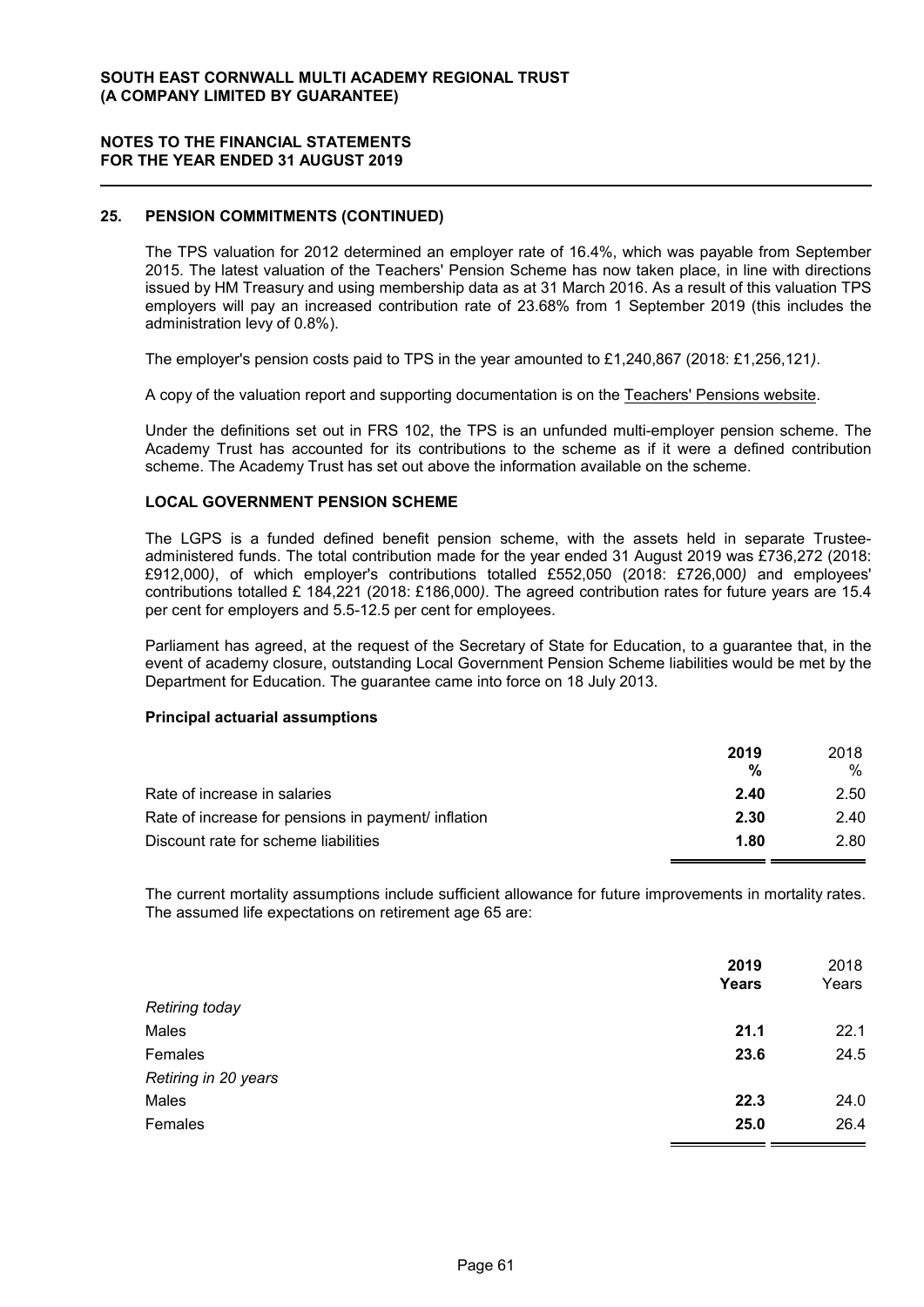# **25. PENSION COMMITMENTS (CONTINUED)**

The Academy Trust's share of the assets in the scheme was:

|                                     | August 2019<br>£ | At 31 At 31 August<br>2018<br>£ |
|-------------------------------------|------------------|---------------------------------|
| Equities                            | 6,053,000        | 4,468,800                       |
| Gilts                               | 4,454,000        | 3,921,600                       |
| Property                            | 799,000          | 6,398,400                       |
| Cash and other liquid assets        | 114,000          | 91,200                          |
| <b>Total market value of assets</b> | 11,420,000       | 14,880,000                      |

The actual return on scheme assets was £1,244,000 (2018: £456,000*)*.

The amounts recognised in the Statement of financial activities are as follows:

|                                                                  | 2019          | 2018<br>£   |
|------------------------------------------------------------------|---------------|-------------|
| Current service cost                                             | (1, 147, 000) | (1,276,000) |
| Past service cost                                                | (16,000)      | (26,000)    |
| Interest income                                                  | 273,000       | 212,000     |
| Interest cost                                                    | (393,000)     | (333,000)   |
| Total amount recognised in the Statement of Financial Activities | (1, 283, 000) | (1,423,000) |

Changes in the present value of the defined benefit obligations were as follows:

|                           | 2019<br>£  | 2018<br>£  |
|---------------------------|------------|------------|
| At 1 September            | 13,417,000 | 12,636,000 |
| Current service cost      | 1,147,000  | 1,276,000  |
| Interest cost             | 393,000    | 333,000    |
| Employee contributions    | 184,000    | 186,000    |
| Actuarial losses/ (gains) | 2,617,000  | (977,000)  |
| Benefits paid             | (66,000)   | (63,000)   |
| Past service costs        | 16,000     | 26,000     |
| At 31 August              | 17,708,000 | 13,417,000 |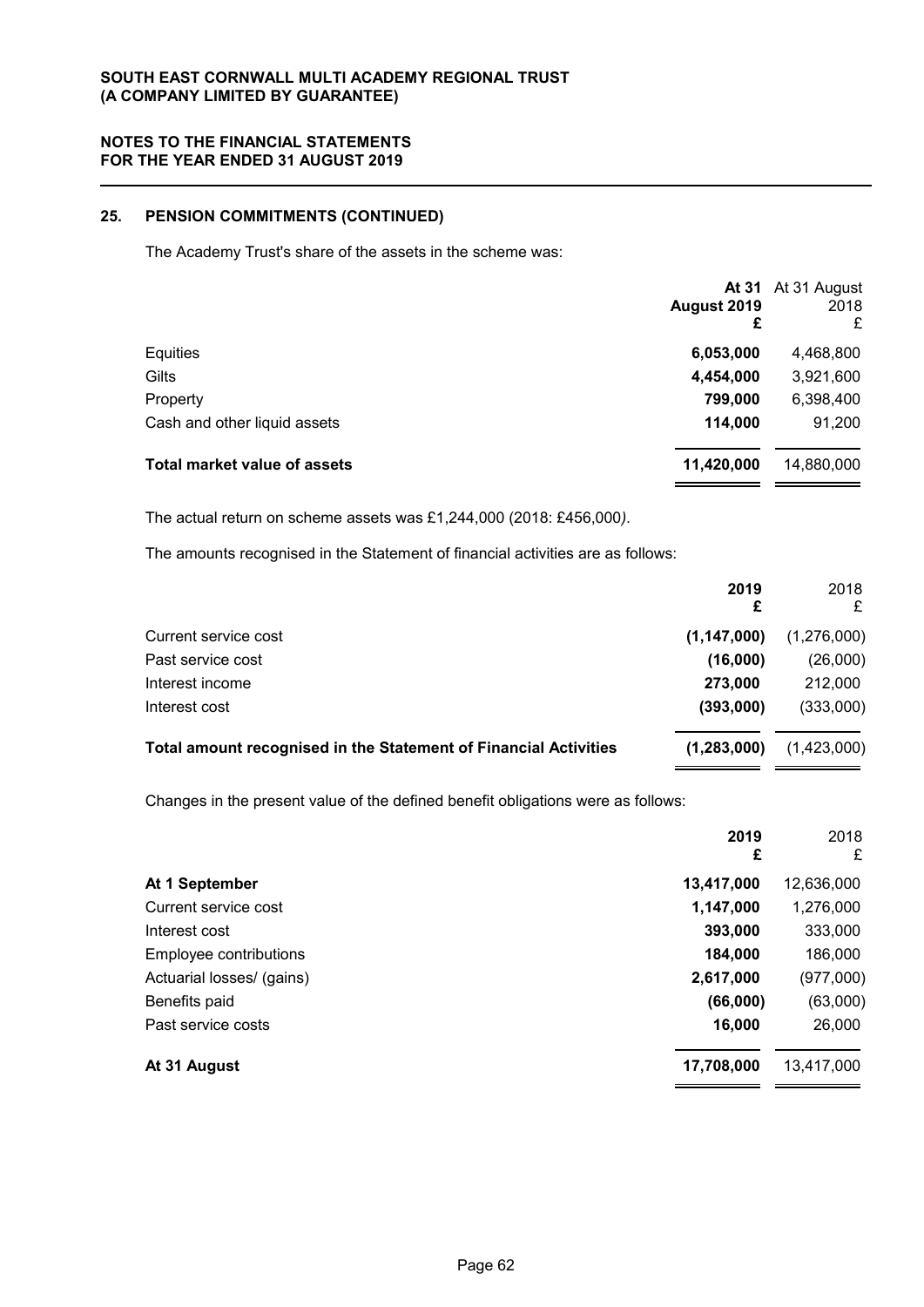# **25. PENSION COMMITMENTS (CONTINUED)**

Changes in the fair value of the Academy Trust's share of scheme assets were as follows:

|                               | 2019<br>£  | 2018<br>£ |
|-------------------------------|------------|-----------|
| At 1 September                | 9,364,000  | 8,059,000 |
| Interest income               | 273,000    | 212,000   |
| Actuarial gains               | 971,000    | 244,000   |
| <b>Employer contributions</b> | 695,000    | 726,000   |
| Employee contributions        | 184,000    | 186,000   |
| Benefits paid                 | (66,000)   | (63,000)  |
| At 31 August                  | 11,421,000 | 9,364,000 |

#### **26. OPERATING LEASE COMMITMENTS**

At 31 August 2019 the Academy Trust had commitments to make future minimum lease payments under non-cancellable operating leases as follows:

|                                              | 2019<br>£ | 2018<br>£ |
|----------------------------------------------|-----------|-----------|
| <b>Amounts payable:</b>                      |           |           |
| Not later than 1 year                        | 39,049    | 46,185    |
| Later than 1 year and not later than 5 years | 40,851    | 60,063    |
|                                              | 79,900    | 106,248   |

# **27. MEMBERS' LIABILITY**

Each member of the charitable company undertakes to contribute to the assets of the company in the event of it being wound up while he/she is a member, or within one year after he/she ceases to be a member, such amount as may be required, not exceeding *£*10 for the debts and liabilities contracted before he/she ceases to be a member.

### **28. GENERAL INFORMATION**

South East Cornwall Multi Academy Regional Trust is a company limited by guarantee, incorporated in England and Wales. The registered office is Liskeard School and Community College, Luxstowe, Liskeard, Cornwall, PL14 3EA.